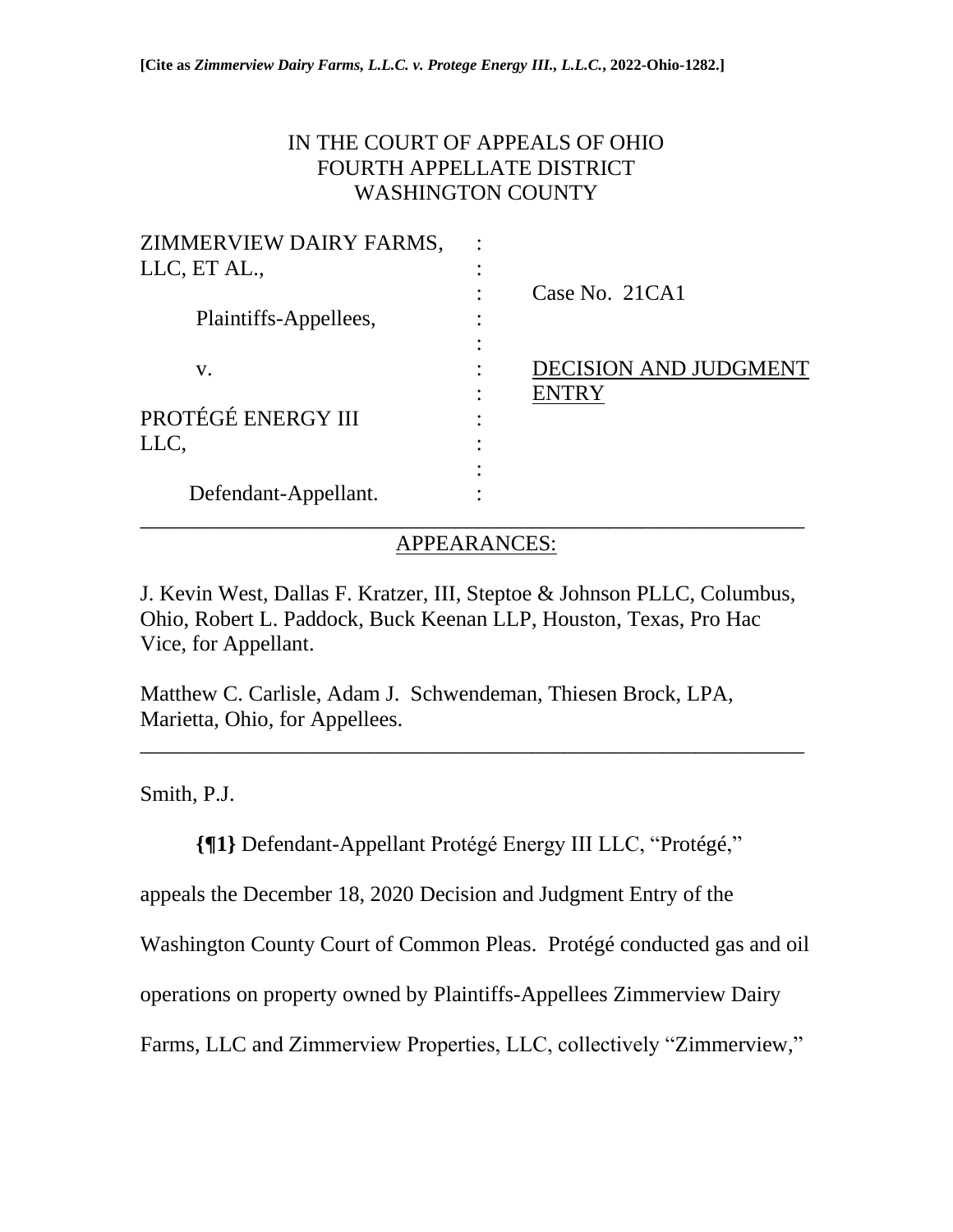in 2015. Later, Zimmerview brought various claims against Protégé, including breach of contract, conversion, and trespass.

**{¶2}** After a bench trial, the trial court found in favor of Zimmerview and awarded Zimmerview \$819,093.00 on the above claims. Protégé challenges the trial court's findings on Zimmerview's claims and the damage awards. However, based upon basic principles of contract law in Ohio and our review of the evidence presented at trial, we find no merit to the arguments offered in Protégé's five assignments of error. We find there is competent and credible evidence to support the trial court's judgment in this matter. Accordingly, we overrule all assignments of error and affirm the judgment of the trial court.

### FACTUAL AND PROCEDURAL BACKGROUND

**{¶3}** The following facts were adduced at a bench trial in the Washington County Court of Common Pleas on September 29, 2020. Dean Zimmer and his brother Brent Zimmer are the members of Zimmerview Dairy Farm, LLC. Zimmerview owns land and maintains a farming operation at 700 Zimmer Road in Washington County. The farm has been in the Zimmer family since 1926. Dean Zimmer has worked the family farm his entire life, and before that, his father and grandfather worked and managed the farm. The farm started out as a dairy farm, switched to beef,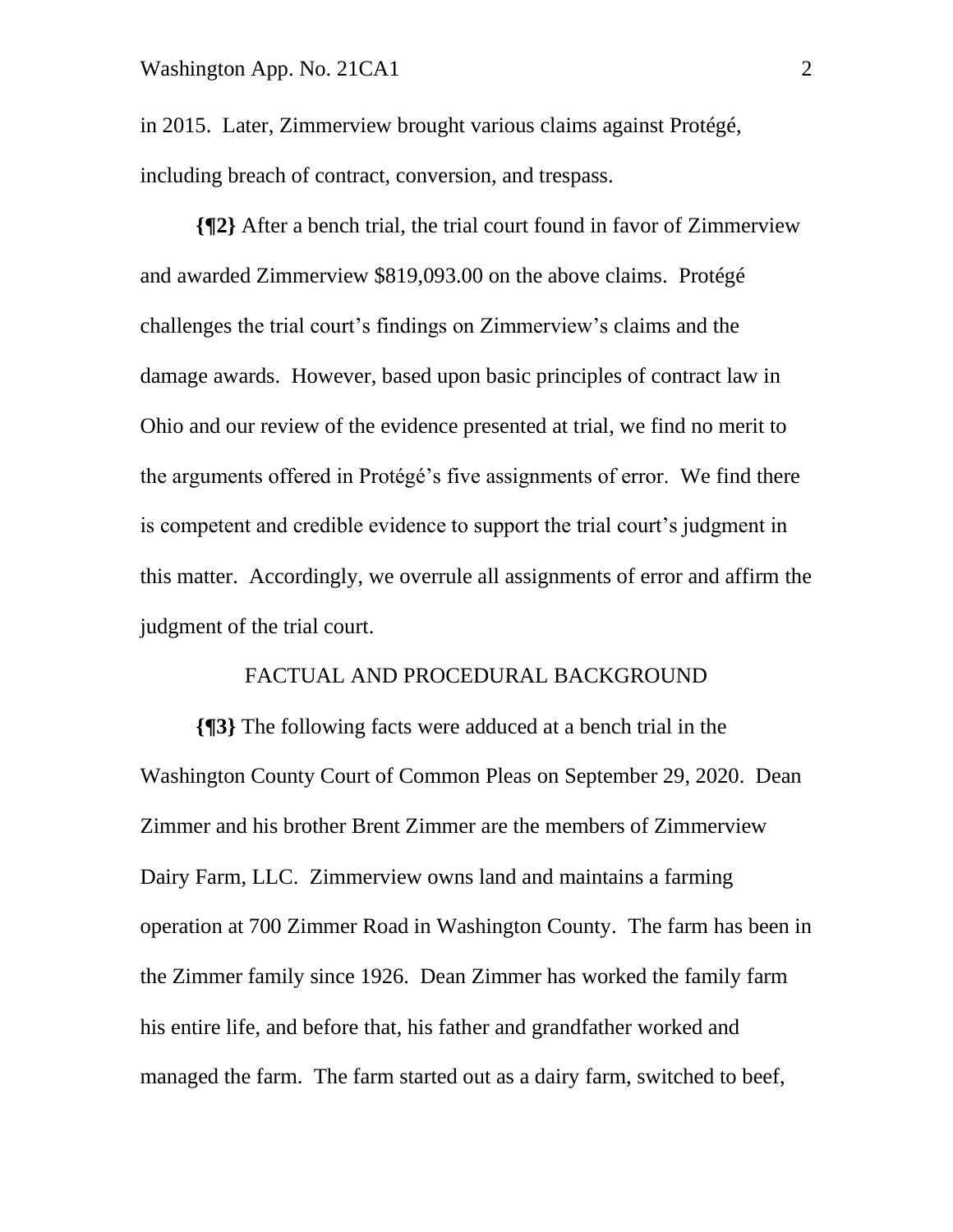#### Washington App. No. 21CA1 3

and currently is a beef-feeding operation. The Zimmers grow corn, soybeans, hay, and alfalfa.

**{¶4}** In January 2014, Dean Zimmer, on behalf of Zimmerview, and MNW Energy LLC, entered into an Oil and Gas Lease. James Vuksic, who testified at trial, owned shares in MNW Energy LLC. The Oil and Gas Lease was eventually assigned to Protégé.

**{¶5}** Tarah Fagan represented Protégé's interests in the subsequent contract negotiations. Due to difficulty in the negotiations, Dean Zimmer asked James Vuksic to mediate the contract negotiations. Vuksic had assisted Protégé with negotiations in the past. Vuksic has been involved in the oil and gas industry for 30 to 40 years. In addition to the original Oil and Gas Lease, the parties eventually entered into three additional contracts:

- 1. The Supplemental Agreement of the Parties;
- 2. The Surface and Subsurface Use Agreement<sup>1</sup>; and,
- 3. The Damage Release Agreement.

The above four contracts were admitted as joint exhibits at trial. Additional information regarding the pertinent contract negotiations will be set forth below.

<sup>&</sup>lt;sup>1</sup>Testimony indicates the Surface and Subsurface Use Agreements simply provided for an easement to construct the well pad on the Zimmerview property.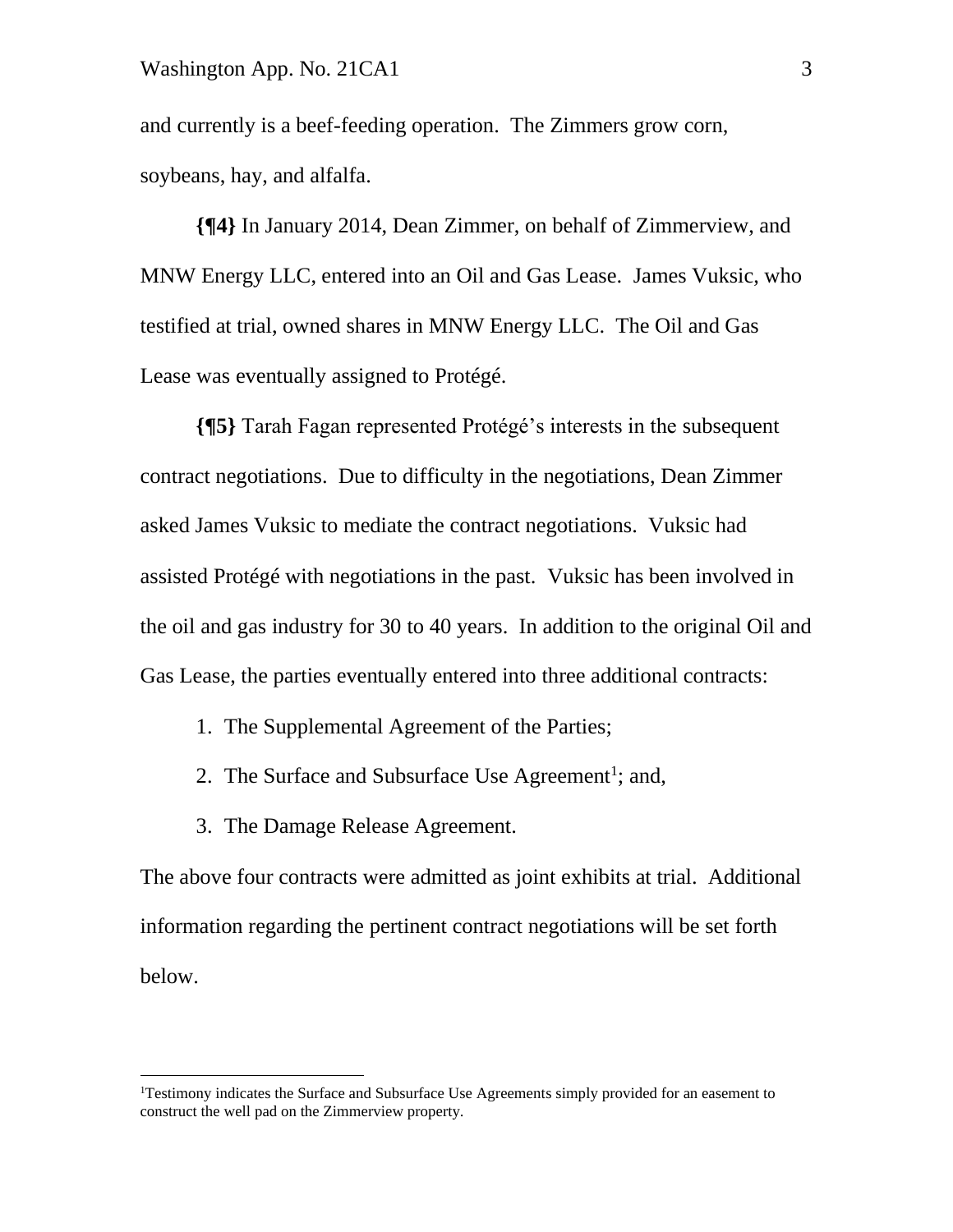**{¶6}** Protégé used 13.5 acres of the Zimmer farm during construction of what became known as the Caywood well pad, five for the well pad and 8.5 for the hillside. Core drilling began in January 2015. Brush and tree removal began in March 2015. Fences were constructed in April 2015. Topsoil removal began in May 2015. Huge trucks moved the topsoil to a stockpile at an agreed-upon location.

**{¶7}** In June 2015, there were multiple extremely heavy rains. Dean Zimmer identified a photo exhibit showing the extreme runoff of brown water which took topsoil with it. The topsoil ran into a creek which bordered the Zimmer farm. Dean Zimmer identified several photographs which showed how the hillside looked after every rain with the topsoil stockpile running downhill.

**{¶8}** Protégé hired Great Lakes Construction Company, "Great Lakes," to re-seed the area. However, the rains washed the seed away and gullies formed. During these efforts, topsoil was not replaced. The topsoil continued to flow downhill. There were three initial attempts to re-seed the hillside. $2$  Each time the rains washed the seed away and gullies formed.

<sup>&</sup>lt;sup>2</sup>Protégé witness Brian Plautz testified that hydroseeding is the process of applying grass seed and fertilizer mixed together with water to slopes using a truck.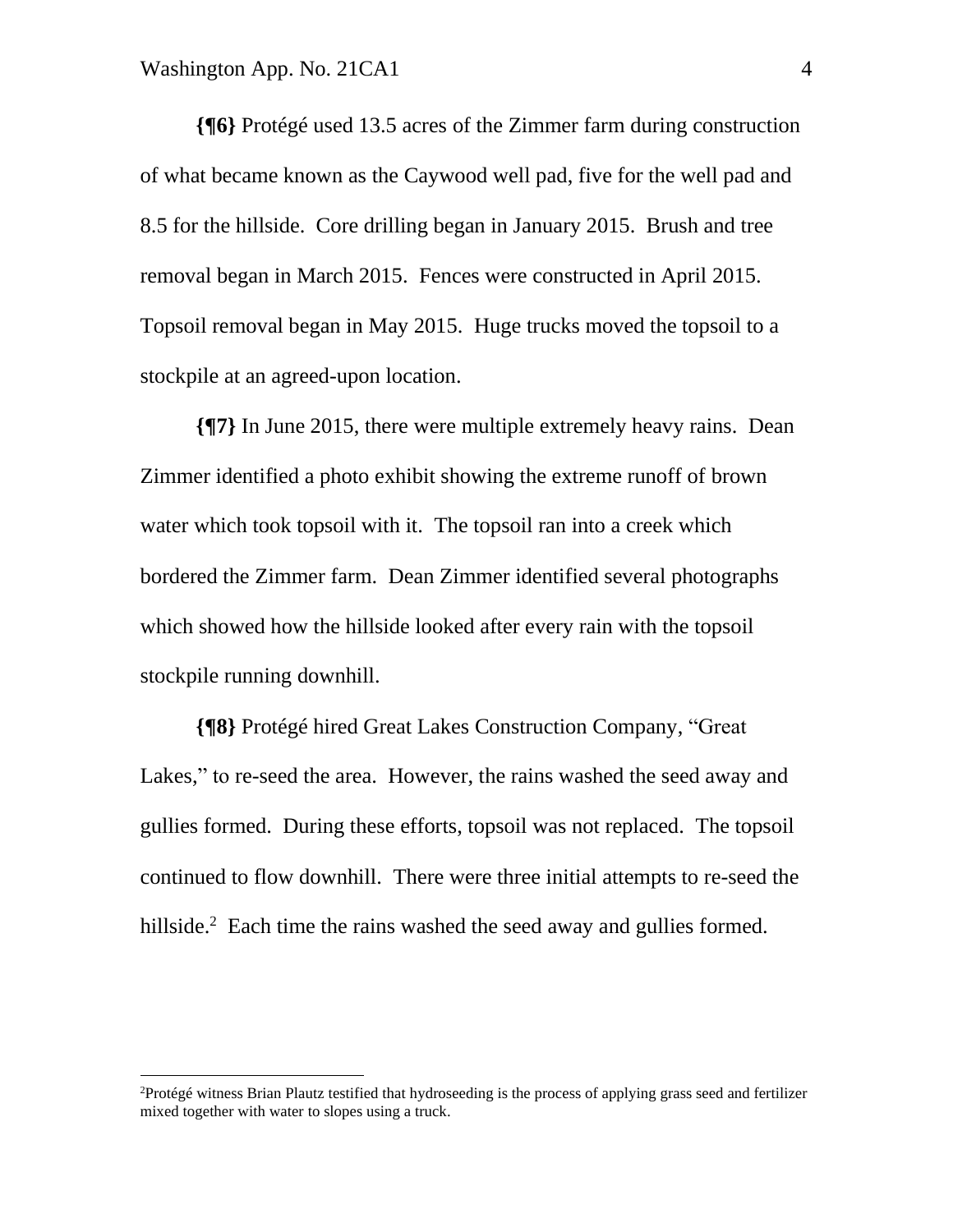**{¶9}** Mr. Zimmer and his brother spoke to Protégé's CEO about their concerns in August 2015. Great Lakes left the site in early fall 2015, leaving some gullies behind. Within a month or two, Zimmer testified there were four-foot canyons and gullies running through the hillside. Zimmer also testified that large boulders were left behind.

**{¶10}** The Zimmers also contacted the Ohio Department of Natural Resources, "ODNR." ODNR inspected the well pad area and issued a notice to Protégé that they needed to reclaim the area.<sup>3</sup> On the fourth attempt at reclamation, Protégé used a company called Hydrogreen.

**{¶11}** Hydrogreen repositioned some of the boulders and moved them into piles. Hydrogreen "tracked" the rough spots in the gullies and sprayed the hillside again. Hydrogreen left in June 2016. After the first rain, the gullies reappeared even deeper. Zimmer testified that gullies create problems in farming because animals can get hurt and because it is dangerous to use farm or heavy equipment near gullies.

<sup>&</sup>lt;sup>3</sup>Oil and gas reclamation begin long before the completion of operations at an oil and gas site. Rather it is an ongoing process, beginning before site construction and continuing through the life of an oil and gas production well and its associated facilities. Following reclamation, an inspector checks for proper recontouring of the site, the return of topsoil to disturbed areas, and completion of proper re-seeding. Reclamation is successful when it has established a self-sustaining, vigorous, diverse, native plant community that will control erosion and non-native plant invasion. *See* U.S.Department of the Interior, Bureau of Land Management, Reclamation. [https://www.blm.gov/programs/energy-and-minerals/oil-and](https://www.blm.gov/programs/energy-and-minerals/oil-and-gas/reclamation)[gas/reclamation.](https://www.blm.gov/programs/energy-and-minerals/oil-and-gas/reclamation) Accessed December 14, 2021.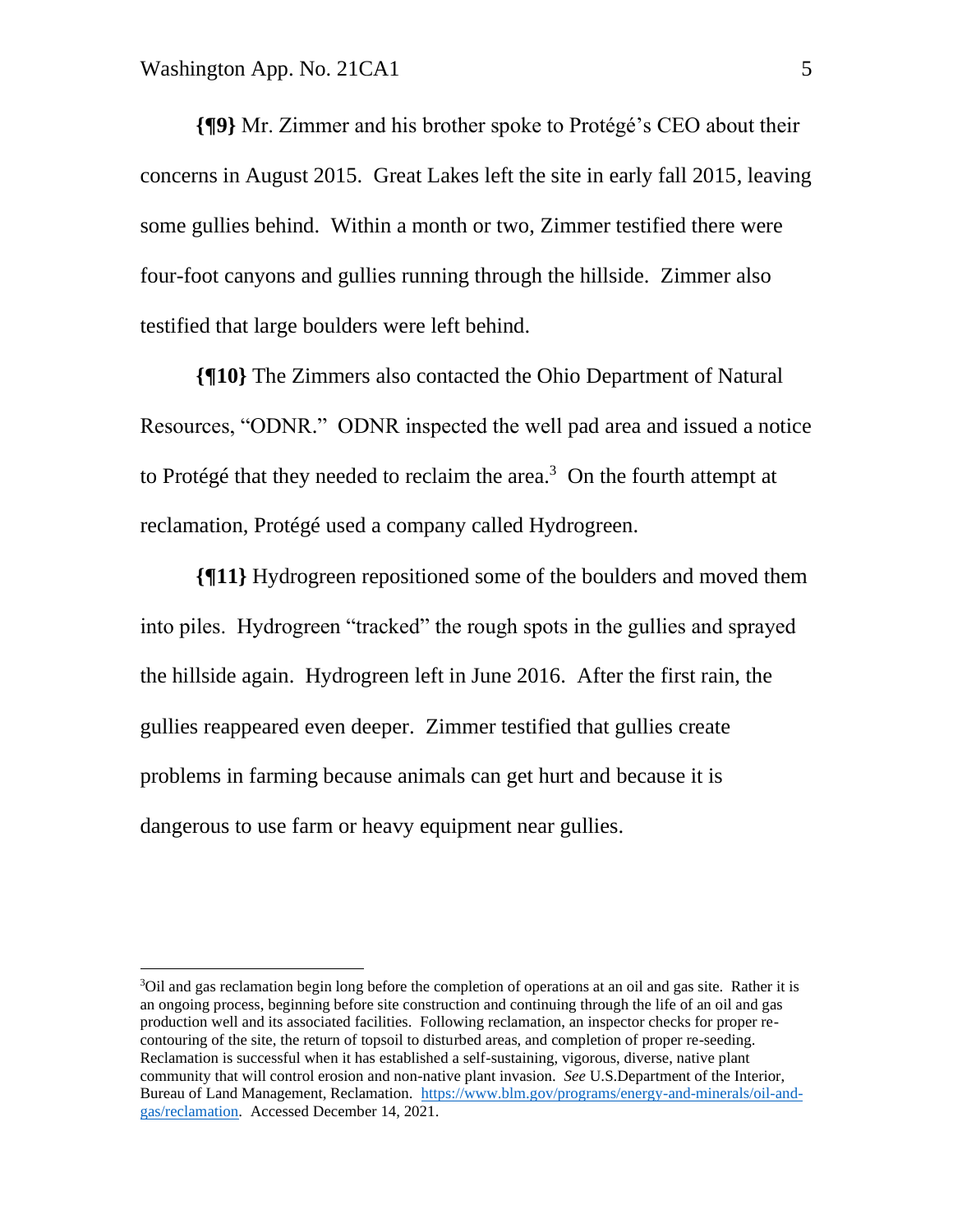**{¶12}** When Protégé left the jobsite, erosion and landscaping issues still existed.<sup>4</sup> Protégé left parts of fence behind. Both water and telephone lines were exposed. There was unsightly vegetation. Mr. Zimmer described the well pad area as an "inconvenience and an eyesore."

**{¶13}** Zimmer testified he had to remove a three-strand fence placed by the contractors. When cattle attempted to go through the fence they were injured. Zimmer testified the water line was exposed four to five hundred feet. Prior to the construction, Zimmer never had Marestail, "an invasive weed that spreads extremely fast." He testified the weeds do not hold the topsoil. Zimmer testified the property was not usable for farming.

**{¶14}** Through their attorney, the Zimmers made Protégé aware of the issues with the condition of the property. Protégé sent Dean Zimmer a check but Zimmer was advised to send it back. Subsequently, Zimmerview filed its complaint against Great Lakes and Protégé for breach of contract, conversion, trespass, additional trespasses, and misappropriation of images and intellectual property on September 20, 2018. Protégé filed an Answer denying all claims.<sup>5</sup>

<sup>4</sup>One of Protégé's witnesses, Benjamin Wright, testified that water running across bare soil causes it to move or "erode." A "slip" is when water saturates a slope to the point that the soil becomes too heavy to stay on a slope and then a large chunk of soil breaks off the slope.

<sup>5</sup>Great Lakes was later dismissed from the action. Furthermore, the claims for additional trespasses, misappropriation of images and intellectual property were also dismissed.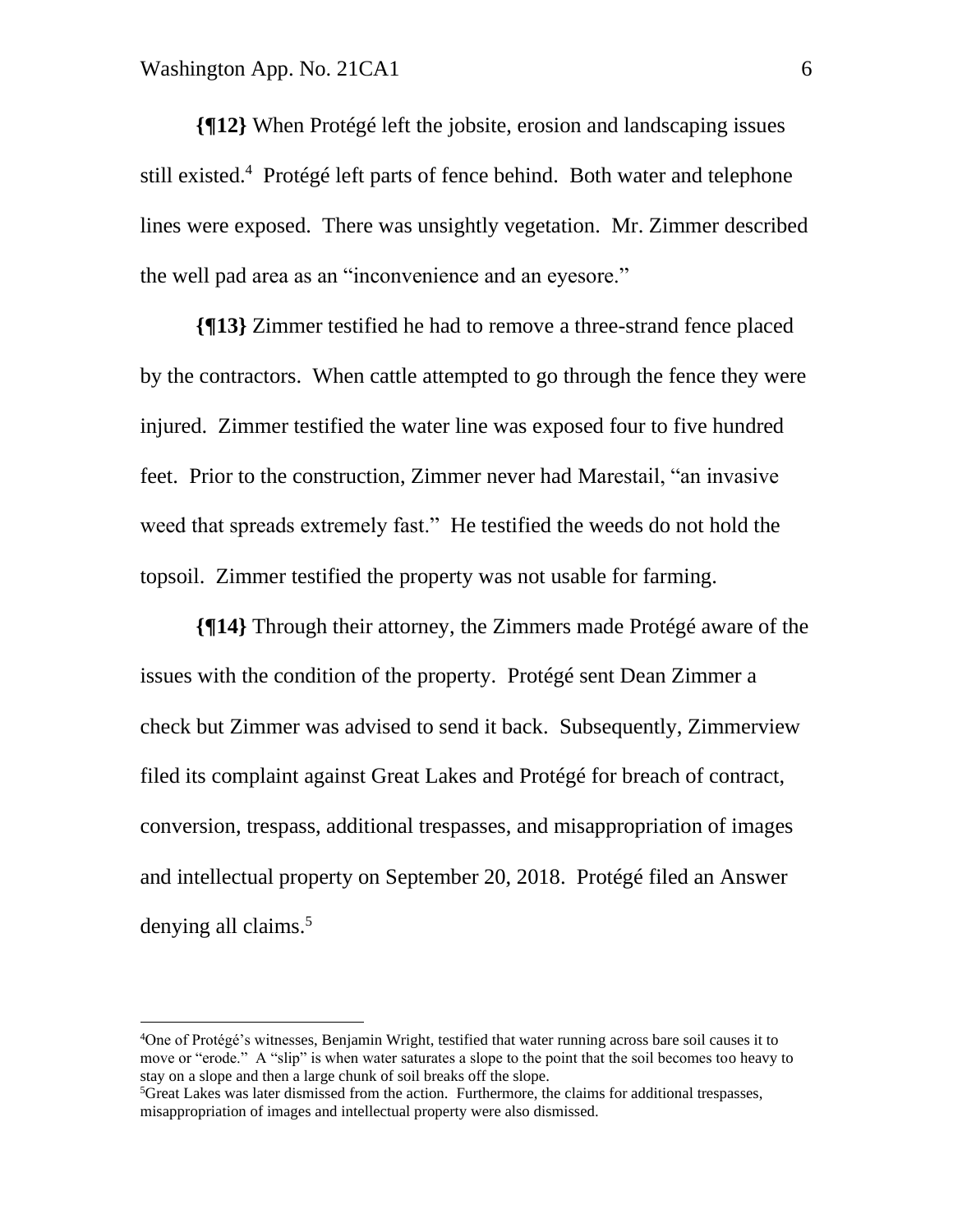**{¶15}** Protégé filed a motion for summary judgment which was denied.<sup>6</sup> The parties proceeded to a bench trial on September 29, 2020. Zimmerview presented the in-person testimony of several witnesses: Dean Zimmer, James Vuksic, William "Billy" H. Burkhart II, and Larry Lang. As indicated above, the contracts the parties entered were stipulated as joint exhibits. In addition, Zimmerview offered Exhibits 1-55 into evidence. Protégé did not oppose the admission of these exhibits. The 55 exhibits included letters to Protégé; photographs of invasive weeds after the Hydroseed application in 2016; photographs of the Zimmer property in January and September 2020; estimates provided by Billy Burkhart and Larry Lang; a photograph of the topsoil stockpile; and Dean Zimmer's out of pocket expenses.

**{¶16}** Protégé did not present witnesses in person at trial, but instead relied on depositions of the following persons: Jason Pugh, Brian Plautz, Benjamin Wright, and Tarah Fagen.<sup>7</sup> Jason Pugh is a petroleum engineer.

<sup>6</sup>Zimmerview also filed a motion to join an additional party, Verdun Oil Company, LLC, under Civ.R. 19, a motion which the trial court granted. However, the record does not reflect that Verdun was subsequently served and made a party to the proceedings. In *State e x rel. Gill v. Winters*, 68 Ohio App.3d 497, 589 N.E.2d 68, 73, (4th Dist.1990), this court noted that pursuant to Civ.R. 19(A), the trial court is "vested with a substantial amount of discretion in determining whether a party is necessary in the sense that in his absence complete relief cannot be afforded among those already parties." This court further emphasized the mandatory language of Civ. R. 19(A). The docket in this case demonstrates that Verdun Oil Company, LLC was never served and made a party. Neither party has addressed this on appeal. In *Gill,* this court also pointed out that joinder may be waived. Given that Zimmerview has not addressed this issue, we conclude the failure to join Verdun Oil Company, LLC, as ordered by the trial court, has apparently been waived.

 $7$ Tarah Fagen's deposition was a discovery deposition while the others were evidentiary depositions. As observed by the appellate court in the 10th district, we are cognizant that Civ.R. 32, which governs the use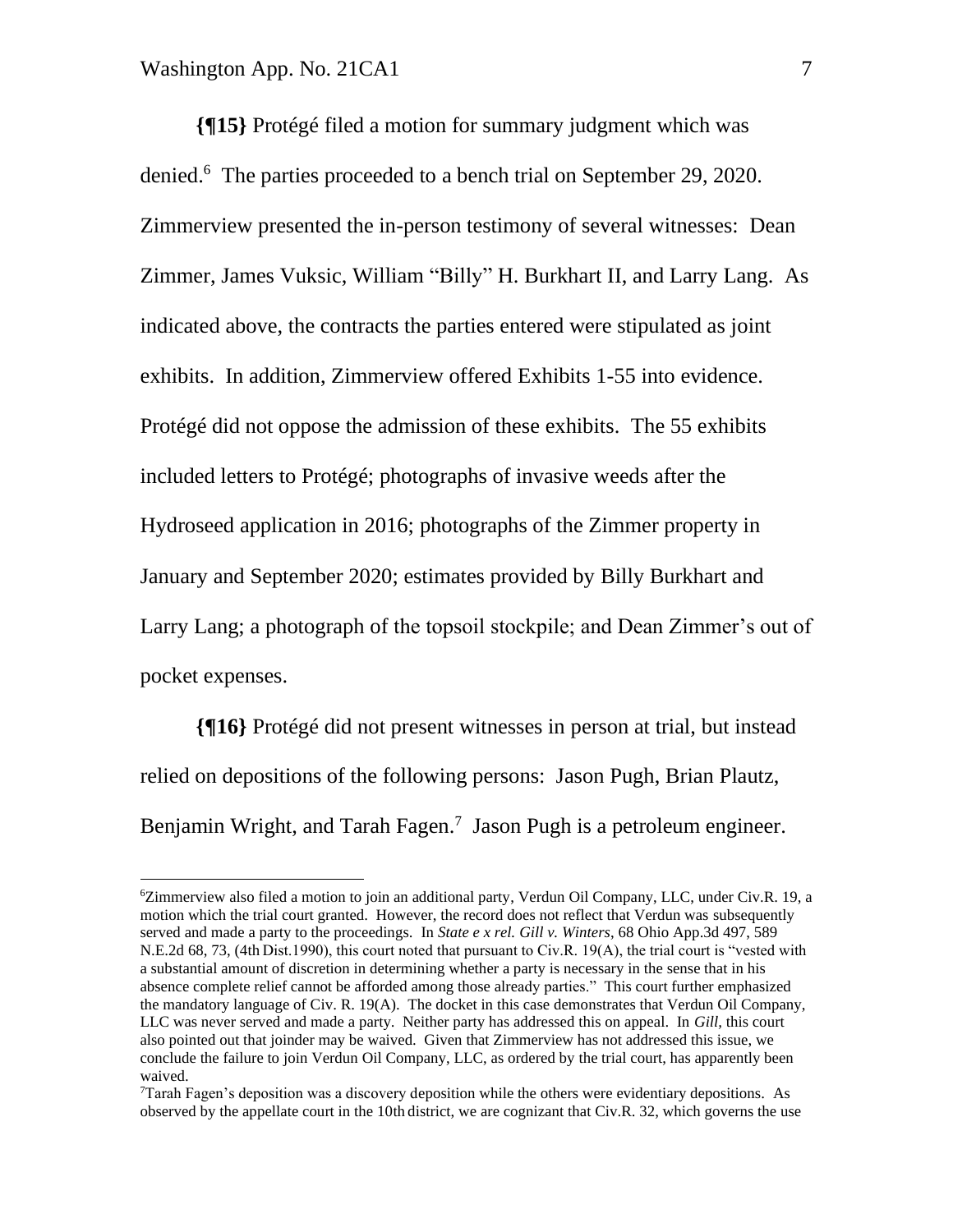#### Washington App. No. 21CA1 8

He was previously employed by Protégé as operations manager. He was responsible for gas production, operations, oil and gas well completion, and any kind of surface construction that was required for oil and gas operations.

**{¶17}** Pugh testified that when Great Lakes excavated the hillside, boulders "popped out." The workers tried to break them up into smaller pieces and make them part of the material. Some were removed to a particular area on the site at Mr. Zimmer's direction. Protégé also repaired erosions and "slips,"<sup>8</sup> the main issues relating to the well pad. Protégé monitored and fixed these issues as needed. These issues were expected surface and subsurface damages.

**{¶18}** Brian Plautz holds a degree in civil engineering. He was project manager for Great Lakes Construction Company. Plautz's job entailed controlling the documentation and financial aspects of the project. Plautz testified he was familiar with oil and gas operations at Zimmerview. He visited the construction site once every two weeks. He testified that at the end of Great Lakes' work, there were no extraordinary or unusual issues with erosions or slips, re-planting or re-seeding, or rocks and boulders.

of depositions, does not distinguish between discovery depositions and evidentiary depositions. *See Fifth Third Bank of Columbus v. Margolis Family Ltd. Partnership,* 10th Dist. Franklin No. 97APE-05-693, 1997 WL 770966, at \*4. "However, where \* \* \* the credibility of the witness is a vital factor, the use of a pretrial discovery deposition 'is an inadequate substitute for the presence of that witness.' " *Id*. quoting *Loinez v. E.G. & G., Inc.* (C.A.1 1990), 910 F.2d 1, 8.

<sup>&</sup>lt;sup>8</sup>Pugh testified a slip is where an embankment fails and the material of the embankment becomes dislodged because of a weak point.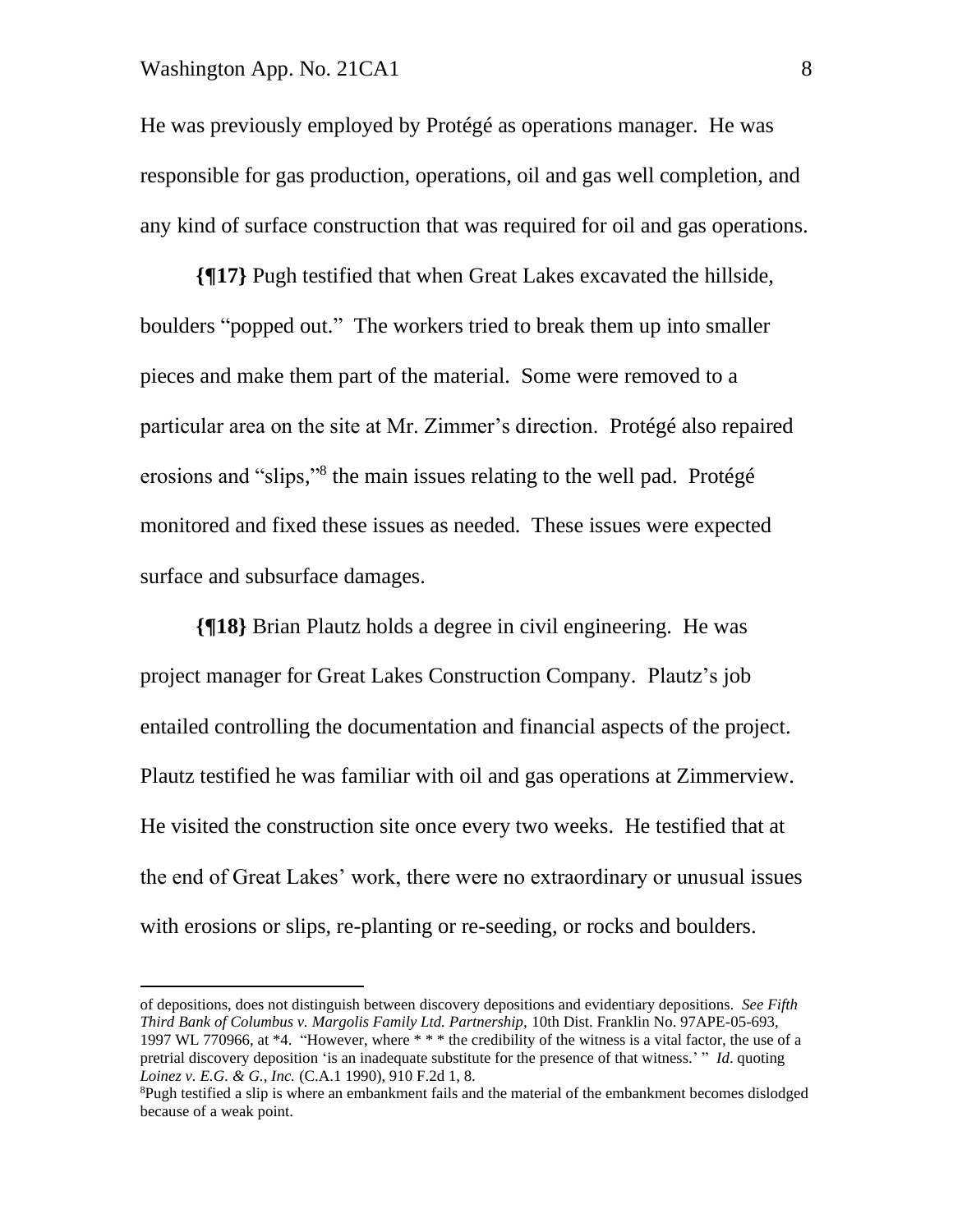#### Washington App. No. 21CA1 9

Furthermore, neither Protégé nor Zimmerview informed Great Lakes that they were not satisfied with Great Lakes' work.

**{¶19}** Benjamin Wright holds degrees in environmental science and watershed management. He is owner and manager of Hydrogreen. Wright testified he was familiar with aspects of the oil and gas operations at Zimmerview. However, he was on the site only twice.

**{¶20}** Tarah Fagen testified she holds a degree in energy management and finance from the University of Oklahoma. Ms. Fagen is vice president of land for Protégé. Fagen testified she manages the leasing negotiations, pre-drilling, and title work. She also handles land owner complaints relating to ongoing operations. Fagen testified she worked with a team which included Jason Pugh. Fagen was familiar with the Zimmer well pad.

**{¶21}** After hearing the evidence presented by the parties, the trial court granted judgment in favor of Zimmerview and against Protégé on the breach of contract, conversion, and trespass claims. On the breach of contract claim for failing to properly reclamate the Zimmer property, the trial court awarded damages in the amount of \$349,093.00. On the claim for conversion of topsoil, the trial court awarded \$450,000.00. On the claim for breach of contract/trespass relating to the Zimmers' lack of access to their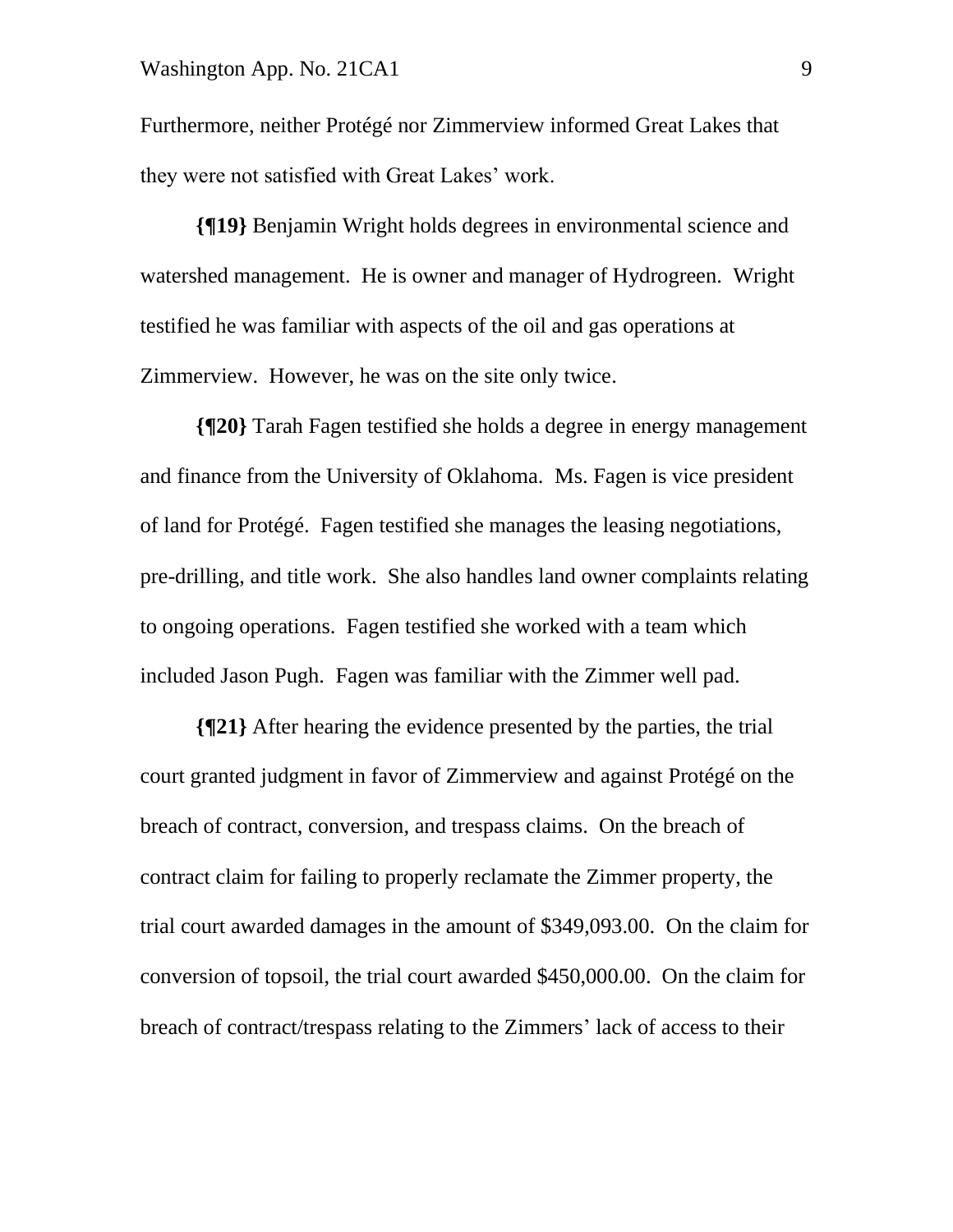property, the court awarded \$20,000.00. This timely appeal followed.

Additional facts will be set forth where pertinent.

### ASSIGNMENTS OF ERROR

- I. THE TRIAL COURT ERRED BY FINDING PROTÉGÉ HAD A CONTINUING DUTY TO REMEDY DAMAGES THAT WAS NOT PART OF THE PARTIES' AGREEMENTS.
- II. THE TRIAL COURT ERRED BY GIVING "CLEAN-UP OPERATIONS" AND "EXTRAORDINARY OR UNUSUAL" DAMAGES DEFINITIONS THAT RENDERED OTHER PARTS OF THE PARTIES' AGREEMENTS MEANINGLESS.
- III. THE TRIAL COURT ERRED IN FINDING FOR ZIMMERVIEW ON ITS BREACH OF CONTRACT AND CONVERSION CLAIMS RELATED TO TOPSOIL.
- IV. THE TRIAL COURT ERRED IN DETERMINING THE AMOUNT OF DAMAGES TO AWARD ZIMMERVIEW BECAUSE IT DID NOT APPLY THE PROPER MEASURE OF DAMAGES AND RELIED ON SPECULATION.
- V. THE TRIAL COURT ERRED BY FINDING PROTÉGÉ HAD BREACHED ITS AGREEMENT WITH ZIMMERVIEW BY FAILING TO PAY ADDITIONAL RENTS, BY IGNORING THE PLAIN LANGUAGE OF THE AGREEMENT AND RELYING ON EXTRINSIC EVIDENCE.

STANDARD OF REVIEW FOR CONTRACT INTERPRETATION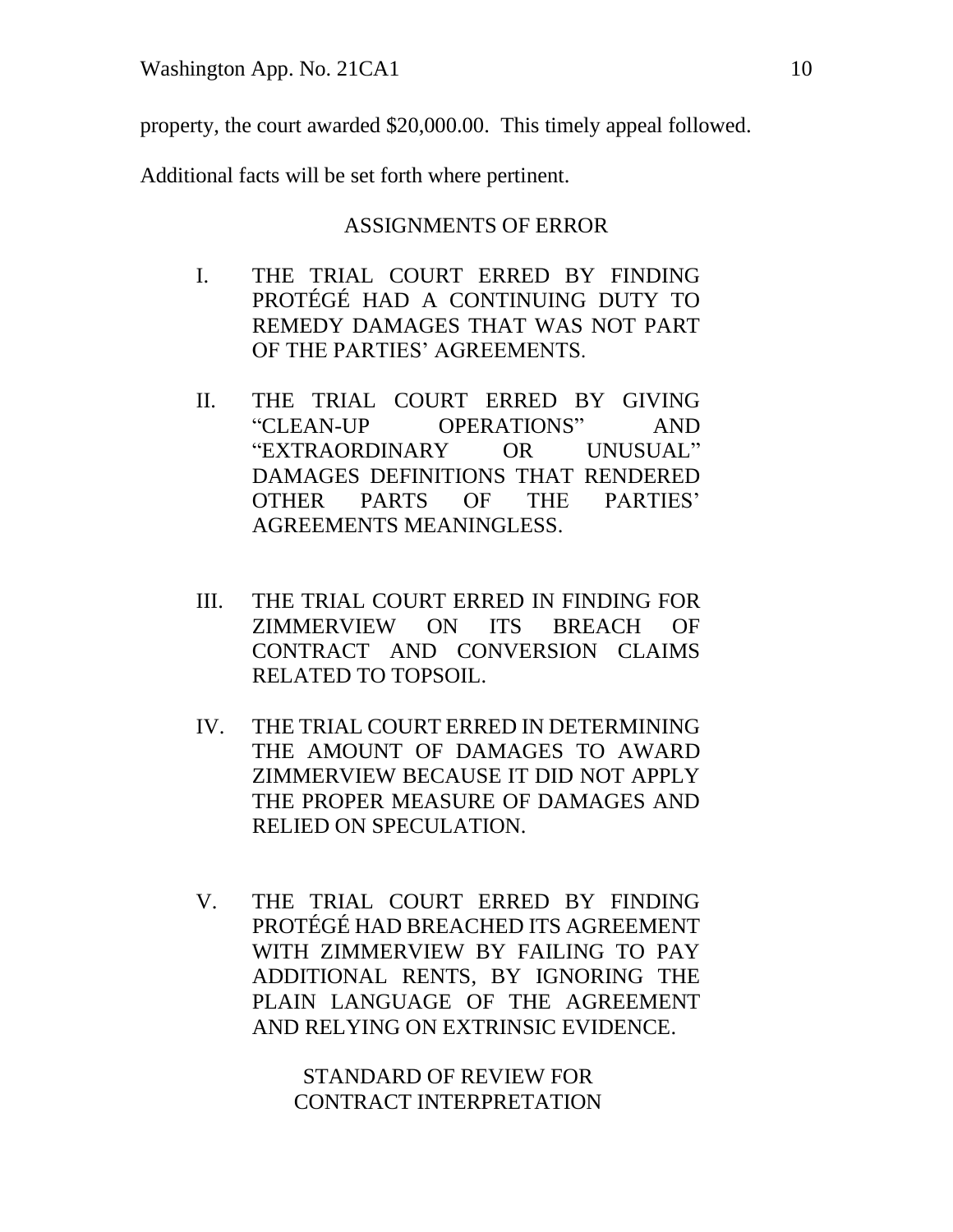**{¶22}** This appeal involves questions regarding interpretation of the contracts which governed the relationship and work of the parties. Legal issues involving contract interpretation are subject to a de novo standard of review. *See S. P. Drilling Services Inc. v. Cooper Excavating, LLC,* 4th Dist. Adams No. 17CA1058, 2019-Ohio-55, at ¶ 14; *Taylor Bldg. Corp. of Am. v. Benfield,* 117 Ohio St.3d 352, 2008-Ohio-938, 884 N.E.2d 12, ¶ 37. *See also Wiltberger v. Davis,* 110 Ohio App.3d 46, 51-52, 673 N.E.2d 628 (1996).

**{¶23}** Further, when a trial court makes factual findings supporting its legal conclusions regarding a contract, those factual findings must be reviewed with great deference and upheld if some competent credible evidence exists to support them. *See S.P. Drilling Services Inc.* at ¶ 14; *Taylor* at ¶ 38, and *Wiltberger* at ¶ 52. "The underlying rationale of giving deference to the findings of the trial court rests with the knowledge that the trial judge is best able to view the witnesses and observe their demeanor, gestures and voice inflections, and use these observations in weighing the credibility of the proffered testimony." *GM Gas Exploration, Inc. v McClain,* 4th Dist. Athens No. 1438, 1991 WL 163644 (Aug. 13, 1991), at \*2. In our review, we look to see if the facts and the resulting judgment are both supported by the weight of the evidence. *Patton v. Patton,* 4th Dist.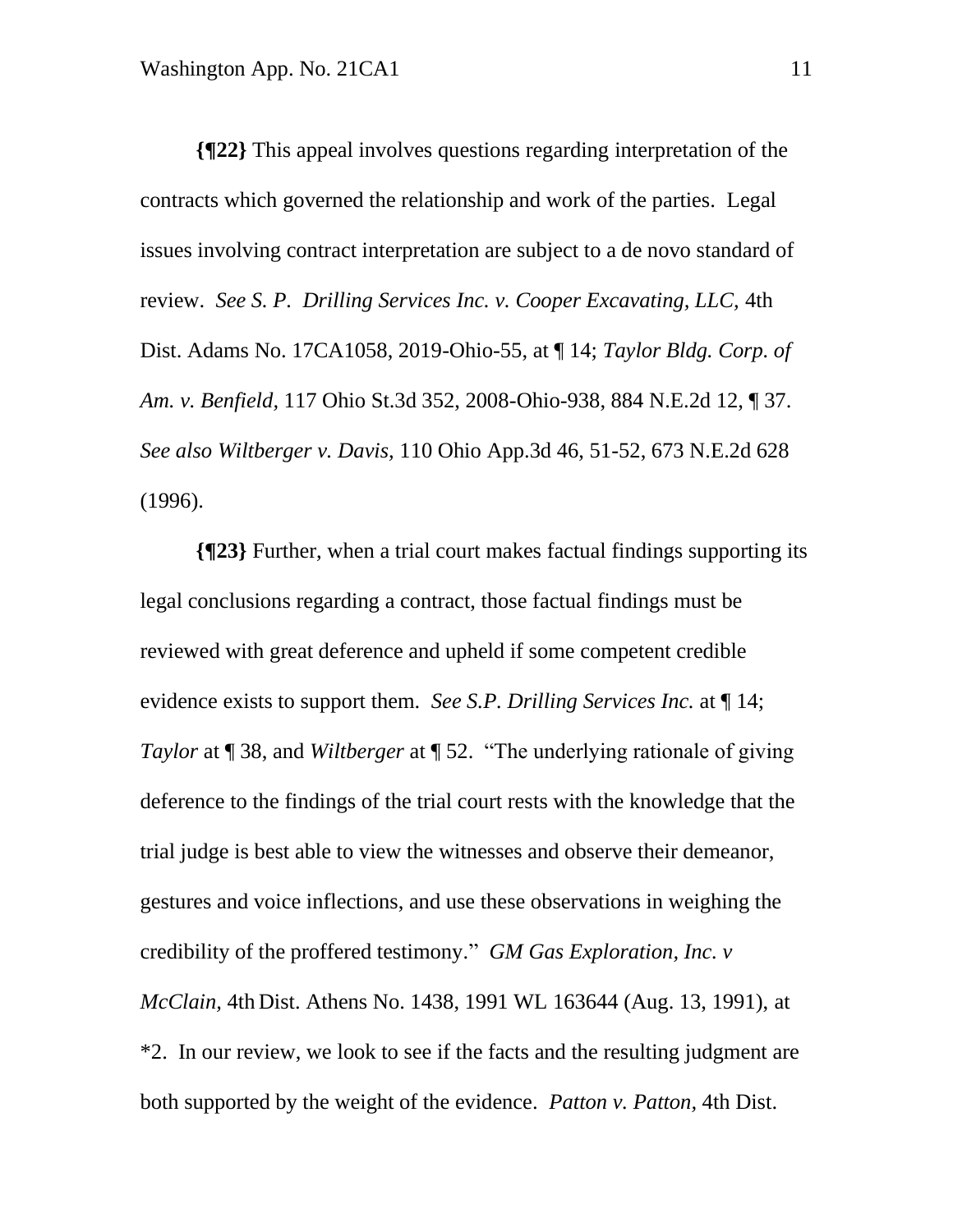Adams No. 01CA712, 2001-Ohio-2599, \*2. Furthermore, appellate courts will not reverse judgments as being against the weight of the evidence when those judgments are supported by some competent and credible evidence.

*Id.* (internal citations omitted).

- I. THE TRIAL COURT ERRED BY FINDING PROTÉGÉ HAD A CONTINUING DUTY TO REMEDY DAMAGES THAT WAS NOT PART OF THE PARTIES' AGREEMENTS.
- II. THE TRIAL COURT ERRED BY GIVING "CLEAN-UP OPERATIONS" AND "EXTRAORDINARY OR UNUSUAL" DAMAGES DEFINITIONS THAT RENDERED OTHER PARTS OF THE PARTIES' AGREEMENTS MEANINGLESS.

# LEGAL ANALYSIS

**{¶24}** Because we find these assignments of error to be interrelated, we consider them jointly. The trial court found that Protégé had a continuing duty to fix and repair gully and erosion issues. The court further determined that cleanup operations encompassed activities which occurred in the process of returning the land to Zimmerview in a similar condition as it was prior to construction, and that the failures in cleanup operations led to the current damaged state of the property. Thus, the court awarded judgment in favor of Zimmerview and against Protégé in the amount of \$349,093.00, plus interest, due to Protégé's breach of contract for failure to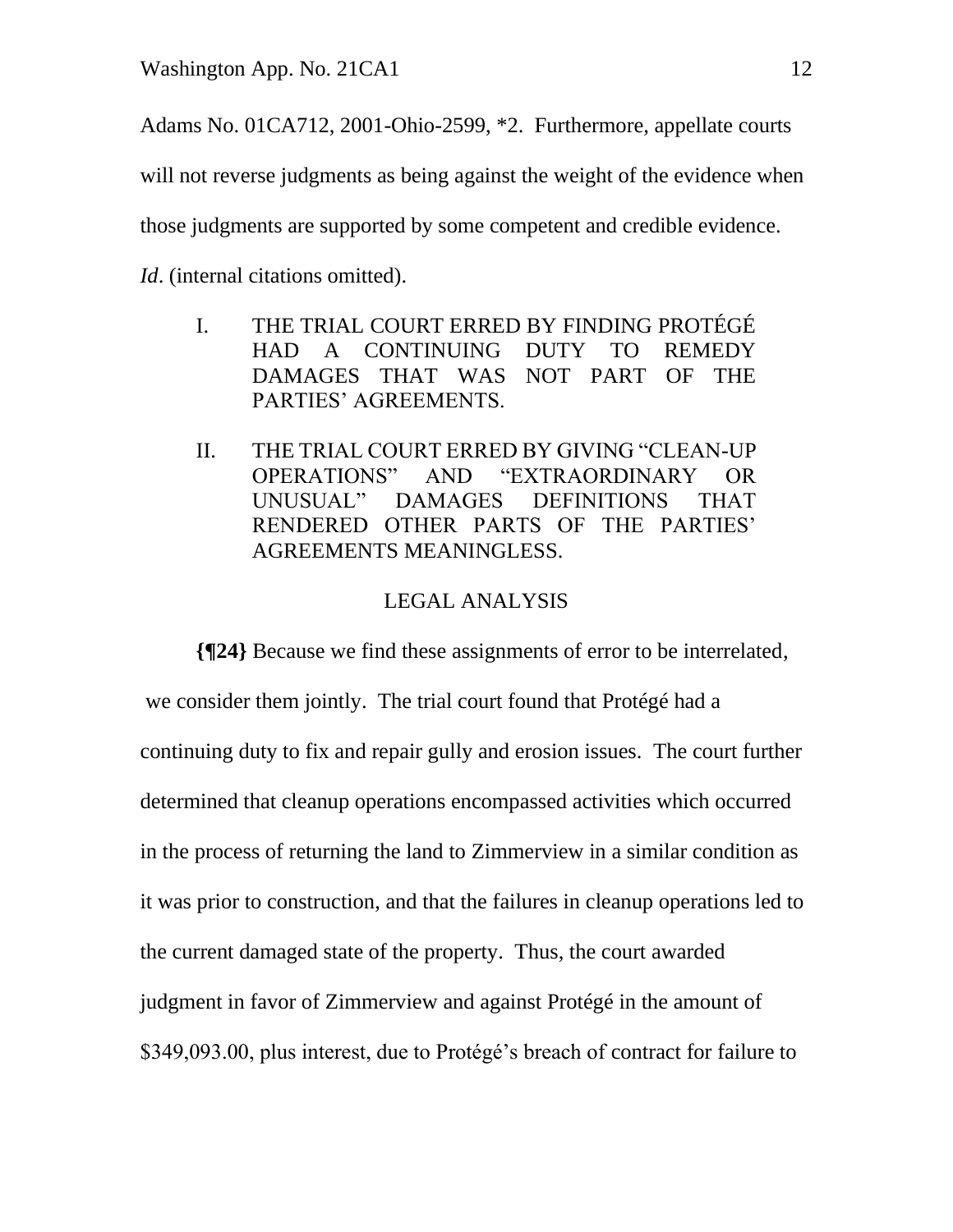#### Washington App. No. 21CA1 13

properly reclamate and return the property to Zimmerview in a similar condition as prior to construction of the well pad.

**{¶25}** Under the first assignment of error, Protégé contends that neither the Oil and Gas Lease, nor the Damage Release Agreement contain provisions creating a continuing duty to correct erosion issues. Protégé asserts that the trial court went outside of the plain language of the agreements to "invent" a continuing duty to remedy damages caused to the Zimmerview property. According to Protégé, the trial court then concluded that Protégé had breached its agreements with Zimmerview by failing to fulfill the "newly-invented duty." Protégé asserts the trial court thereby erred as a matter of law.

**{¶26}** Under the second assignment of error, Protégé argues that the trial court erred with regard to its interpretation of "cleanup operations" and "extraordinary" or "unusual" damage, as contained in the Damage Release Agreement. At trial, Zimmerview argued that Protégé failed to clean up the property after it concluded oil and gas operations and that the remaining damages were "extraordinary or unusual." Protégé contends that the trial court erred by its interpretation of "extraordinary or unusual," and then by relating these terms to the trial court's "newly-created duty." Protégé argues that this court should find that Zimmerview is not entitled to damages under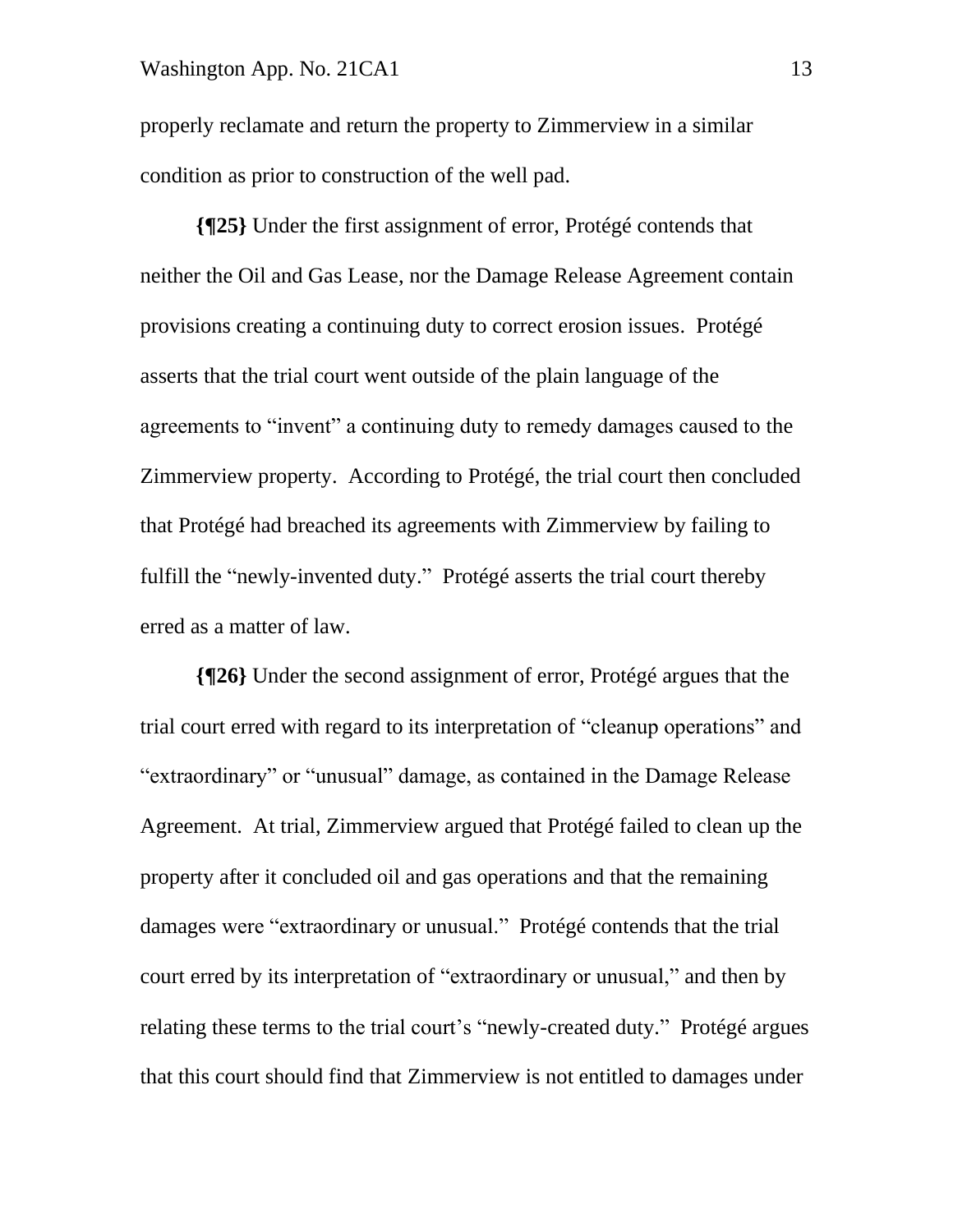the "clean-up operations" and "extraordinary or unusual" provisions of the Damage Release Agreement.

**{¶27}** " 'In construing a written instrument, the primary and paramount objective is to ascertain the intent of the parties so as to give effect to that intent.' " *Lang, supra,* at ¶ 17, quoting *Shafer v. Newman Ins. Agency,* 4th Dist. Highland No. 12CA11, 2013-Ohio-885, at ¶ 10, citing *Aultman Hosp. Assn. v. Community Mut. Ins. Co.,* 46 Ohio St.3d 51, 53, 544 N.E.2d 920 (1989). " 'When the terms of a contract are unambiguous, courts will not, in effect, create a new contract by finding an intent not expressed in the clear language employed by the parties.' "*Waina v. Abdallah,* 8th Dist. Cuyahoga No. 86629, 2006-Ohio-2090, at ¶ 31, quoting *Shifrin v. Forest City Ents.,* 64 Ohio St.3d 635, 597 N.E.2d 499 (1992). " 'Courts must give common words their ordinary meaning unless manifest absurdity would result or some other meaning is clearly evidenced from the face or overall contents of the written instrument.' " *Shafer* at ¶ 10, quoting *In re All Kelley & Ferraro Asbestos Cases*, 104 Ohio St.3d 605, 2004-Ohio-7104, 821 N.E.2d 159, ¶ 29.

**{¶28}** " 'If a contract is clear and unambiguous, the court need not go beyond the plain language of the agreement to determine the parties' rights and obligations; instead, the court must give effect to the agreement's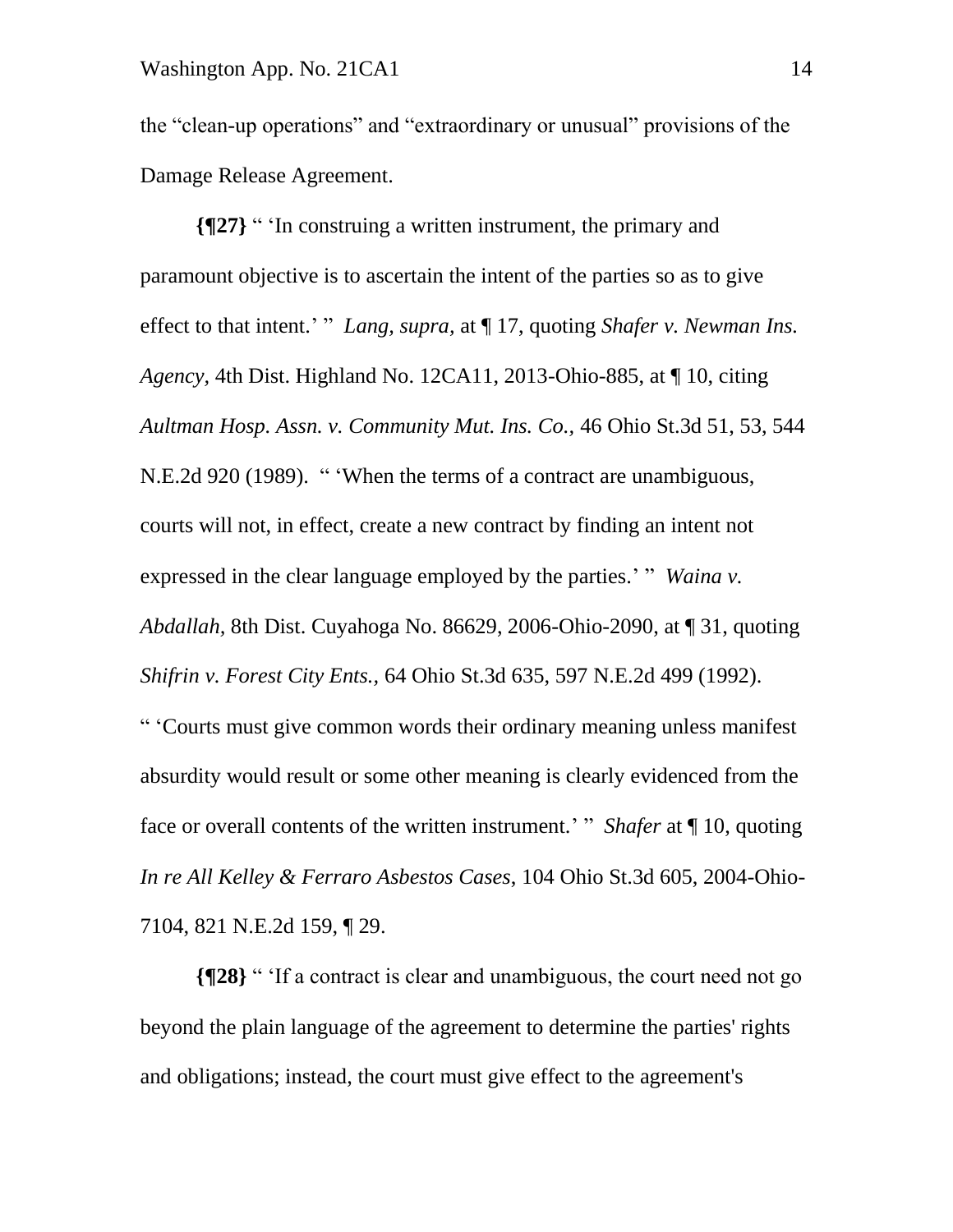express terms.' " *Lang, supra,* at ¶ 18, quoting *Uebelacker v. Cincom Sys.,* 

*Inc.,* 48 Ohio App.3d 268, 271, 549 N.E.2d 1210 (1st Dist.1988).

"Ambiguity exists only when a provision at issue is susceptible of more than

one reasonable interpretation." *Lager v. Miller–Gonzalez,* 120 Ohio St.3d

47, 2008-Ohio-4838, 896 N.E.2d 666, ¶ 16. "Extrinsic evidence is

admissible to ascertain the intent of the parties only when the contract is

unclear or ambiguous, or where surrounding circumstances give plain

language special meaning." *Highland Drilling, Inc. v. McAlester Fuel Co.,*

4th Dist. Washington No. 99CA08, 1999 WL 1058785, \*3 (Nov. 16, 1999).

**{¶29}** As indicated, the trial court specifically found a continuing duty to repair the erosion issues on the Zimmerview property. Paragraph 31 of the Oil and Gas Lease provides:

Surface Restoration: Removal of Lessee's Property. Lessee shall construct or install all well sites, access roads, pipelines, structures and other facilities, in a manner that would reasonably minimize any related soil erosion. Should Lessee materially damage any part of the surface, \* \* \*, *it is expressly agreed and understood that Lessee shall use commercially reasonable efforts to repair and restore such damaged portion of the surface of the Leased Premises as nearly as practicable to the condition in which said land existed before the commencement of operations within one hundred eighty (180) days after well completion or pipeline installation.* (Emphasis added.) \* \* \* All restoration work shall be done at the sole expense of Lessee.

**{¶30}** Paragraph Five of the Damage Release Agreement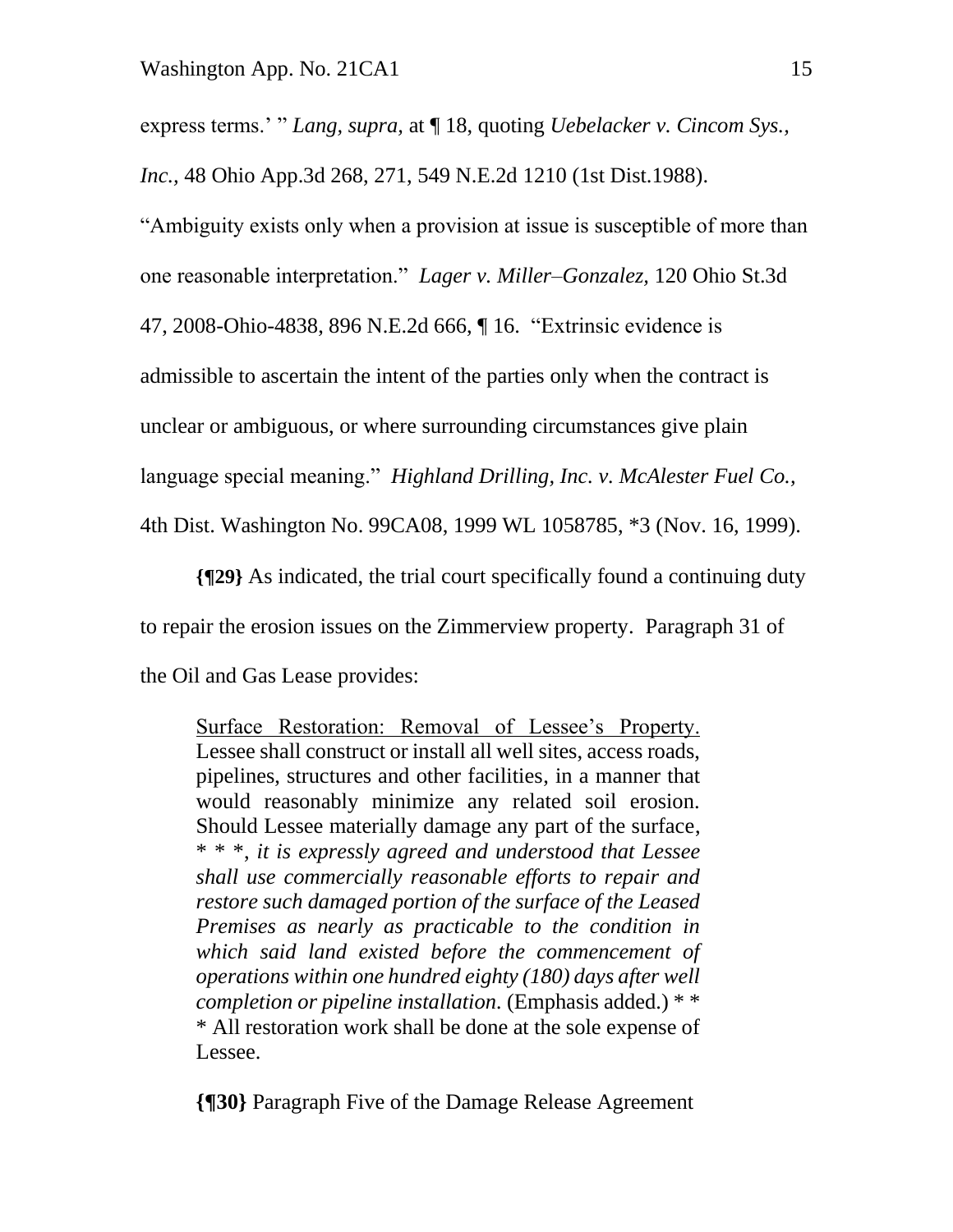### provides:

Grantor does hereby discharge and release Grantee, \* \* \*, from all actions, causes of actions, suits, claims and demands whatsoever for and on account of any damages to the appurtenances to the Property or to growing crops or timber thereon; for and on account of any interference with livestock operations caused by or as a result of Grantee's exploration and drilling for and operation and production of oil and gas and related substances; and any surface and subsurface damages caused by or incurred in connection with the construction of the [well pad at issue].

**{¶31}** In response to the first assignment of error, Zimmerview asserts that the Oil and Gas Lease is ambiguous as to Protégé's agreement to restore the property using commercially reasonable efforts. Therefore, the trial court did not err when it admitted extrinsic evidence and, based on the evidence, found a continuing duty to repair the property. For the reasons which follow, we agree with Zimmerview.

**{¶32}** We start by examining the testimony the trial court heard on the above issues. Dean Zimmer testified that shortly after the Oil and Gas Lease was signed Protégé wanted to put a well pad on his property so discussions ensued. Zimmer insisted on a Supplemental Agreement because he did not want the well pad on his property. Zimmer testified that initially the parties could not agree where the well pad was to be located. He later agreed to the requested location with multiple stipulations because the location was "in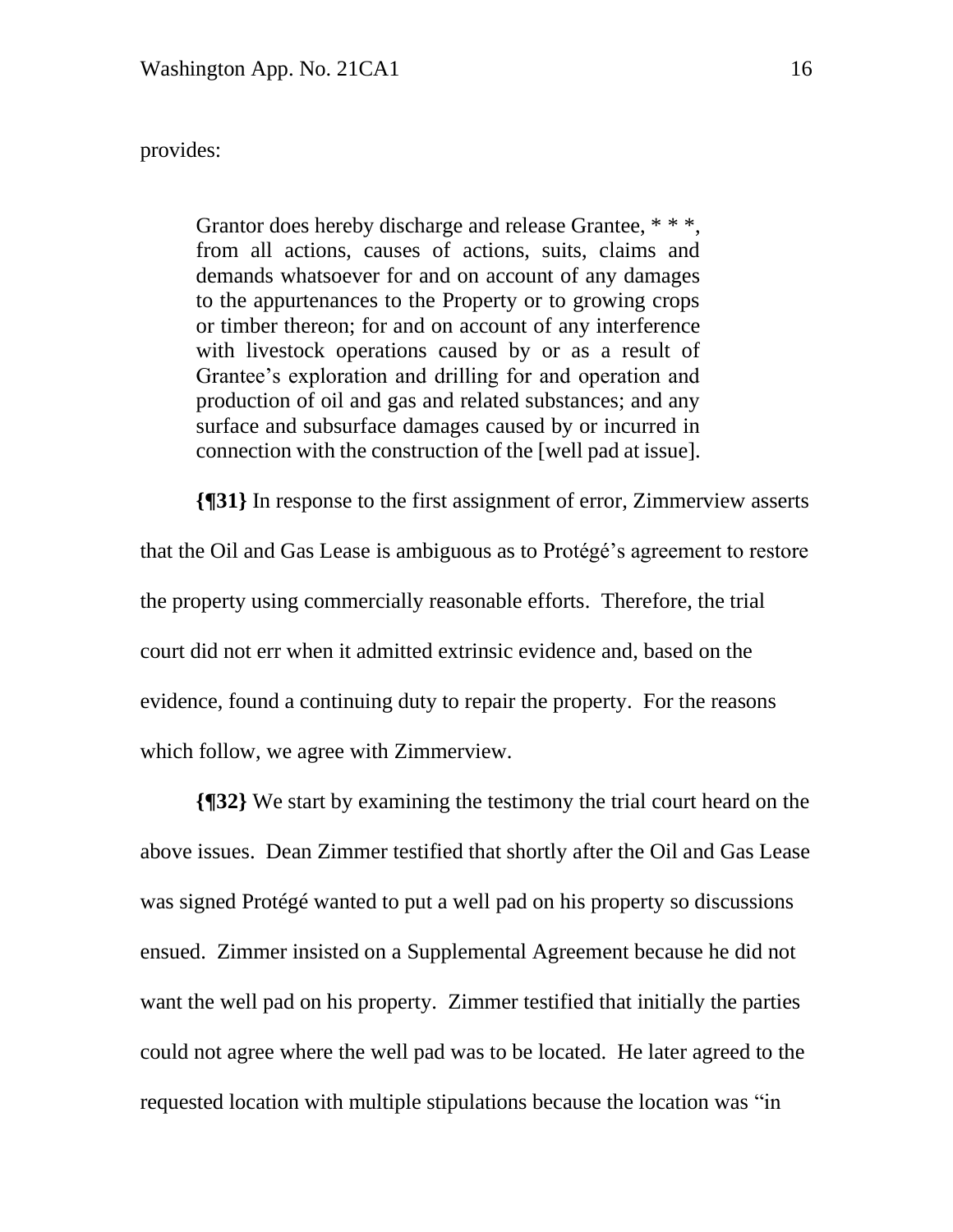the middle of good property," and very close to Zimmer's personal residence.

**{¶33}** Dean Zimmer also testified that early on negotiations "broke down" with Protégé's representative, Tarah Fagan. Zimmer asked James Vuksic to mediate. Mr. Zimmer testified at length as to his expectations that the Zimmerview property would be fully restored after the well pad was constructed. Mr. Zimmer testified:

The number one agreement we - - stressed very strongly from day one, was we want it to look nice and be able to go back and be able to farm like it was before, and after the well had - - you know, was finished. Our family, neighbors, whatever, I think kind of everybody in the area takes pride in the looks of our farm, and we do too, and we work hard at it. And we didn't want the well to be an eyesore.

**{¶34}** Mr. Zimmer testified the land around the pad never had erosion issues or water drainage issues before the pad construction. There were no issues with invasive vegetation. He testified, "It was lush grass, pasture. \* \* \* And it was very fertile."

**{¶35}** Mr. Zimmer testified that the landscaping was the subject of Paragraph 11 of the Oil and Gas Lease. He requested that trees be planted to block the view of the well pad and tanks. Mr. Zimmer reiterated, "[W]e wanted it returned to look good and be farming and usable, very usable property."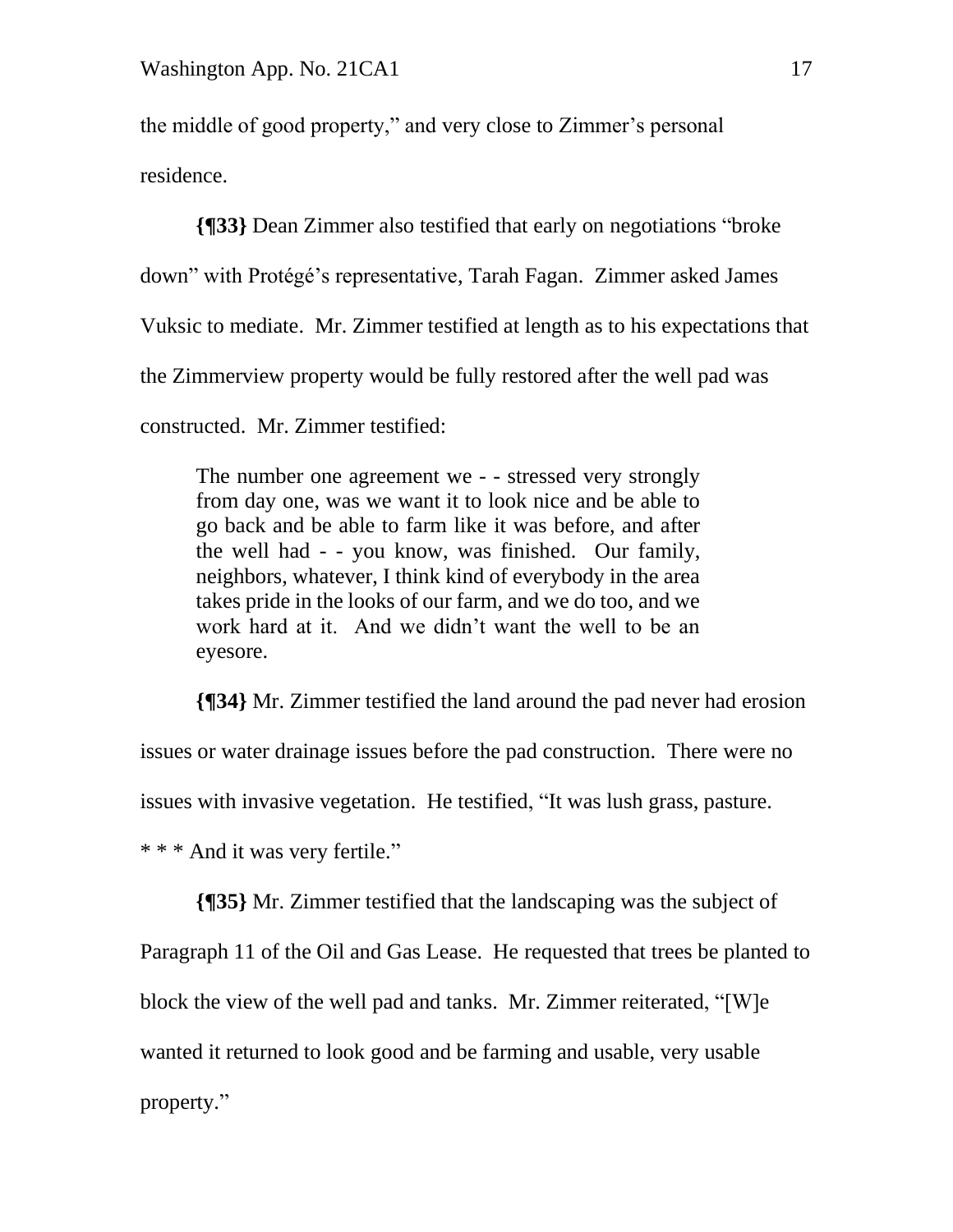**{¶36}** Mr. Zimmer testified he does not like looking at the well pad outside his back window. He is no longer able to use the five acres where the well pad is located. Rocks and boulders were left in the area after construction ceased.

**{¶37}** Jason Pugh, Protégé's project manager at the time, testified he was familiar with the Oil and Gas Lease between Protégé and Zimmerview. Pugh testified that he "provided limited input on certain terms but did not negotiate" the Oil and Gas Lease, the Supplemental Agreement, the Surface Use Agreement, and the Damage Release Agreement. He testified his role was to "opine to our land department about the terms we could and couldn't agree to." Pugh identified the Damage Release Agreement and testified that this agreement released Protégé from damages incurred as a result of oil and gas operations on the site. The Damage Release Agreement did not stipulate any particular work to be performed.

**{¶38}** Generally, Pugh testified that Protégé agreed to restore the slopes on the Zimmerview property as part of the Supplemental Agreement, and that Protégé had fulfilled this requirement. He identified the final asbuilt survey performed by Great Lakes after construction was substantially completed. He testified the slopes conformed with what Protégé agreed to do and there were no unusual issues.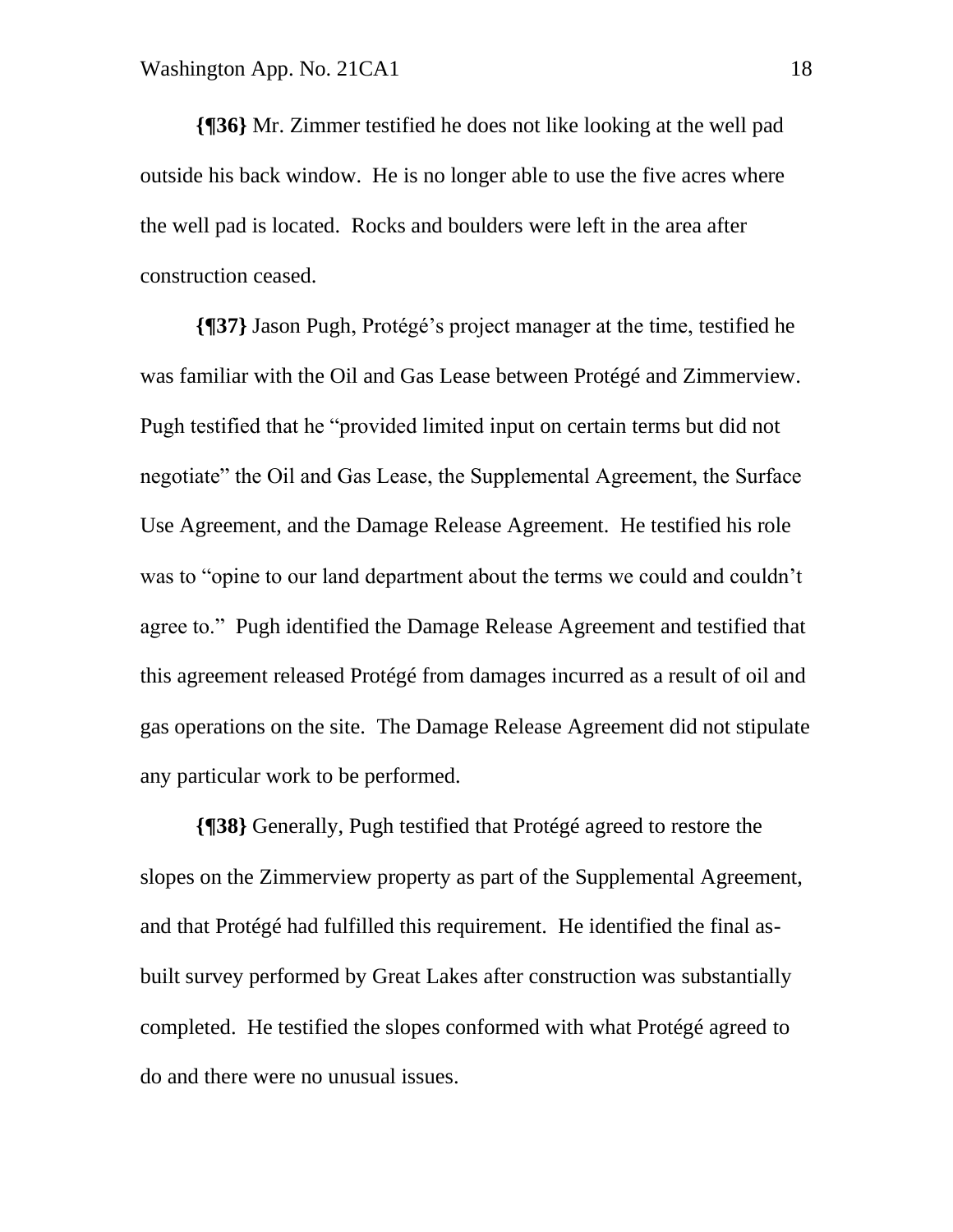**{¶39}** Pugh testified that after the construction was complete, Protégé "continued to maintain any instances of erosion \* \* \* until the site was completely vegetated and re-seeded." Pugh also identified the Daily Reports prepared by the construction inspector. The reports documented erosions located on the property and recorded efforts to mitigate and manage the erosions until the construction was complete. Pugh testified that the reports reflected that re-seeding and re-planting was performed as required.

**{¶40}** Pugh testified there are unique aspects about every job and well pad. In this case, it took several re-seeding attempts to get the grass to grow. He explained that a bare hillside exposed to weather conditions is more susceptible to erosion.

**{¶41}** Pugh also identified a notice from the ODNR regarding erosion issues that needed remedied. Pugh testified they repaired the issues as required. Great Lakes used Penn Line twice to do the re-seeding. The first seeding in July 2015 did not establish well so Penn Line returned, as a warranty repair, and re-seeded parts of the side that did not germinate.

**{¶42}** Pugh testified Protégé hired Hydrogreen because seed on the south slope did not establish and was causing erosion issues of the topsoil as documented by the ODNR. Protégé developed a restoration plan with Hydrogreen. Hydrogreen performed the re-seeding work in April 2016.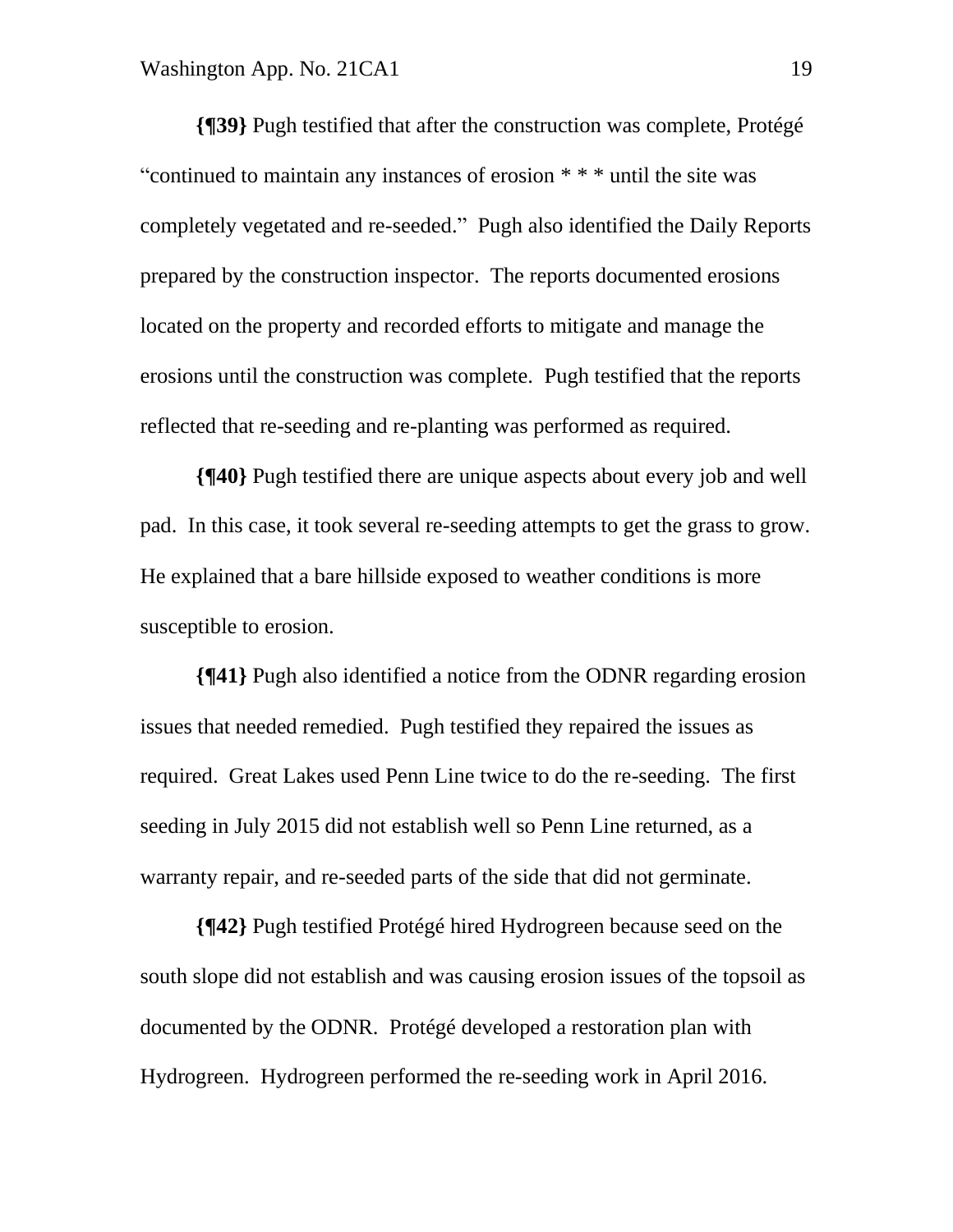#### Washington App. No. 21CA1 20

Pugh identified Hydrogreen Daily Reports which documented the re-seeding and re-planting efforts performed by Hydrogreen. Pugh testified Hydrogreen was successful in re-planting and re-seeding. None of the slips were extraordinary or unusual issues. Protégé satisfied the obligation of the ODNR demand letter. Pugh identified Exhibit D10, pictures of the well pad site taken in Spring 2016, which documented Hydrogreen's work. He testified there were no erosions or slips in the pictures because they had been remedied before or during the operation.

**{¶43}** Pugh testified that the rocks or boulders were moved as directed by Mr. Zimmer. He testified there were no issues with rocks or boulders considered to be extraordinary or unusual. Pugh admitted that possibly large rocks were missed during the final cleanup operations and left behind in the embankment. Pugh testified Protégé did leave telephone or waterlines exposed, however, Protégé did not have an agreement making it responsible to bury the lines.

**{¶44}** Exhibit D9 was the final punch list kept in the course of Protégé's business. Pugh described the cleanup efforts in detail. Pugh testified all the items were completed and he initialed the document. Pugh is not aware of any erosion happening after the site was re-seeded in spring 2016. The last time Pugh was at the Zimmerview property was April 12,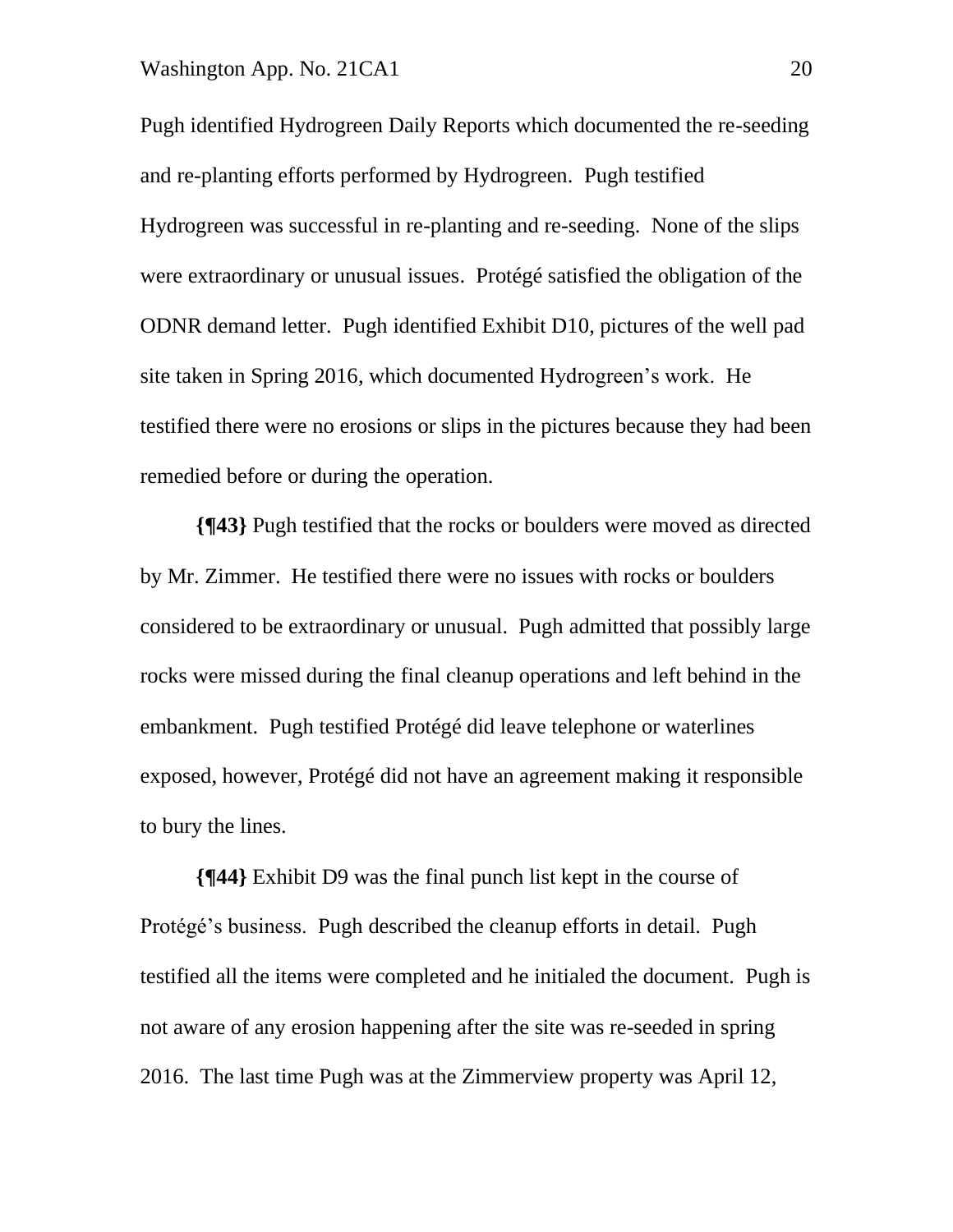2019. He viewed the property from the roadside and did not see any additional erosions or slips that needed repaired.

**{¶45}** Pugh testified that he is unfamiliar with the exact definition of unusual or extraordinary in this circumstance. To his knowledge, there's no standard industry definition. Pugh disagreed that the gullies developing quickly would be considered unusual or extraordinary because the nature of the property changed significantly when the embankment supporting the well pad was built. Importantly, Pugh testified that if gullies appeared, it was the pad owner's responsibility to fix erosion and gully issues. He further testified that up to the time Protégé sold the well pad and well site, Protégé was responsible for fixing erosion and gully issues. If re-seeding failed, it was still the pad owner's responsibility. This testimony was key to the trial court's analysis.

**{¶46}** Finally, during Tara Fagen's testimony, she agreed that the Zimmer property was restored to "industry standards" and that restoration occurred "no later than June 21st, 2016." She testified Protégé spent a great deal of time and money making repairs due to Dean Zimmer's constant complaints about the slopes, drainage, seeding, and temporary lines. However, Fagen also admitted that she relies on the people in the field doing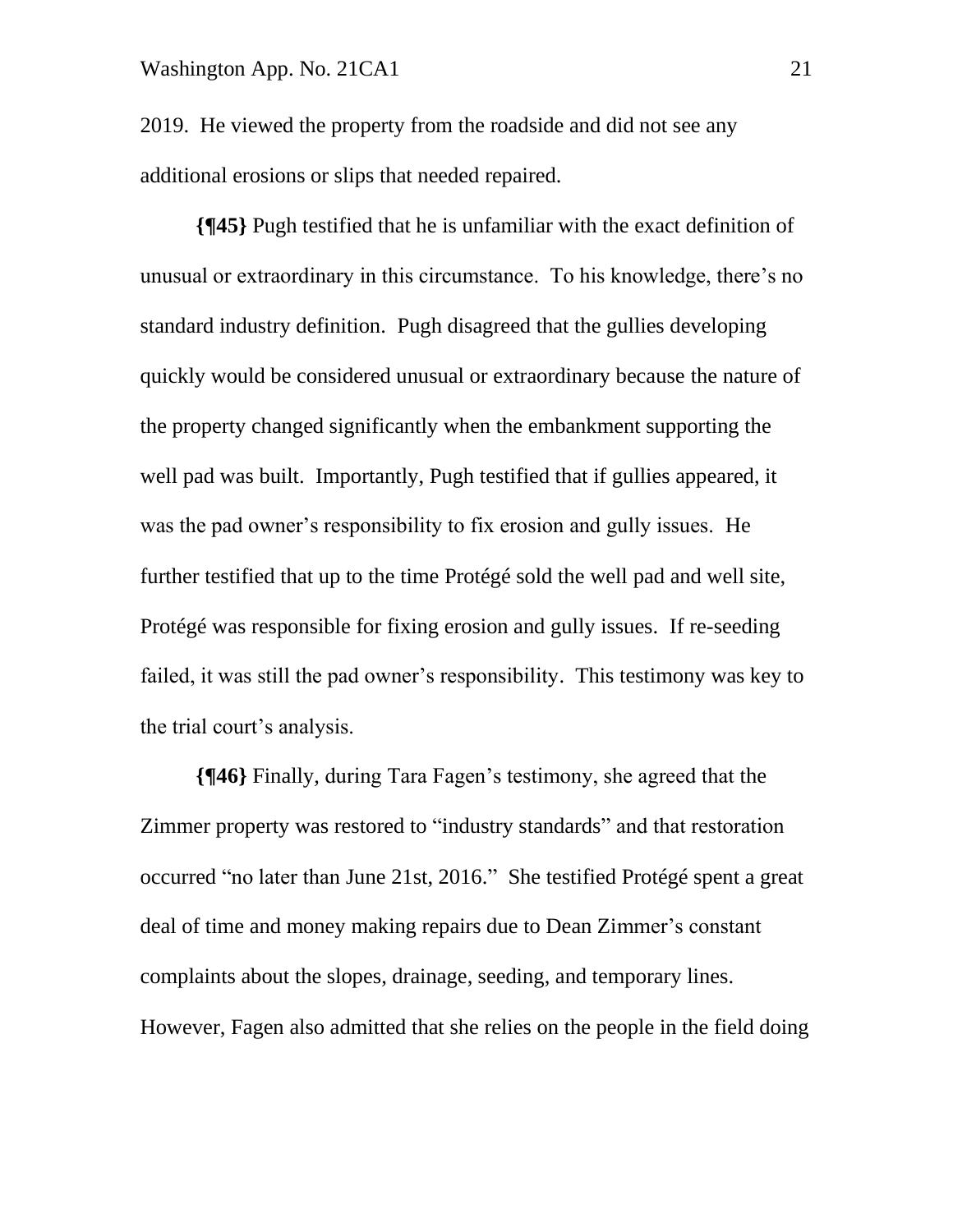the work. She does not have a personal or professional opinion for what

constitutes acceptable industry standards for reclamation.

**{¶47}** In the Findings of Fact beginning at Page 3, the trial court wrote

as follows in paragraphs 15, 16, and 48:

15. Dean Zimmer testified that he sought other specific assurances from Protégé regarding slope issues, slip repair, fencing, guards and gates, as well as landscaping.

16. Prior to the construction of the drilling unit, Zimmerview, via Dean Zimmer[,] and Tarah Fagan of Protégé, entered into negotiations regarding the previously described issues.

48. Protégé did not present any evidence regarding the intent of the parties regarding the Damage Release Agreement in Exhibit J-4.

**{¶48}** In the Conclusions of Law, beginning at Page 23, the trial court

further stated as follows in paragraphs 30-42 regarding claims for damage

related to cleanup/reclamation:

30. All the evidence presented by Zimmerview indicates that the property has suffered substantial erosion and damage issues that have never been corrected by Protégé.

31. Protégé did not present any evidence disputing the severity of the property damage. Instead, as to these damage issues, Protégé's entire argument rests upon the Damage Release Agreement.

34. The Damage Release Agreement was not an allencompassing release, there were exceptions in the agreement that exempted the release from clean up responsibilities and operations that Protégé was required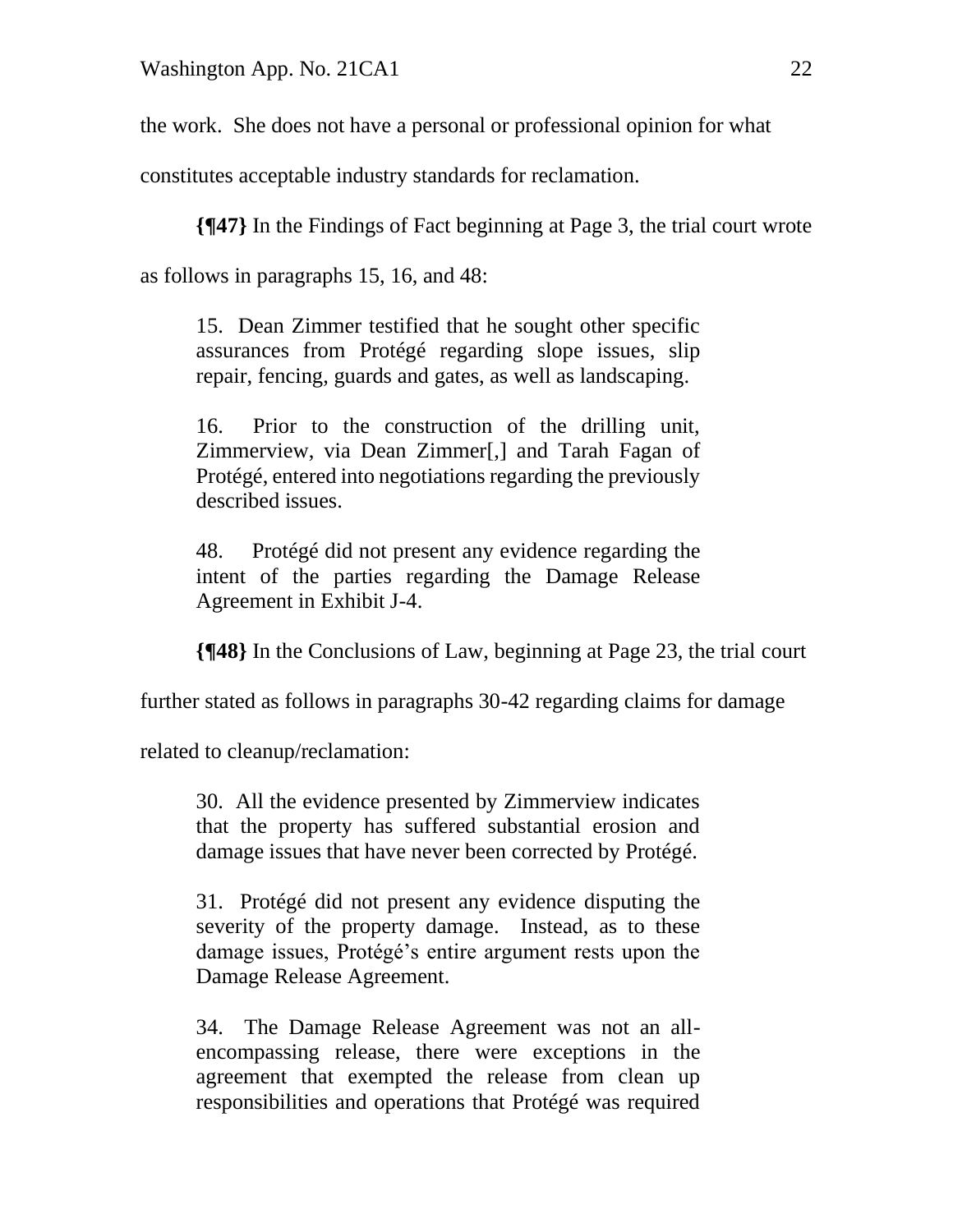to complete. Further, there was an exemption for extraordinary or unusual damages.

35. The terms "cleanup operations" and "extraordinary or unusual damages" are not defined in the Damage Release Agreement.

38. The definition of these terms is not an argument that needs to be addressed by this Court because Protégé has acknowledged that there is a continuing duty and obligation to correct erosion issues. Jason Pugh testified to this duty.

39. This continuing duty regarding these issues also makes sense in light of the history to attempt to repair the land. The evidence showed that Protégé made four attempts to correct issues with the property. During those four attempts, Protégé never attempted to utilize the Damage Release Agreement to state it no longer had a responsibility to correct the erosion issues.

40. The issues that Protégé previously corrected in its prior four attempts are the same issues that currently exist with the property.

41. The Court hereby determines that the duties of Protégé have not changed and are the same as what they were in the prior four attempts to correct the issues. Therefore, Protégé has an obligation to correct the erosion issues that it previously failed to address. Protégé breached its general contractual obligations to Zimmerview as generally outlined in [exhibits] by failing to properly cleanup/reclamate the land.

42. With Jason Pugh's testimony regarding the ongoing duties of the pad owner, the Court determines that the Damage Release Agreement is inapplicable for the damages claimed by Zimmerview. The Release is also inapplicable due to exceptions contained in the release.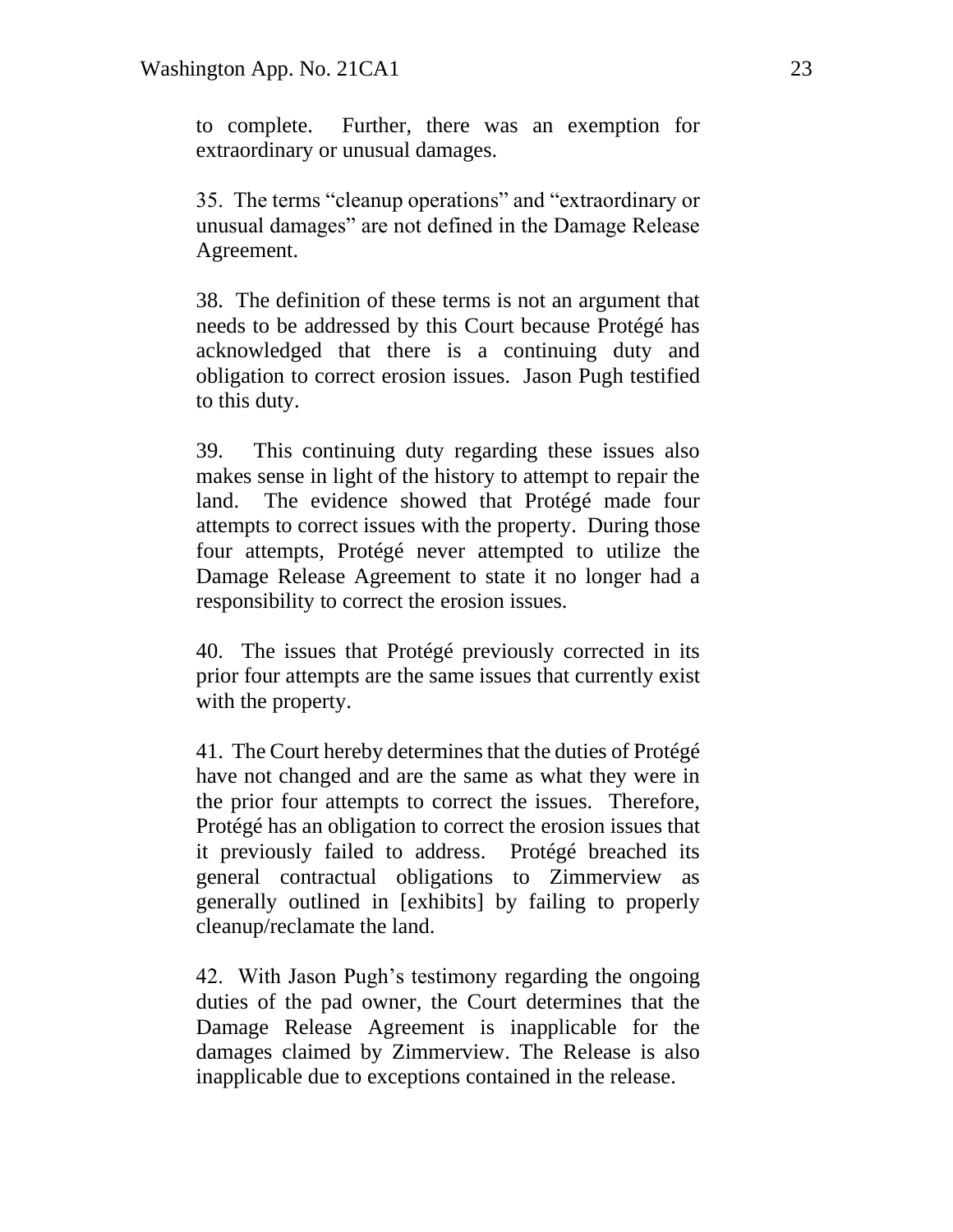**{¶48}** While the trial court did not make an explicit finding that the Oil and Gas Lease was ambiguous, the trial court's other findings support this conclusion. The lease addresses surface restoration at Paragraph 31 and generally provides that the Lessee "shall use commercially reasonable efforts to repair and restore such damaged portion of the surface of the Leased Premises as nearly as practicable to the condition in which said land existed before commencement of operations." Paragraph 31 further provides that "[a]ll restoration work shall be done at the sole expense of Lessee." The lease does not define "commercially reasonable efforts" nor state how many efforts are required to restore the property. The trial court likely viewed this language, especially "commercially reasonable efforts," as open-ended and ambiguous. Given the ambiguity surrounding Protégé's duty to restore the property using commercially reasonable efforts, the trial court properly allowed extrinsic evidence which explained the parties' intent, and which described the restoration efforts. The trial court appears to have relied heavily on Protégé's own witness, Jason Pugh, in reaching its conclusions.

**{¶49}** Here, the trial court judge served as the trier of fact. Weight and credibility of the evidence are issues that the trier of fact must determine. *See Cooper, supra*, at ¶ 28; *State v. Frazier,* 115 Ohio St.3d 139,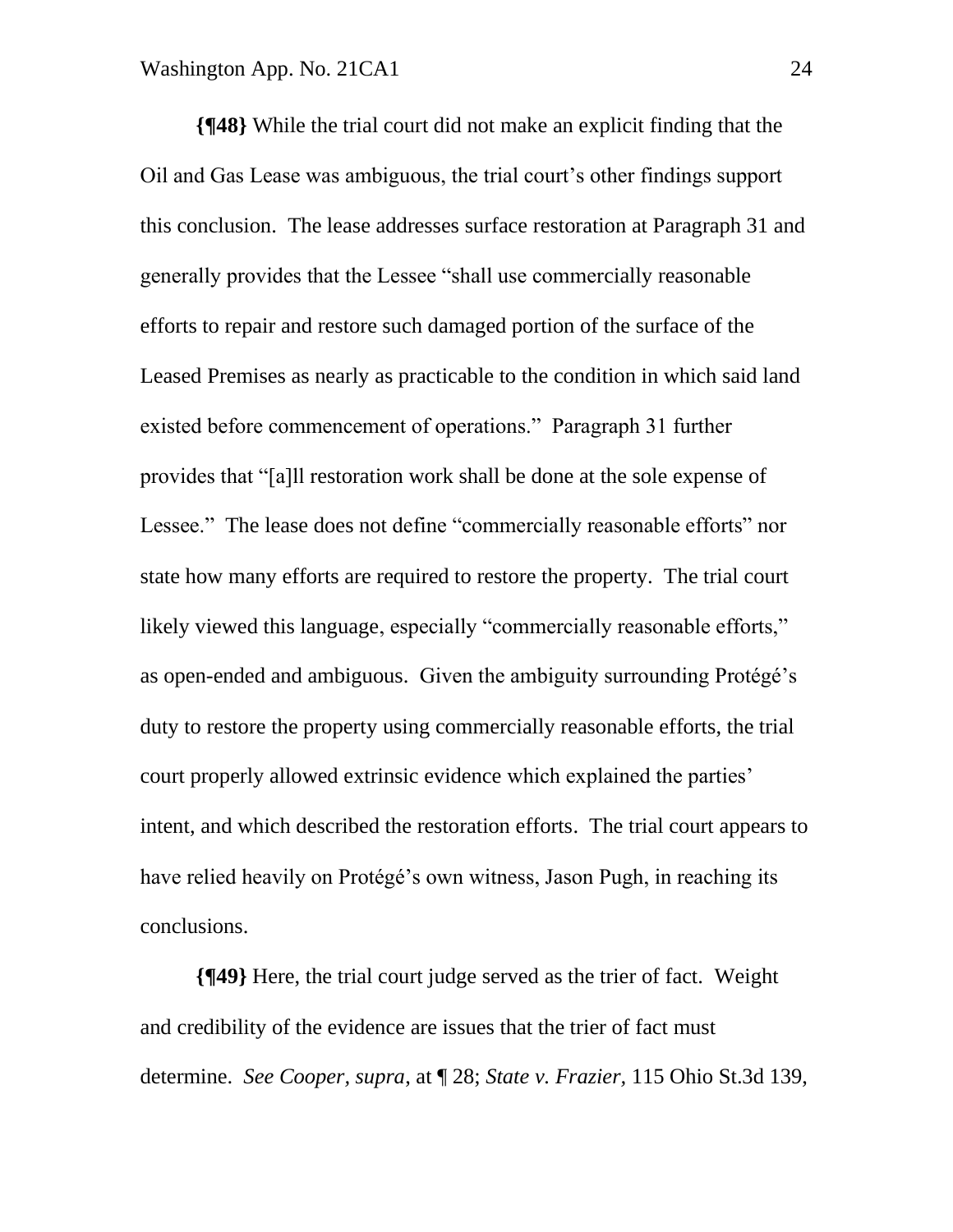2007-Ohio-5048, 873 N.E.2d 1263, ¶ 106; *State v. Dye,* 82 Ohio St.3d 323, 329, 695 N.E.2d 763 (1998). A trier of fact may choose to believe all, part or none of the testimony of any witness who appears before it. *See State v. Colquitt*, 188 Ohio App.3d 509, 2010-Ohio-2210, 936 N.E.2d 76, ¶ 10, fn. 1 (4th Dist.); *State v. Nichols,* 85 Ohio App.3d 65, 76, 619 N.E.2d 80 (4th Dist. 1993). Based on our review of the trial testimony, we find the trial court had some competent credible evidence to support its determination that Protégé had an ongoing duty to restore the Zimmerview property. Accordingly, we find no merit to the first assignment of error. It is hereby overruled.

**{¶50}** Under the second assignment of error, Protégé argued that the trial court erred with regard to its interpretation of the terms "cleanup operations" and "extraordinary or unusual" damages. Dean Zimmer considered the damage left by Protégé to be unusual and extraordinary. He testified:

The production of the ground is very limited to none. The - - washed gullies is a severe problem, safety and cattlewise. And production is - - has continued not to - - growth is not - - has not continued to - - growth is not- - of grass has not returned to where we could even, this whole length of time, to have any production farm-wise off of it.

**{¶51}** The trial court observed as set forth above that the terms "cleanup operations" and "extraordinary or unusual damages" are not defined in the Damage Release Agreement. In response to the second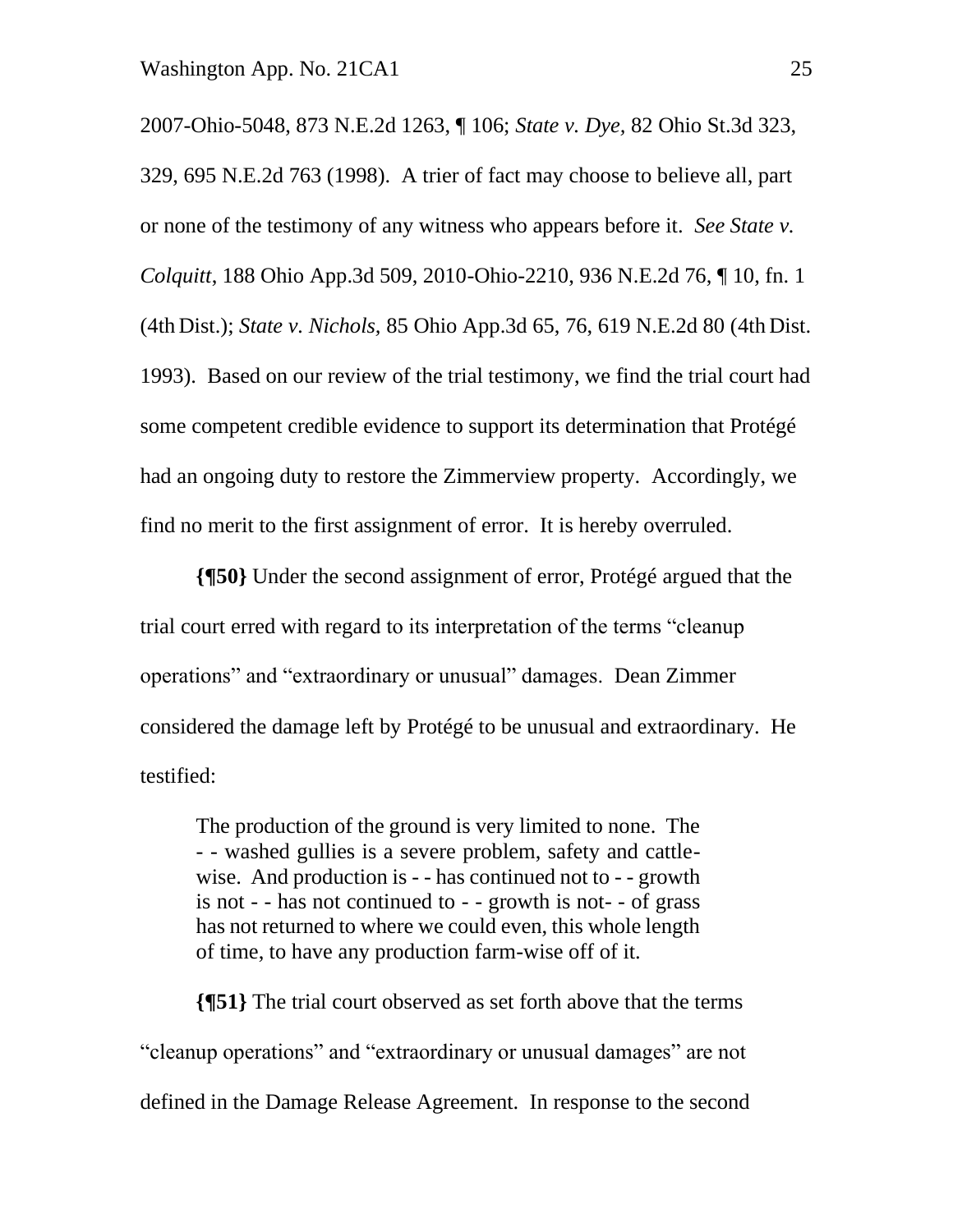assignment of error, Zimmerview argues that the trial court did not err in its interpretation of the contract terms as the court used a reasonable, logical, and plain application of the terms based on the evidence presented.

**{¶52}** Both parties somewhat mischaracterize the trial court's findings. As indicated above, the court further determined that cleanup operations encompassed activities occurring in the process of returning the land to Zimmerview in a similar condition as it was prior to construction, and that the failures in cleanup operations led to the current damaged state of the property. *Id*. at 36. In the Conclusions of Law, Page 24, the trial court further observed:

37. Both parties had differing views on what was considered extraordinary or unusual. Protégé appeared to apply an unknown industry standard. Zimmerview applied a standard related to operations on the property since 1927 \* \* \*. The Court determines that the development of 4-foot gullies where [none] had existed before is unusual and extraordinary.

38. However, the definition of these terms is not an argument that needs to be addressed by this court because Protégé has acknowledged that there is a continuing duty to correct erosion issues.

**{¶53}** Based on our review of the trial transcript, we agree with the

trial court's conclusion. The definition of the pertinent terms is unnecessary

given the court's finding that Protégé's failure to properly cleanup and

restore the Zimmerview property led to its current damaged state, and that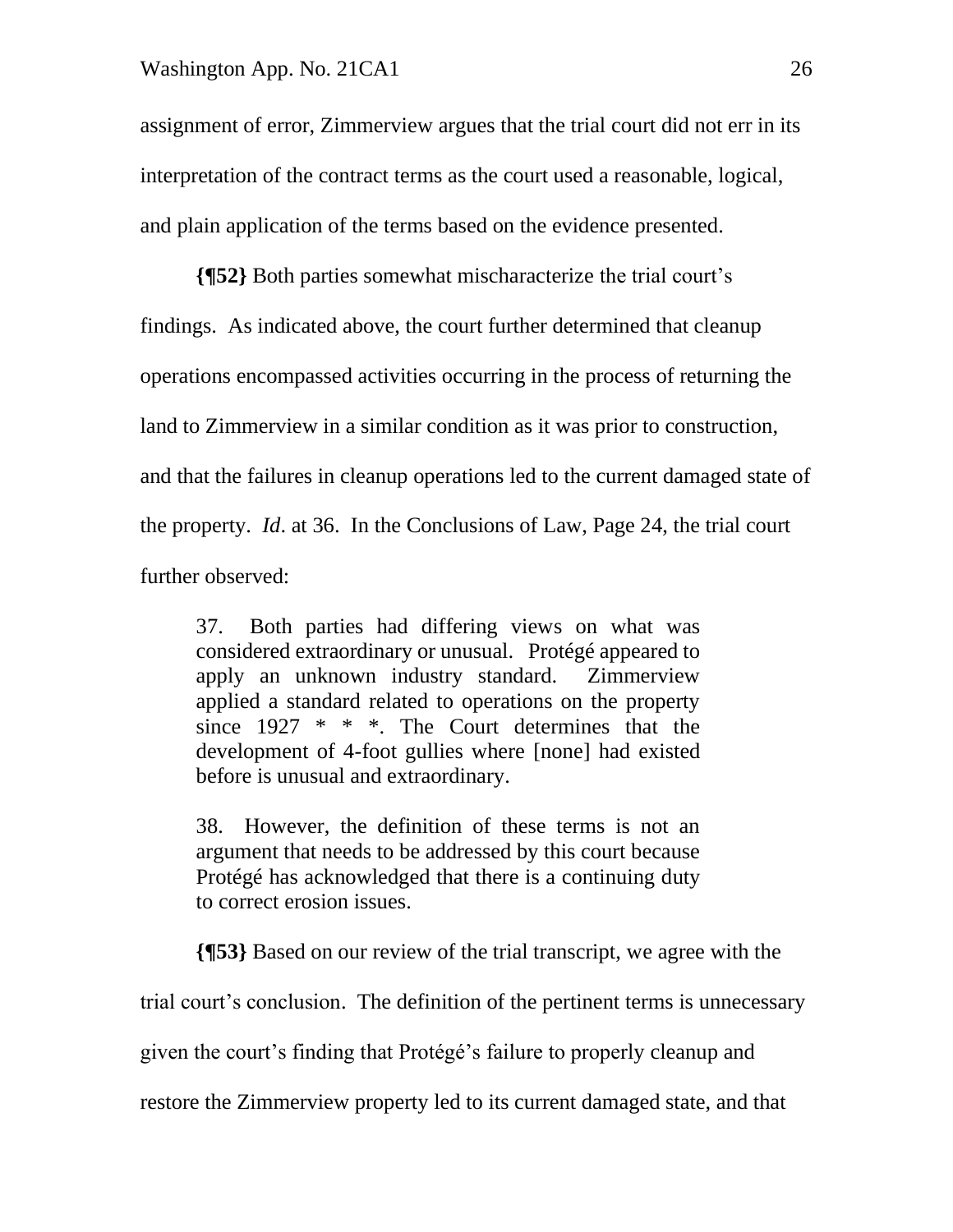Protégé had a continuing obligation to correct the erosion issues.

Accordingly, we find no merit to Protégé's second assignment of error and it is hereby overruled.

 III. THE TRIAL COURT ERRED IN FINDING FOR ZIMMERVIEW ON ITS BREACH OF CONTRACT AND CONVERSION CLAIMS RELATED TO TOPSOIL.

**{¶54}** " 'In order to succeed on a breach of contract claim, a party must prove the existence of a contract, the party's performance under the contract, the opposing party's breach, and resulting damage.' " *Martin v. Jones,* 2015-Ohio-3168, 41 N.E.3d 123, at ¶36 (4th Dist.), quoting *DePompei v. Santabarbara*, 8th Dist. Cuyahoga No. 101163, 2015-Ohio-18, at ¶ 20; *Spectrum Benefit Options, Inc. v. Med. Mut. of Ohio,* 174 Ohio App.3d 29, 2007-Ohio-5562, 880 N.E.2d 926, ¶ 25 (4th Dist.).

**{¶55}** To prevail on a claim for conversion, a plaintiff must prove "(1) plaintiff's ownership or right to possession of the property at the time of the conversion; (2) defendant's conversion by a wrongful act or disposition of plaintiff's property rights; and (3) damages," *Key Realty, Ltd. V. Hall,* 2021- Ohio-1868, 173 N.e.3d 831, at ¶ 95 (6th Dist.).

**{¶56}** The Supplemental Agreement executed by the parties herein provides at Paragraph 3: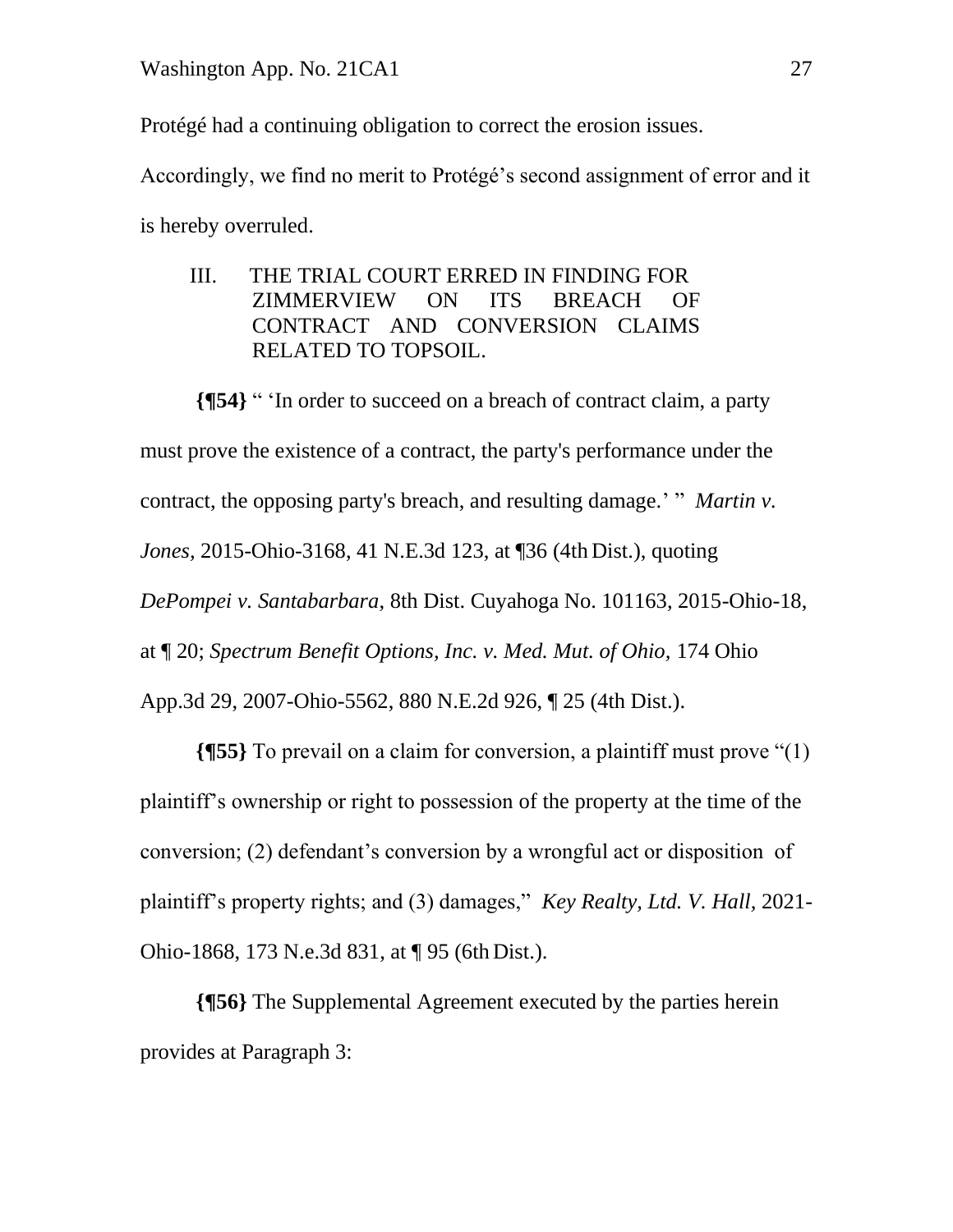Top Soil. The top soil piled as part of the pad construction site which is generally set forth in the area set forth in Exhibit 1 hereto shall be *retained* by Zimmerview. (Emphasis added.) It shall be placed in a mutually agreed upon location not to exceed 500 (five hundred) feet from the area noted on Exhibit 1 unless otherwise agreed upon.

**{¶57}** Protégé argues that there was no breach of contract regarding the topsoil and no conversion of the topsoil stockpile. Protégé contends that the trial court improperly relied upon extrinsic evidence to find a breach of the contract and a conversion because the evidence presented at trial did not support a finding that the topsoil had been converted. Therefore, the trial court erred by finding for Zimmerview on these claims.

**{¶58}** In response, Zimmerview seems to assert that the trial court relied upon the plain language of the Supplemental Agreement but also acknowledges that the trial court did examine extrinsic evidence in construing the ambiguous topsoil clause. Furthermore, Zimmerview asserts the court relied upon competent and credible evidence to determine that there was both a breach of contract and a conversion of the topsoil. For the reasons which follow, we find the topsoil clause was ambiguous. While the trial court did not make an explicit finding of ambiguity, the trial court properly relied upon competent and credible extrinsic evidence in reaching its conclusion that the contract was breached and the topsoil converted.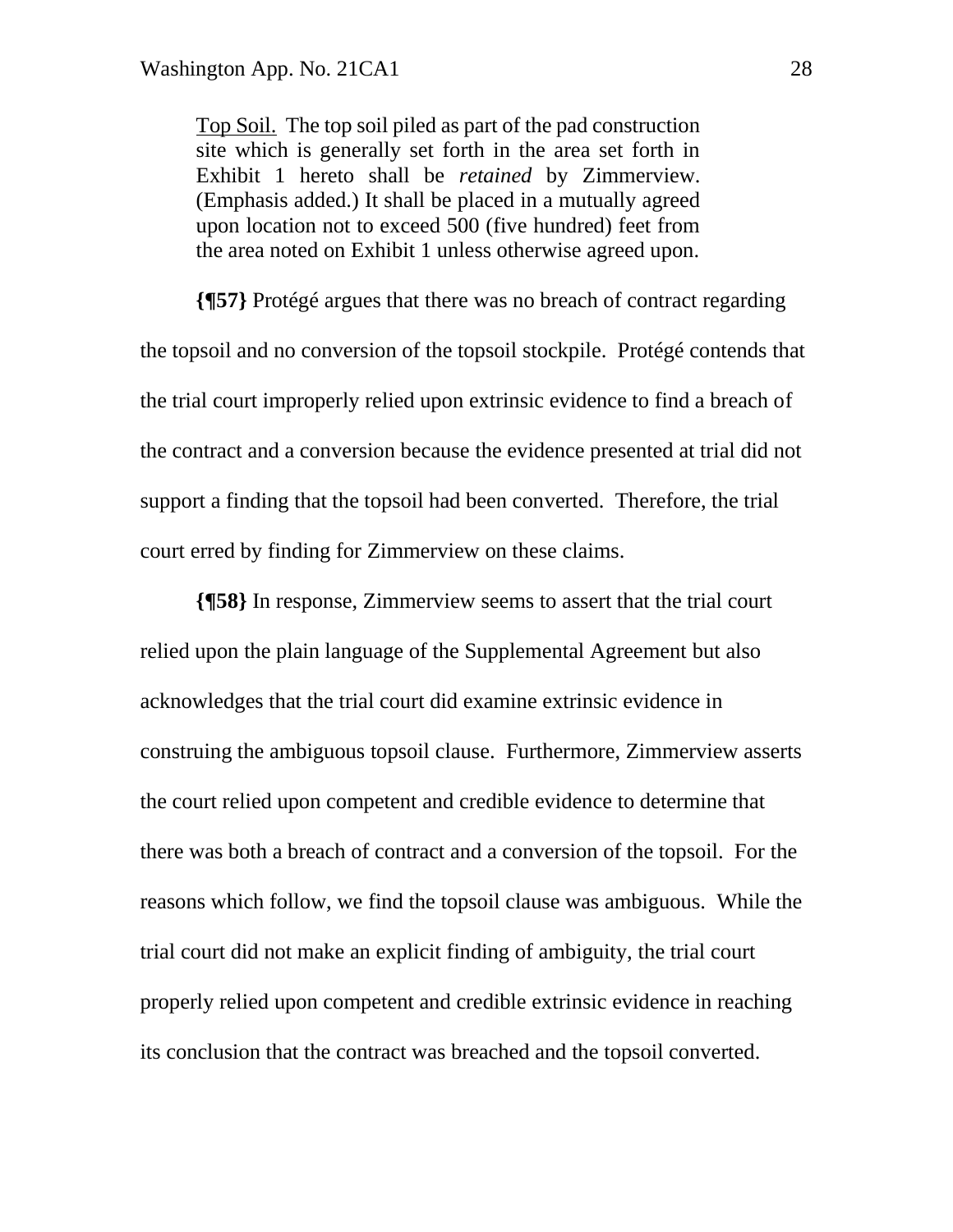**{¶58}** During his testimony, Mr. Zimmer explained the importance of topsoil and that lack of topsoil interferes with farming operations because crops need the organic material and nutrients within the topsoil. Prior to the project, the Zimmers had over six inches or more of topsoil on their properties. Mr. Zimmer testified:

The topsoil was to be retained by us.  $* * * W$ e wanted it at the bottom of the  $LOD<sup>9</sup>$  area, just because of being easier access whenever it was used on our properties in the future. They said that was too far to move it. So we kind of went back and forth on where to—to put it, and then we—we did agree on the site that they did originally stockpile it, on top of the hill.

**{¶59}** Mr. Zimmer further testified that there was a large gully at the bottom of the LOD construction area which he asked Protégé to fill, because Zimmerview would completely lose five acres for pasture and farmland. Zimmer wanted the gully filled so it would be farmable. Instead of a monetary agreement for the loss, Protégé agreed to give Zimmerview the topsoil in place of filling in the gully.

**{¶60}** Mr. Zimmer denied Protégé's arguments that Zimmerview did in fact "retain" the stockpile of topsoil. He testified the topsoil stockpile had washed away into a nearby creek while Protégé was in control of the LOD

 $9^9$ LOD was not defined by any of the witnesses. The photographic exhibits reference the LOD area, which depict the construction area on the Zimmerview property.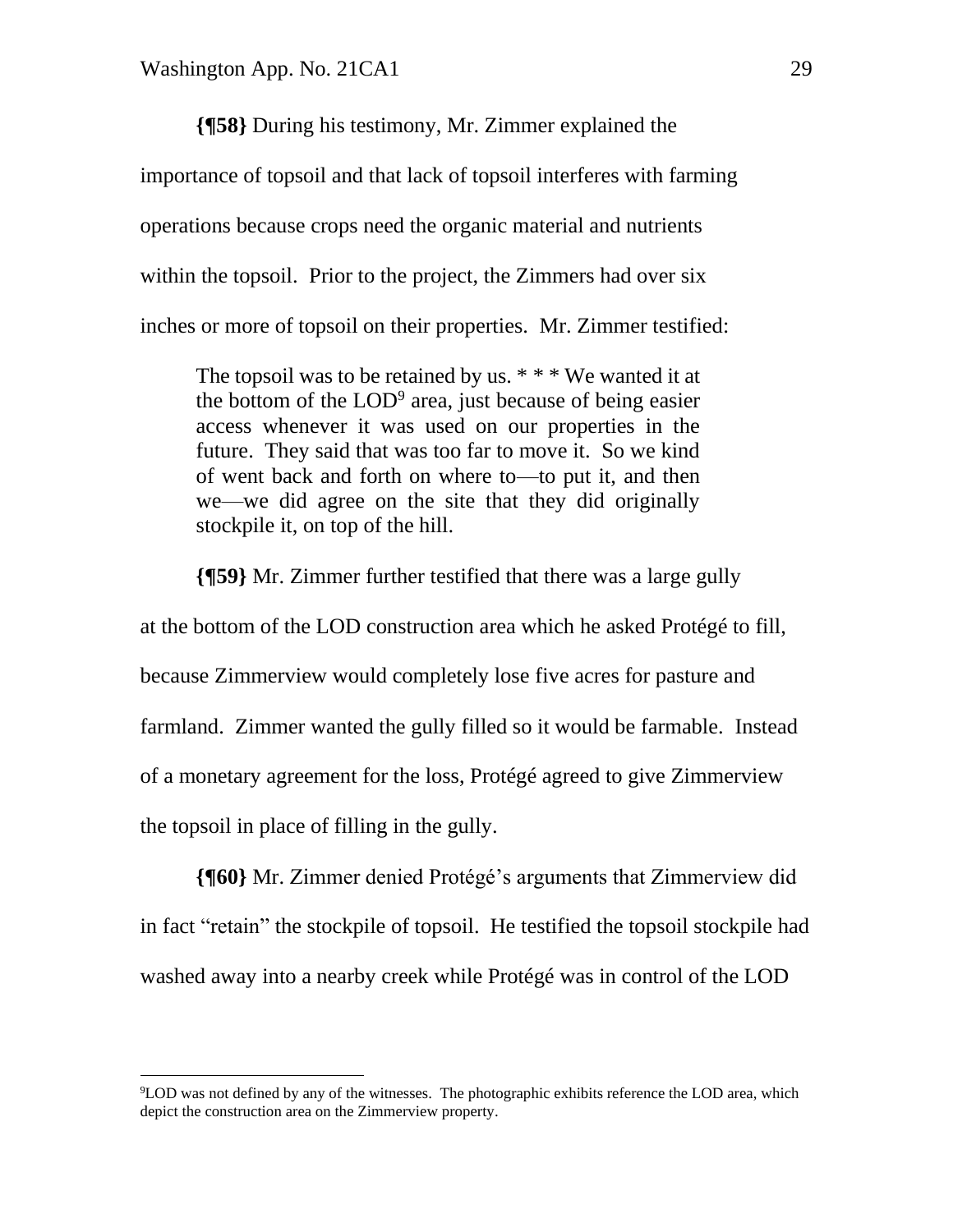construction area. Furthermore, the evidence in this matter demonstrates

that Protégé used some of the stockpile of topsoil for purposes of its

reclamation of the area.

**{61}** James Vuksic testified that he assisted in negotiating

Paragraph 3 regarding the topsoil:

[W]e asked them to fill the - - the gully, and so that would be farmable. They said they could not do that. And instead of, you know, a monetary agreement on that, the topsoil, they agreed to give us the topsoil in place of that, in place of filling the gully.

**{¶62}** Vuksic continued:

So the long and the short is, they agreed that in lieu of either filling a ravine or in lieu of money- - I don't - - and I honestly don't recall which - - Dean agreed to take the top - - a pile of topsoil that was sitting there, in lieu of all that. They agreed to give it to him. And back and forth it went, as to how much it was, where it was going to be piled. Dean wanted it moved down close to the house or down to the bottom of the hill and they refused and said they would move it no more than 500 feet, and - - and pointed to the area where they would pile it for Dean, or for the Zimmers. And I went back to Dean and said, that's all the farther they're going to haul it. Do you want the dirt? And he said, Ok. We can move it ourself. [sic] And that was that.

**{¶63**} When asked about his understanding of what was supposed to

happen to the topsoil at the end once Protégé left the site, Vuksic testified:

[L]ater he said, you know, they took the dirt and spread it over the hill, and I said well, then send them a bill for the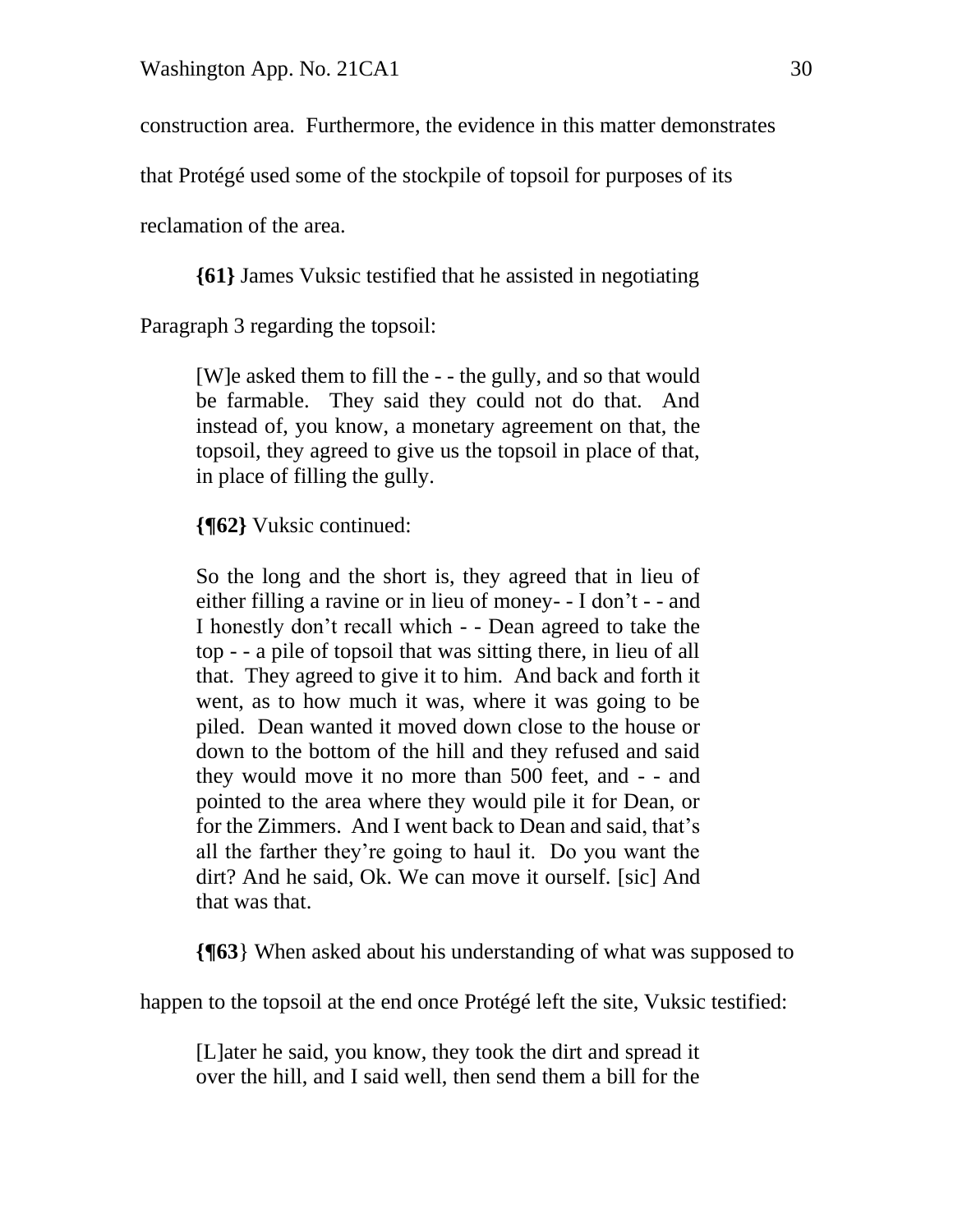topsoil, because they took away your property. \* \* \* They - - they stole his property. That was his.

**{¶64}** Jason Pugh also testified regarding the agreement pertaining to the topsoil. Pugh testified that one of the first things done to begin construction is that all the topsoil from a particular site is stripped and gathered at a particular location so it can be kept. The topsoil is preserved so that it can then be reused at the end of the well pad construction to be respread over the entire site that is to be seeded. In this case as well, the topsoil that was excavated was put into the stockpile. The stockpile of topsoil was used per standard general construction practice, to re-spread over the entire site and used as the subgrade for seed that was applied to the site.

**{¶65}** Jason Pugh testified the Supplemental Agreement did not prohibit Protégé from using the stockpile of topsoil in this manner. He agreed that the extra topsoil not used for the actual pad acreage was used on the reclamation of the property. Pugh also admitted that the word "retained" was not defined by the agreement. However, Pugh testified that "retained" meant that the topsoil did not leave the site and was retained by the owner on the property. Protégé did not remove the stockpile of topsoil from the property but moved it to a mutually agreed upon location.

**{¶66}** Pugh agreed that in Paragraph 3 there is nothing addressing whether topsoil can be removed from the stockpile. There is nothing in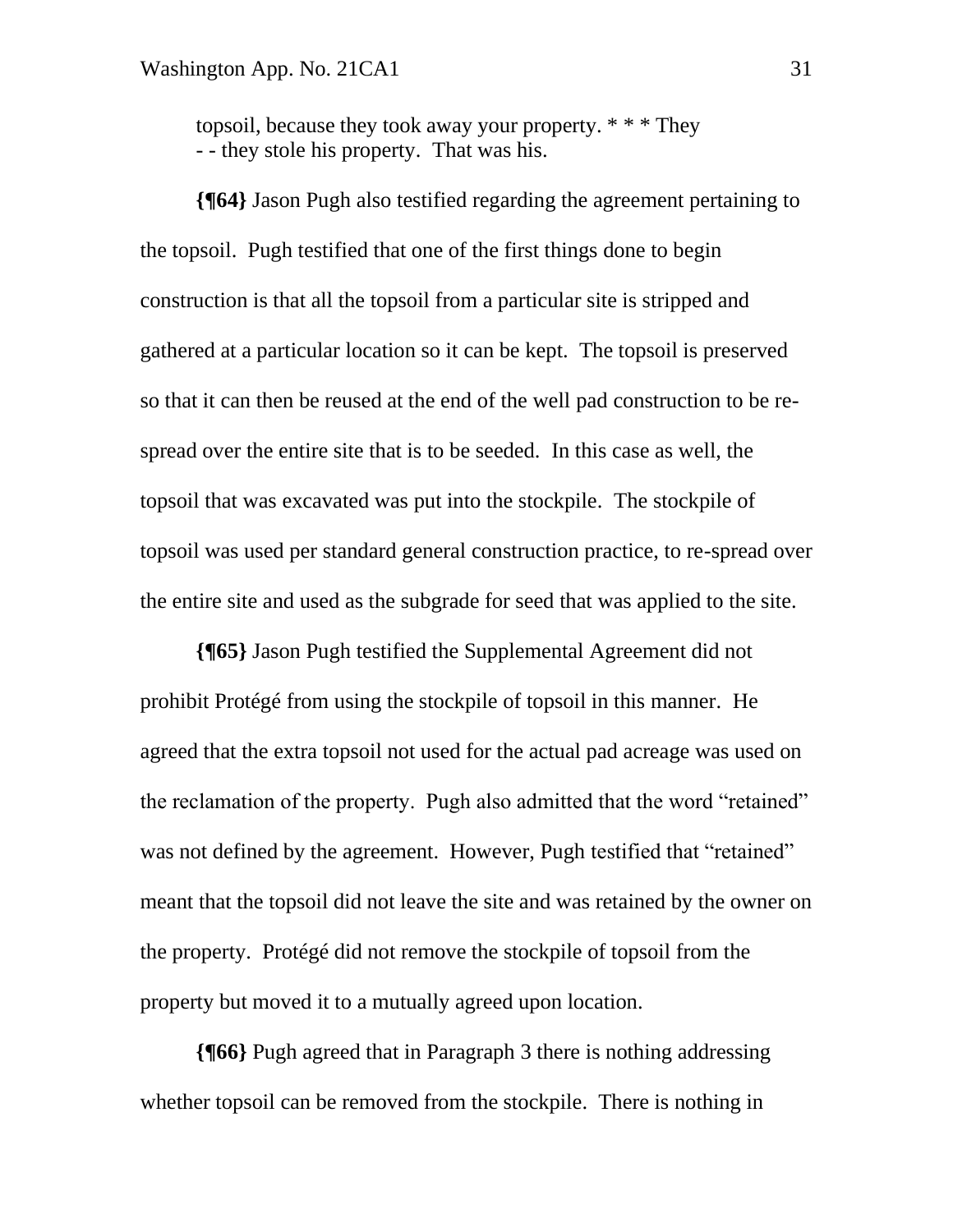Paragraph 3 that allows the soil to be used for reclamation. He testified he did not know if the stockpile was gone at the end of construction.

**{¶67}** Pugh testified that Great Lakes Daily Reports provide additional information regarding re-spreading of the topsoil. Pugh testified at the end of operations, Protégé and its contractors restored the topsoil to its former condition. He testified there were no extraordinary or unusual issues with the topsoil.

**{¶68}** Brian Plautz reviewed the Great Lakes Daily Reports. As part of the agreement with Protégé, Great Lakes replaced topsoil stripped from the area around the well pad. Great Lakes spread the topsoil on the slopes when finished. The topsoil was taken off site and put in a pile and then respread. Any remaining topsoil would have been left at the stockpile location. He testified that Great Lakes restored the slopes after construction.

**{¶69}** Plautz testified he did not have a role in negotiating the contracts. He is not aware of the agreement between Zimmerview and Protégé regarding the topsoil stockpile.

**{¶70}** Tarah Fagan's testimony supported the argument that no breach occurred. She testified no topsoil was removed from the grounds. There was an agreement for the topsoil to be stockpiled in a certain area. It was to stay on Zimmer property and be stockpiled for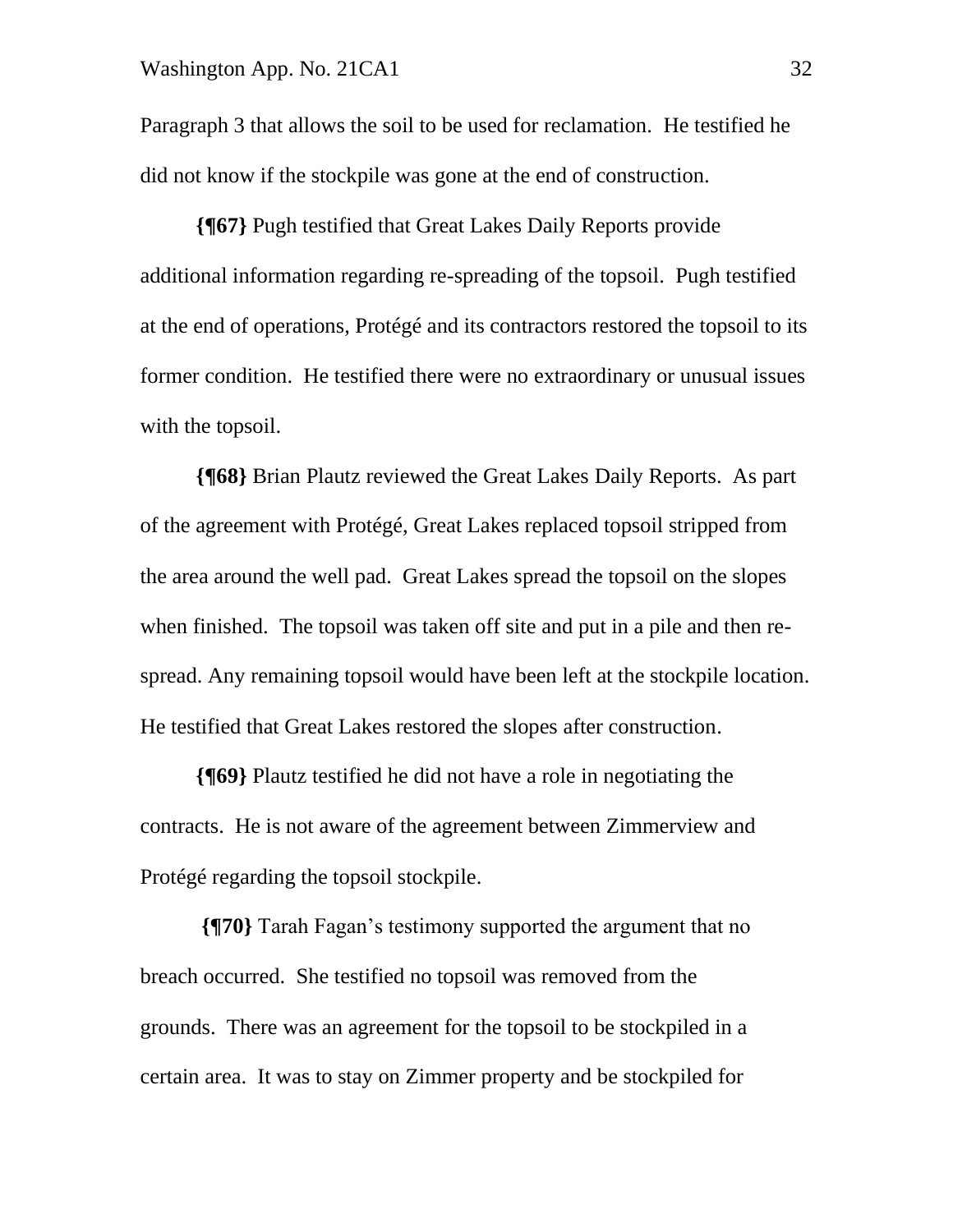#### Washington App. No. 21CA1 33

reclamation. The stockpile was not for Zimmer's personal use. Fagan testified there were no negotiations about that. Fagan admitted that the formal agreement did not specifically spell out that the topsoil was to be used for reclamation. However, the topsoil was never removed from Zimmer's property but was used to reclaim the property. In her opinion, the topsoil was still Zimmer's property.

**{¶71}** No one on behalf of Zimmerview testified as to what "retained" meant in the Supplemental Agreement. Clearly, Dean Zimmer's testimony demonstrated that he expected to have all the topsoil stockpile and did not contemplate the topsoil stockpile would be re-spread and thus, considered to have been "retained" by him.

**{¶72}** In the Findings of Fact and Conclusions of Law, the trial court recited many of the facts as set forth in the testimony above. Specifically, in the Conclusions of Law, Paragraph 8, the trial court observed that Protégé did not present any testimony or evidence regarding the intent of the topsoil provision contained in Exhibit J-2. The trial court analyzed as follows:

10. There is specific language in Paragraph 3 regarding a specific location for the topsoil stockpile. \* \* \* The language in Paragraph three regarding the specific location as well as evidence of negotiations regarding the location indicate the intent that the topsoil stockpile was to be left for Zimmerview after construction was completed. There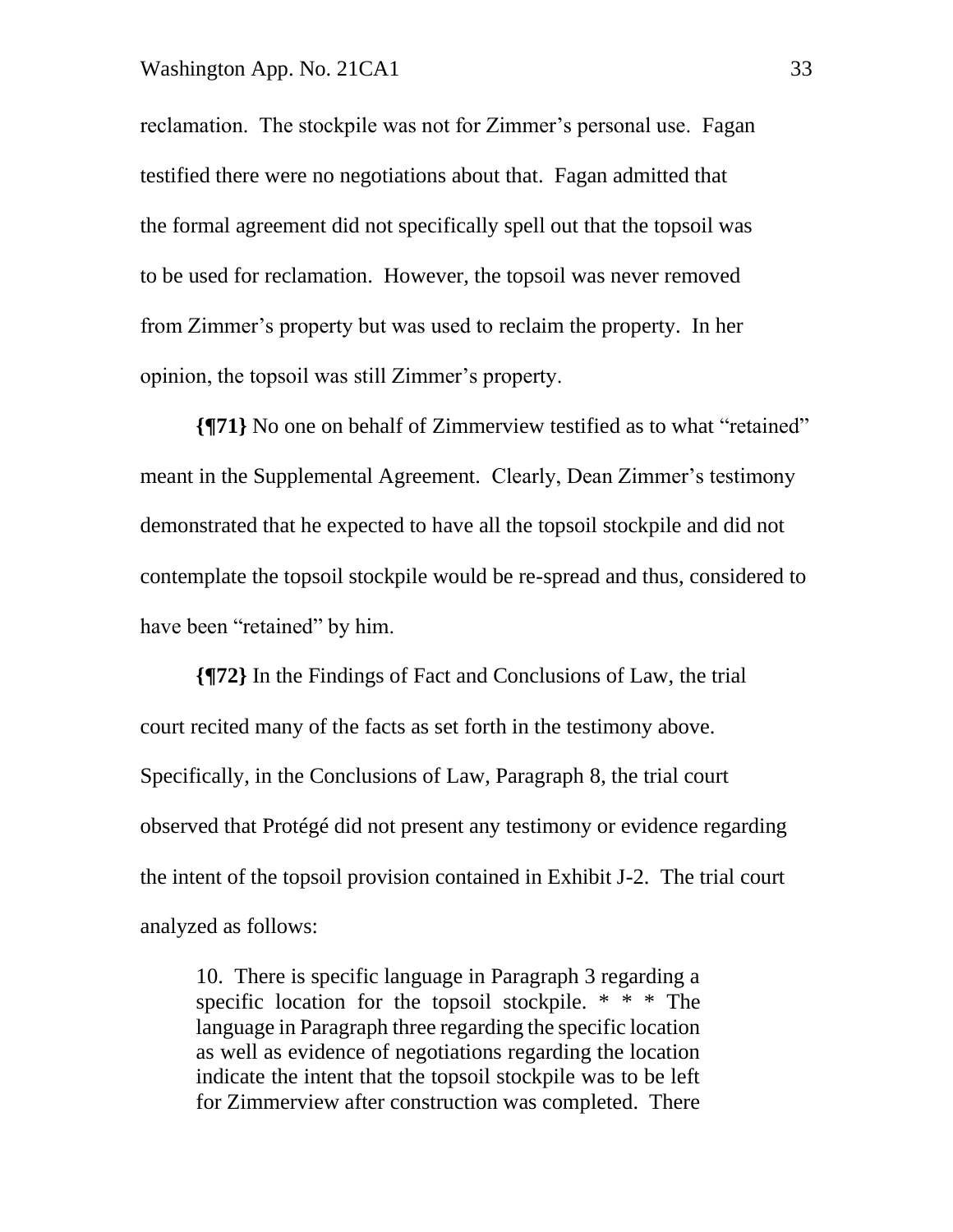would be no need for this location language if Protégé was simply going to utilize the topsoil stockpile for cleanup/reclamation shortly after excavation.

11. Paragraph 2 of Exhibit J-2 indicates that the topsoil was to be a form of consideration.

12. The topsoil has no value as a form of consideration unless Zimmerview is allowed to retain the topsoil stockpile for its use. Further, the topsoil has no value as consideration if Protégé is allowed to use it for their own purposes.

13. There is no language in Paragraph 3 of the Supplemental Agreement which allows further use of the topsoil stockpile.

15. Protégé's arguments regarding compliance with Paragraph three by utilizing the topsoil in cleanup/reclamation efforts lack merit. Without Paragraph 3, Protégé was already required to use commercially reasonable efforts to repair and restore the surface of Zimmerview's property as nearly as practical to the condition in which the land existed before commencement of operations. Protégé was already operating under a contractual requirement to reclaim the land, thus Paragraph 3 would have no meaning pursuant to Protégé's interpretation.

17. Lastly Paragraph 3 indicates that the topsoil stockpile was not to be removed from its location "unless otherwise agreed upon." This indicates at a minimum, that both parties would be required to have input before the stockpile could be moved from the agreed upon location. Protégé's actions indicate that they utilized the stockpiled topsoil without seeking approval or agreement from Zimmerview. They utilized the topsoil at their own direction for their own needs on the construction site. There would be no need for language regarding mutual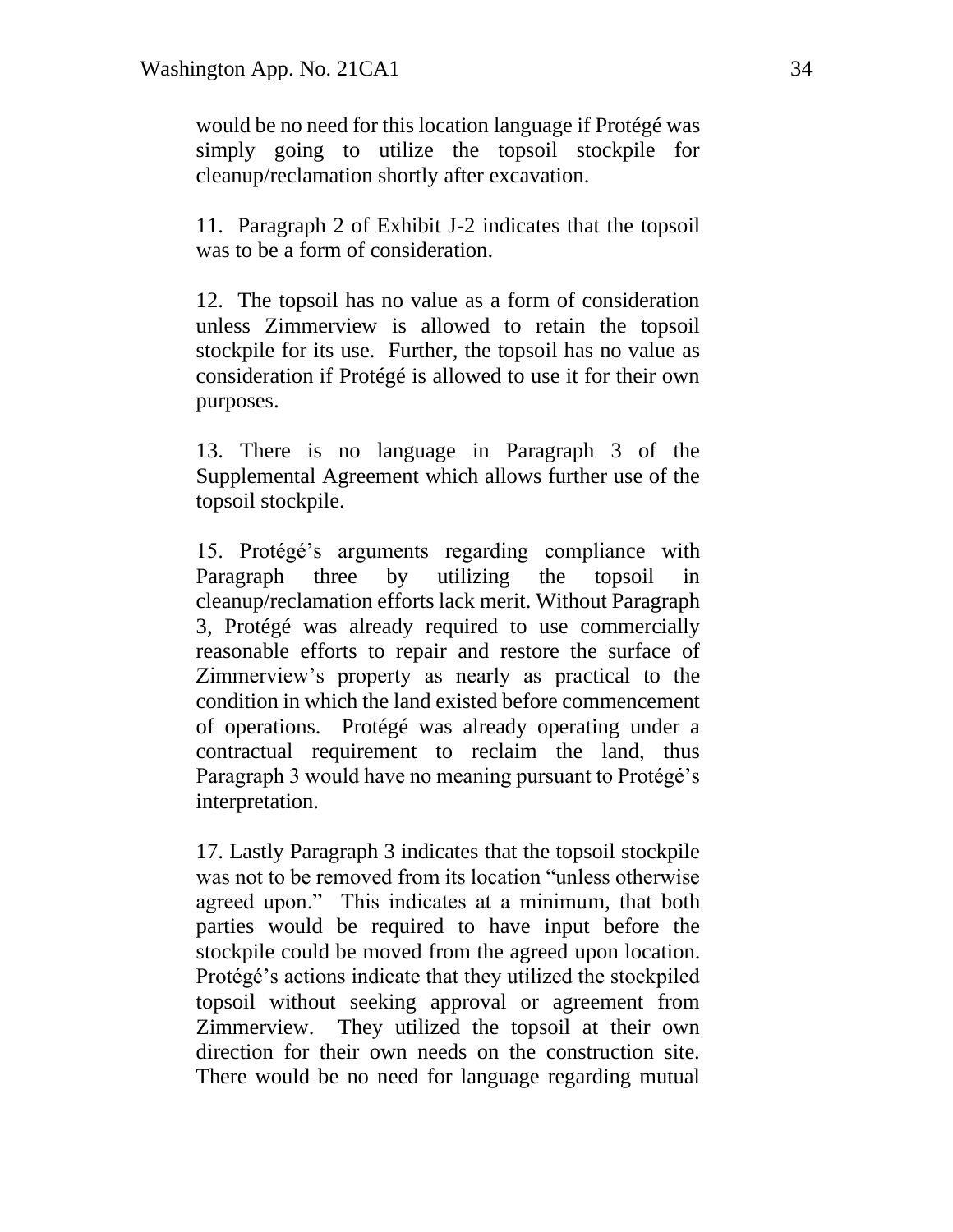agreement prior to removal of the stockpile unless it was intended that the stockpile remain intact for Zimmerview.

18. Therefore, Protégé's failure to leave the topsoil stockpile for Zimmerview constitutes a breach of contract. The actions of Protégé also indicate that Protégé converted the topsoil for its own use to complete cleanup/reclamation efforts for which it was already contractually obligated to complete, i.e., it used Zimmerview's property to complete its contractual duties.

**{¶73}** Upon our de novo review, we agree with the trial court's sound

reasoning which found Zimmerview had proven all elements of the breach

of contract and conversion claims. The trial court implicitly found the

contract language in the topsoil clause to be ambiguous and properly

admitted extrinsic evidence regarding the intent of the parties. The trial

court's analysis of the contract language relating to the topsoil is well-

reasoned. Accordingly, we find no merit to the third assignment of error. It

is hereby overruled.

IV. THE TRIAL COURT ERRED IN DETERMINING THE AMOUNT OF DAMAGES TO AWARD ZIMMERVIEW BECAUSE IT DID NOT APPLY THE PROPER MEASURE OF DAMAGES AND RELIED ON SPECULATION.

**{¶74}** Dean Zimmer testified that the current state of his property was "nothing like it use to be." He testified when Protégé and Great Lakes left the well pad site in early fall 2015, they left parts of a fence behind. Cattle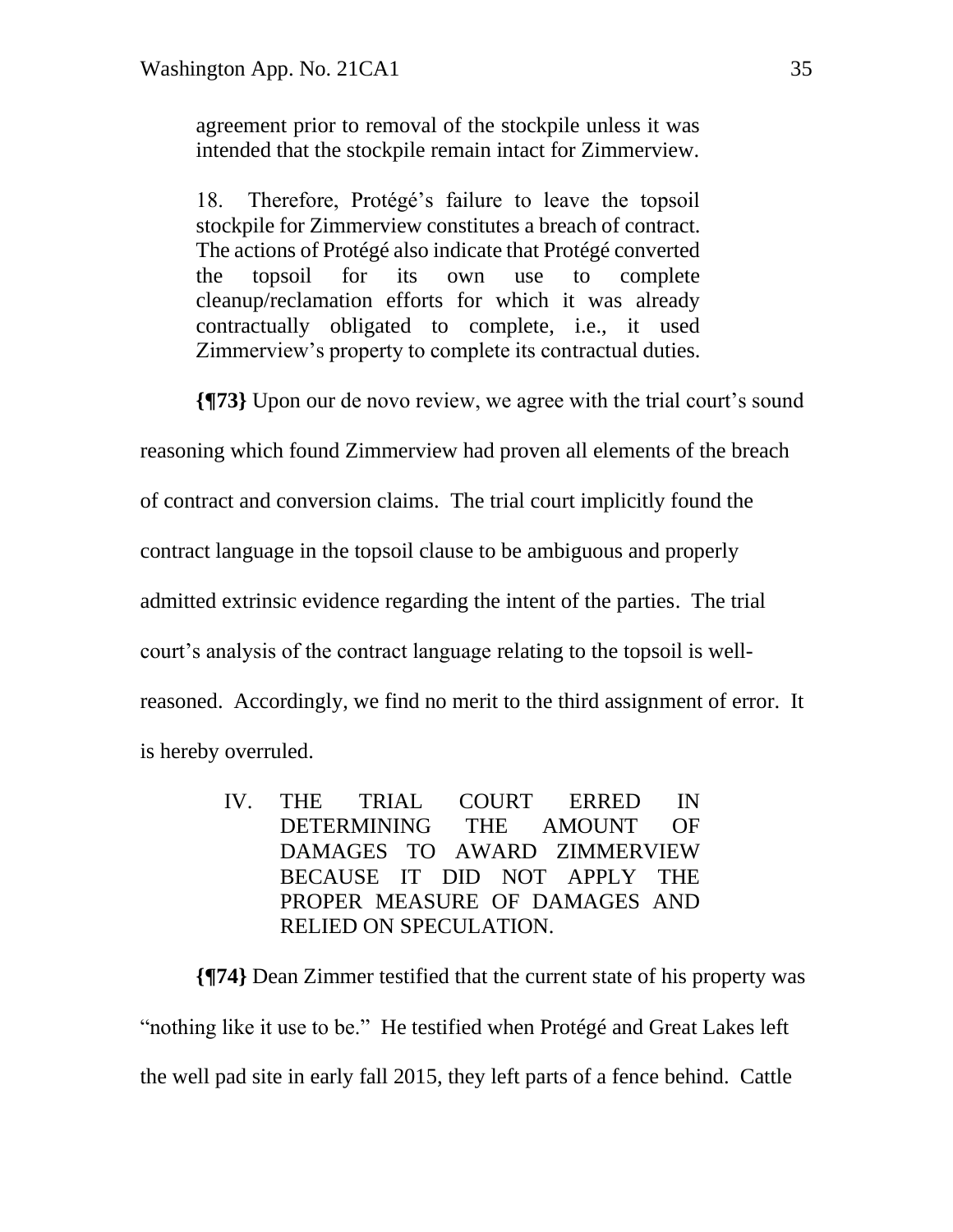attempted to go through the fence and were hurt. There were gullies and boulders, unsightly vegetation, and invasive weeds. Dean Zimmer made Protégé aware of the landscaping issues and contacted ODNR. Dean Zimmer, Billy Burkhart, and Larry Lang provided the only testimony as to damages at the bench trial.

**{¶75}** On the claims of breach of contract and conversion of the topsoil stockpile, the trial court rendered judgment in favor of Zimmerview and against Protégé in the amount of \$450,000.00, plus interest at the statutory rate as of June 21, 2016, the date Protégé completed its operations on the Zimmerview property. Further, regarding Zimmerview's claims for damages regarding breach of contract for failing to properly reclamate and return the property to Zimmerview in a similar condition to what it was prior to construction of the well pad, the trial court rendered judgment in favor of Zimmerview and against Protégé in the amount of \$349,093.00, plus interest at the statutory rate as of June 21, 2016. Protégé asserts the trial court relied on speculation and conjecture to determine the amount of damages awarded for property damages and the topsoil claim. However, Zimmerview responds that the trial court properly relied on the testimony of Dean Zimmer, Billy Burkhart, and Larry Lang. Therefore, the trial court did not abuse its discretion as the trial court's findings were supported by competent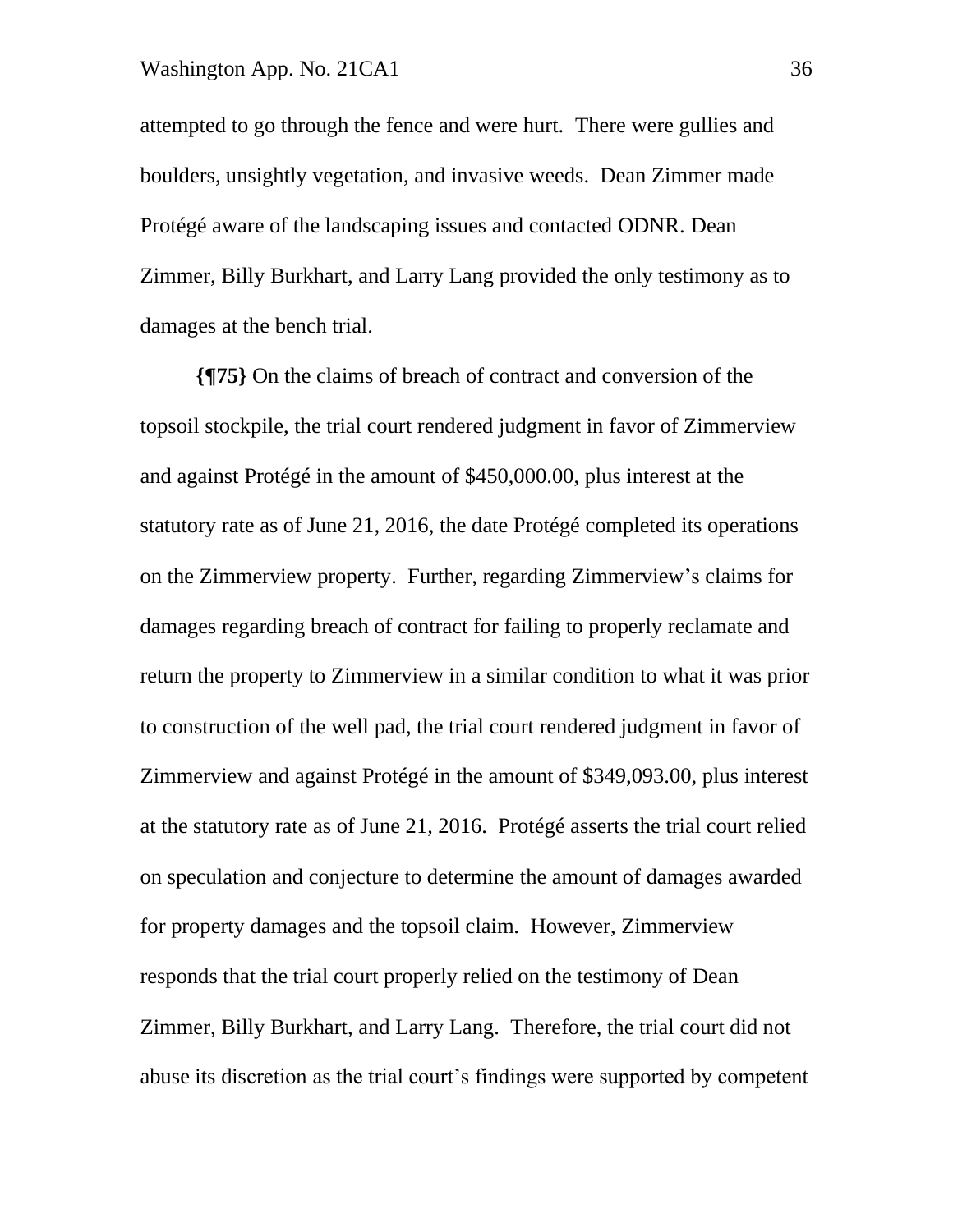and credible evidence. For the reasons which follow, we agree with Zimmerview.

#### STANDARD OF REVIEW FOR DAMAGES

**{¶76}** " 'The cardinal rule of the law of damages is that the injured party shall be fully compensated.' " *GM Gas Exploration, Inc. v. McClain,*  4th Dist. Athens No. 1438, 1991 WL 163644, (Aug. 13, 1991), at \*5, quoting *Adcock v. Rollins Protective Services Co.*, 1 Ohio App.3d 160 (1981). Trial court awards of damages are reviewed for abuse of discretion. *Green Maple Enterprises, LLC v. Forester,* 2021-Ohio-4640, -- N.E. 3d --, 2021 WL 6276316, at ¶ 44 (7th Dist.); *Griffin Contracting and Restoration v. McIntyre,* 2018-Ohio-3121, 107 N.E.3d 22 ¶ 35 (12th Dist.), citing and quoting *Roberts v. United States Fid. & Guar. Co.,* 75 Ohio St.3d 630, 634, 665 N.E.2d 664 (1996) ("[w]e will not disturb a decision of the trial court as to a determination of damages absent an abuse of discretion"). *See also Hubbard Family Trust v. TNT Land Holdings, LLC,* 2014-Ohio-772, 9 N.E.3d 411, at ¶ 63 (4th Dist.)

**{¶77}** In general, " ' "[t]he measure of damages in a conversion action is the value of the converted property at the time it was converted."" *Acme Co. v. Sanders TopSoil,* 7th Dist. Mahoning No. 10MA93, 2011-Ohio-6523¶ 52, quoting *Allied Erecting & Dismantling Co., Inc. v. Youngstown,*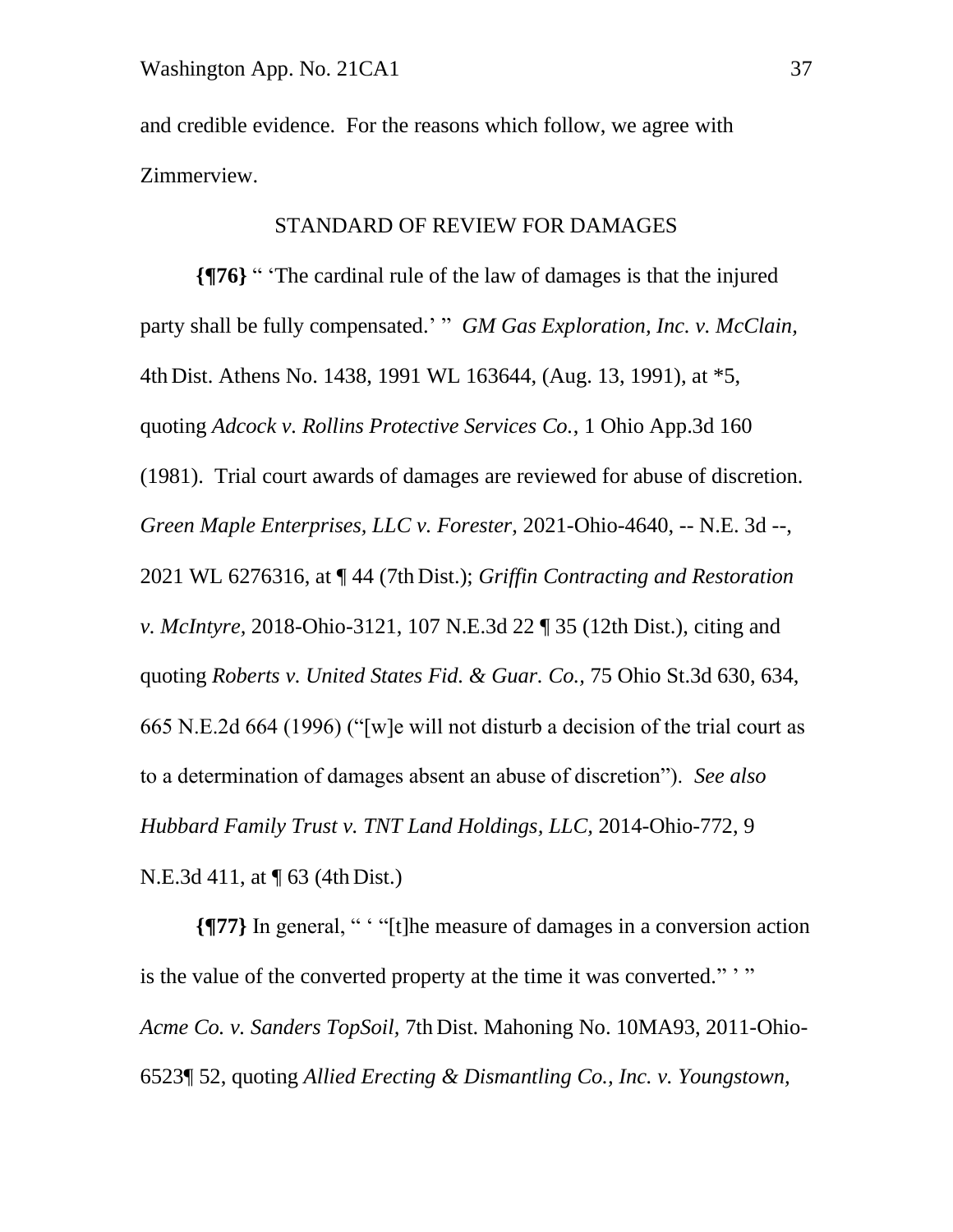151 Ohio App.3d 16, 2002-Ohio-5179, 783 N.E.2d 523, at ¶ 62, quoting *Tabar v. Charlie's Towing Serv., Inc*. (1994), 97 Ohio App.3d 423, 428, 646 N.E.2d 1132. However, "[t]here is no inflexible rule as to the measure of damages for a wrongful conversion." *Modarelli v. Fullerton Transfer & Storage Limited, Inc.* (May 30, 1978), 7th Dist. No. 77 CA 128. *See also Fulks v. Fulks*, 95 Ohio App. 515, 121 N.E.2d 180 (1953), at paragraph two of the syllabus. " 'An award of damages must be shown with a reasonable degree of certainty and in some manner other than mere speculation, conjecture, or surmise.' " *Acme, supra* at ¶ 52, quoting *Elias v. Gammel*, 8th Dist. No. 83365, 2004-Ohio-3464, at ¶ 25. Damages are not speculative when they can be "computed to a fair degree of probability." *Allied Erecting & Dismantling Co.* at ¶ 65. However, if the appellant " ' "establishes a right to damages, that right will not be denied because the damages cannot be calculated with mathematical certainty." " *Id.* at 164, 783 N.E.2d 523, quoting *Hollobaugh v. D & V. Trucking*, 7th Dist. No. 99 CA 303, 2001 WL 537058 (May 8, 2001), at \*5, quoting *Barker v. Sundberg*, 11th Dist. No. 92-A-1756, 1993 WL 489236 (October 25, 1993).

#### LEGAL ANALYSIS

**{¶78}** Dean Zimmer testified that his property is non-productive for farming. The vegetation is "slim to none." Mr. Zimmer identified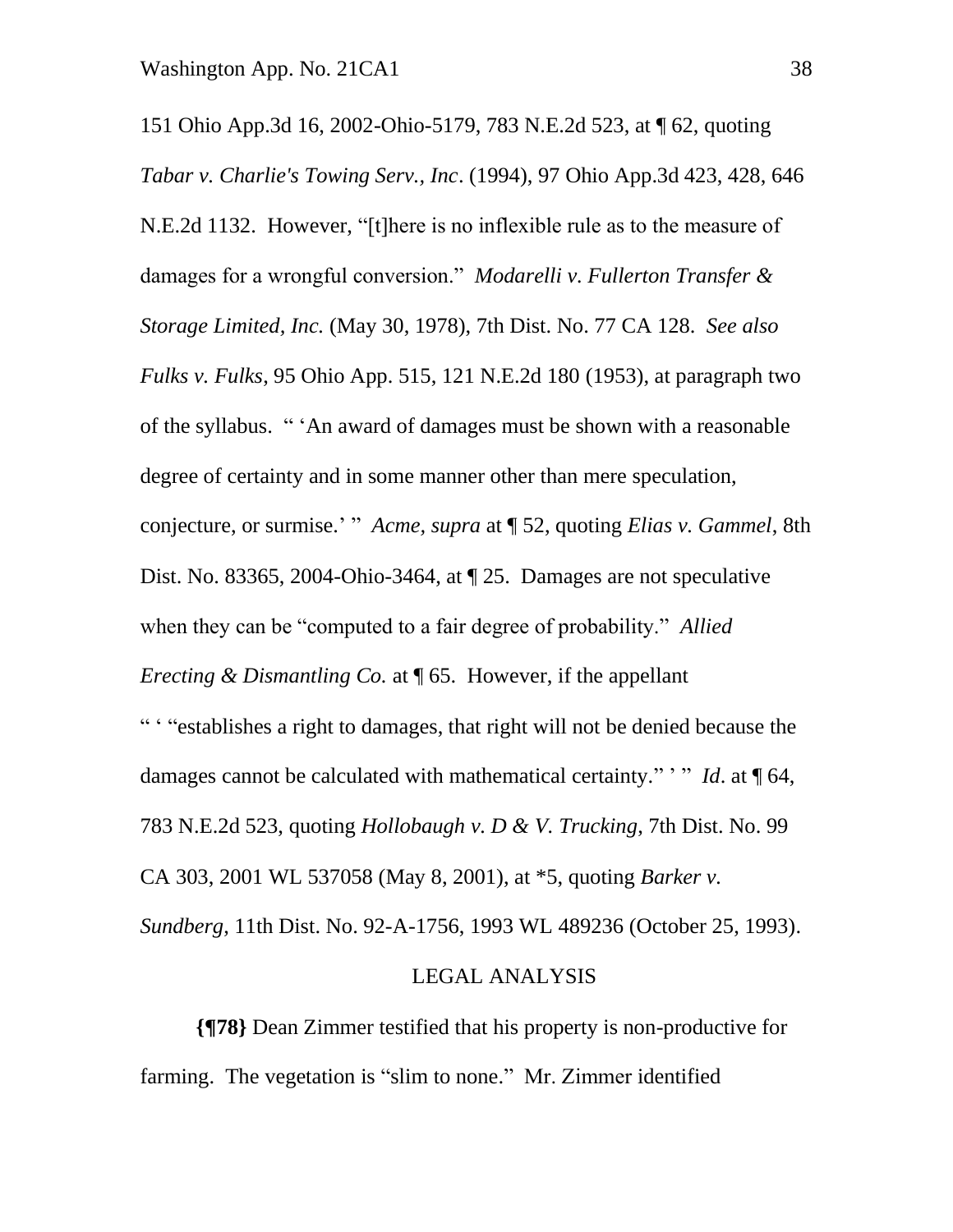#### Washington App. No. 21CA1 39

photographs of the Zimmerview property taken in 2020 which show weeds, mostly Marestail.<sup>10</sup> The photographic exhibits depict extensive bare ground between the weeds and many boulders still needing removed.

**{¶79}** Mr. Zimmer testified the gullies are major problems and repairing these issues takes more equipment, time, and money than he has to invest. He identified a photograph of himself standing inside a gully which came up to his waist. He identified another photograph which showed the gully measuring four feet. Zimmer testified the gullies continue to deepen over time.

**{¶80}** Mr. Zimmer also explained that the drainage tile used in the layers of well pad are not working properly and water is seeping out of the hill even without rain. Water seepage is common in the well pad area. It was his understanding that Protégé would remove the rock ledges. The land is impassable with a tractor. One of the rock ledges is over ten feet. Some of the rocks were pushed to the edge of the LOD area and left behind. The rock ledges are mostly bare ground.

**{¶81}** Zimmer testified he sought professional help. Zimmer sought estimates from Billy Burkhart and Larry Lang. Both men indicated the work

 $10$ "Marestail," also known as "horseweed," comes from the sunflower family and can grow as tall as 6 feet. It is resistant to some herbicides and is a major weed problem in corn and soybean areas. *See* National Institute of Agriculture and Natural Resources, [https://beef.unl.edu/beefwatch/marestail-horseweed.](https://beef.unl.edu/beefwatch/marestail-horseweed) Accessed December 15, 2021.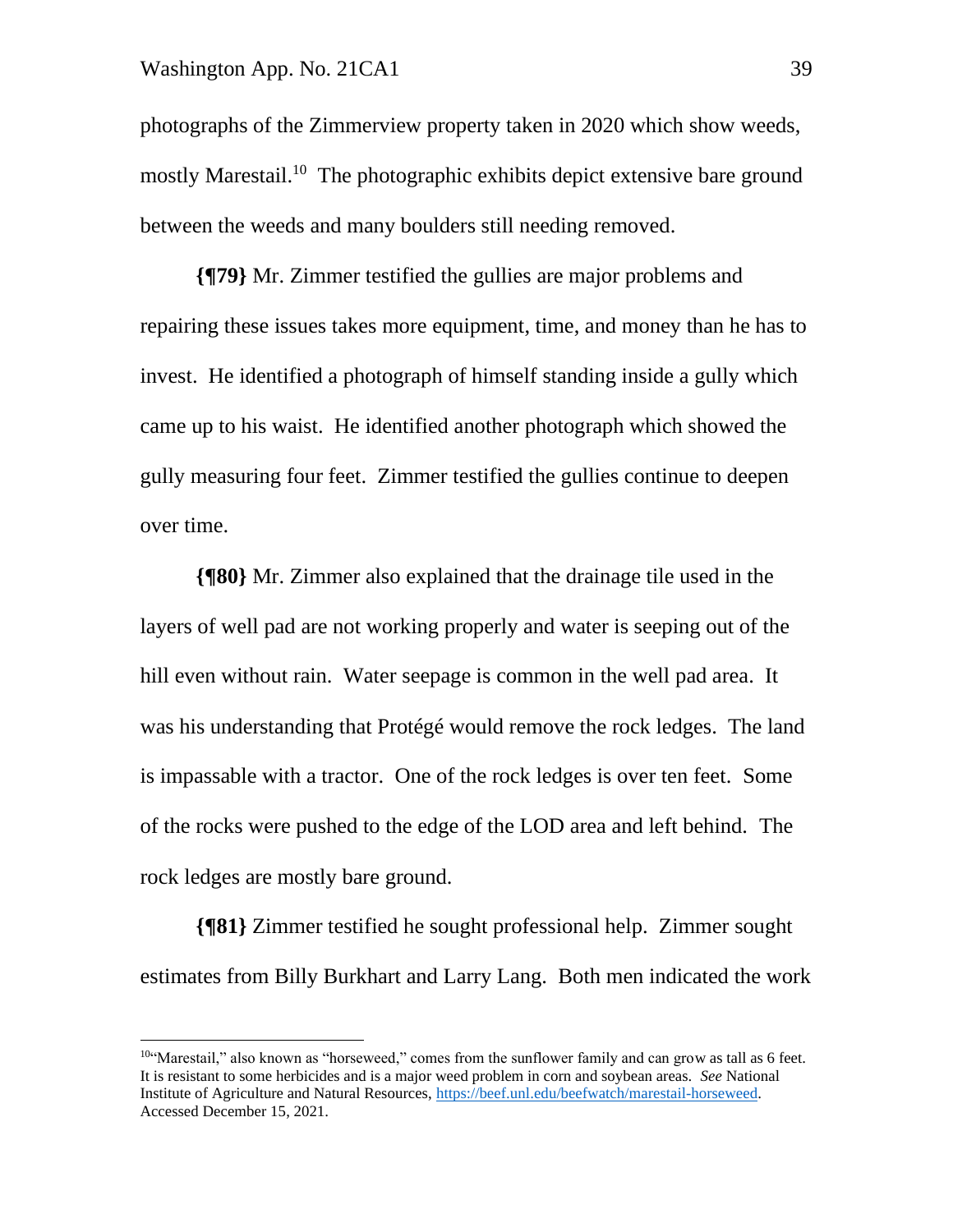set forth in their estimates will correct the issues depicted in the 2020

photographs of the LOD construction area. The trial court found as follows,

beginning at Page 14:

95. Billy Burkhart testified that he was contacted by Dean Zimmer to provide an estimate for services to correct the issues with the property as well as replacing a portion of the topsoil stockpile that should have been left behind by Protégé. Mr. Burkhart's estimate is contained in Exhibit P-17 and the math and the numbers used to come up with the numbers in the estimate is contained in Exhibit P-18.

96. Billy Burkhart testified that the amount of topsoil for approximately 13.5 acres of topsoil at 6 inches deep would be approximately 1500 truckloads at a cost of \$300.00 per truckload to deliver the topsoil to the property with a final price of \$450,000. The estimate also included \$25,000 for the equipment necessary for the distribution and placement of the topsoil and an additional \$25,000 for the seeding and mulching of the 8.5 acre hillside for a total estimate of \$500,000.

97. Larry Lang was also contacted by Dean Zimmer for an estimate to correct the issues. Using the same parameters as Billy Burkhart, Larry Lang's estimate totaled \$489,975.

99. Protégé did not present any evidence or witnesses to dispute the estimates given by both Burkhart and Larry Lang and further did not dispute the current damaged state of the land.

**{¶82}** Based on the foregoing, this court cannot say the trial

court erred in concluding at Page 22: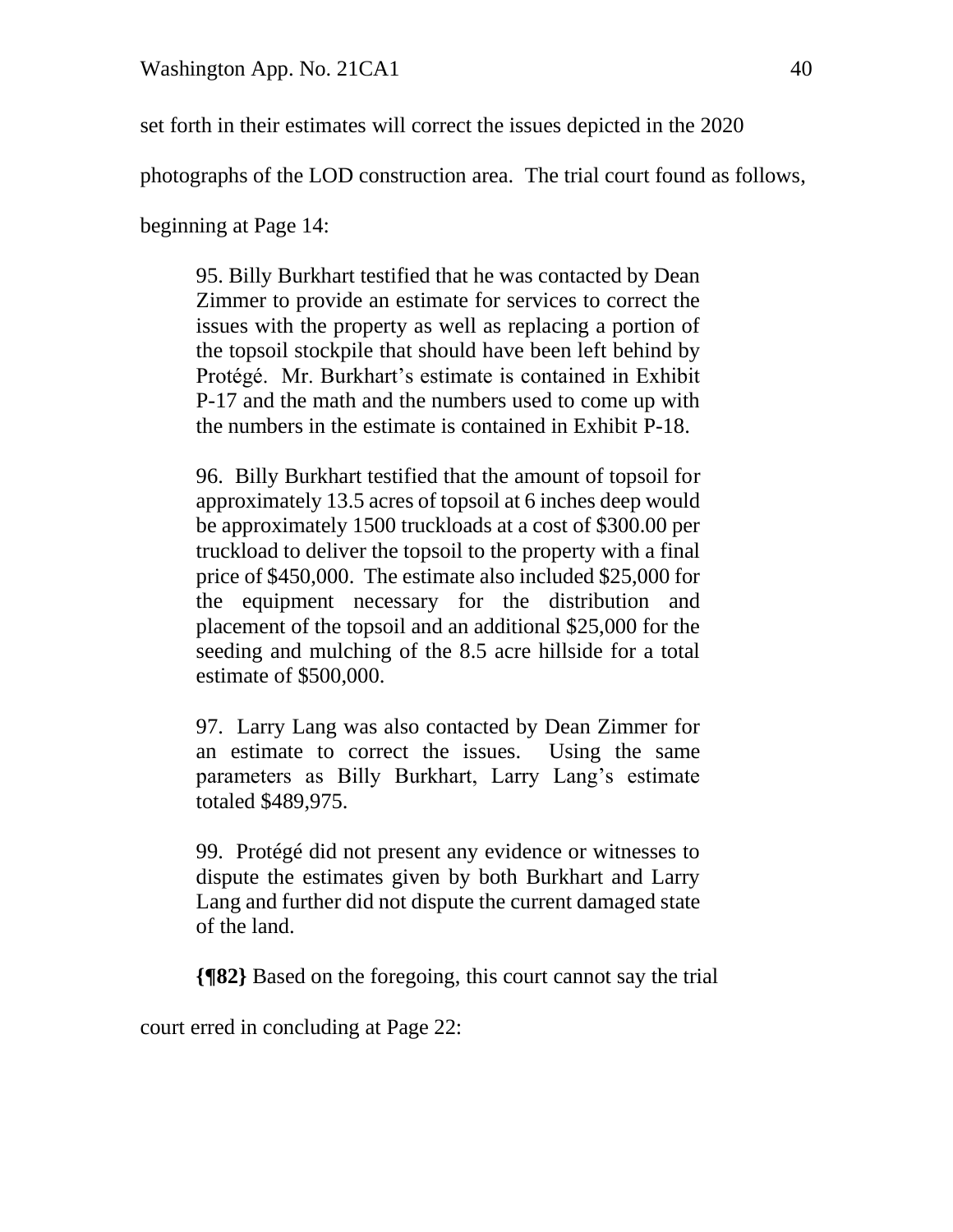20. Pursuant to the testimony of Billy Burkhart, the cost to purchase and deliver 13.5 acres (1,500 truckloads) of topsoil at the price of \$300 per truckload, would cost \$450,000.

21. Therefore, Zimmerview has been damaged in the amount of \$450,000 as a result of the breach of the Supplemental Agreement of the Parties and conversion by Protégé of the topsoil stockpile.

The trial court further concluded at Page 25:

43. As to the damages for said breach of contract, both Billy Burkhart and Larry Lang testified as to what would need to be done in order to repair the 8.5 acre area. Both individuals testified to approximately the same manner by which to repair the land. Pursuant to Exhibit P-19, it will cost approximately \$283,500.00 for the topsoil to complete the repair on the 8.5 acre hillside, and will cost \$43,000.00 for seeding, mulching, and completion of erosion control. The total amount necessary to repair the hillside is \$326,500.

44. Dean Zimmer also testified that he took multiple measures to attempt to mitigate the damages in this matter. Exhibit P-55 indicates that Mr. Zimmer spent \$22,593.00 on behalf of Zimmerview in his attempts to fix the issues with the land.

45. Total damages for failure to properly perform clean up reclamation effort are \$349,093.00.

**{¶83}** We have reviewed the record in its entirety and find no abuse of

discretion. The trier of fact is free to believe or disbelieve each and every

one of Zimmerview's claims for damages. We cannot substitute our

judgment for that of the trier of fact who had the opportunity to hear the

witnesses and observe their demeanor. *Ross v. Ross*, 64 O. St. 2d 203, 414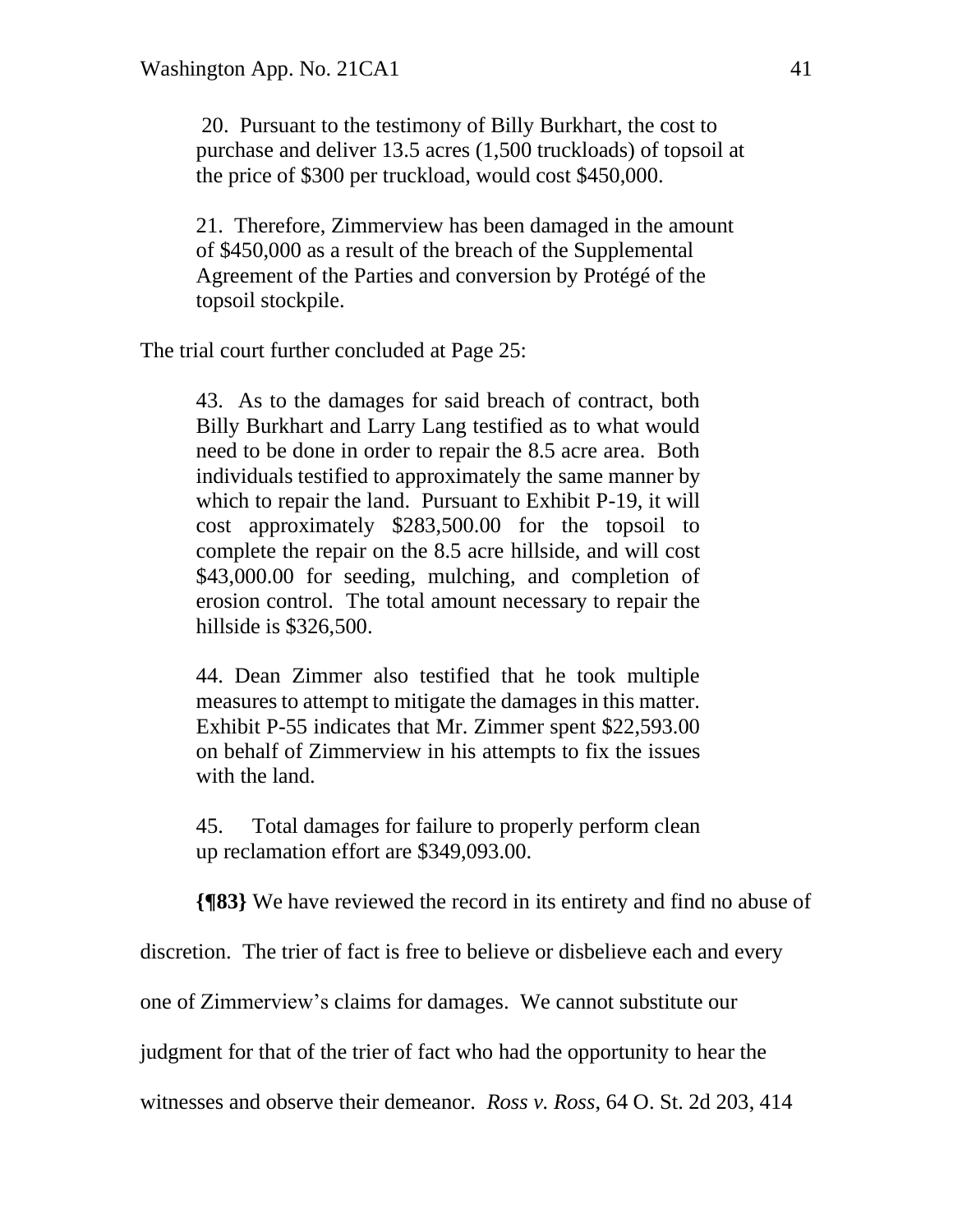N.E.2d 426 (1980); *State v. DeHass*, 10 O. St. 2d 230, 227 N.E.2d 212

(1967). Based on the foregoing, we find no merit to Protégé's fourth assignment of error. Accordingly, it is hereby overruled.

> V. THE TRIAL COURT ERRED BY FINDING PROTÉGÉ HAD BREACHED ITS AGREEMENT WITH ZIMMERVIEW BY FAILING TO PAY ADDITIONAL RENTS BY IGNORING THE PLAIN LANGUAGE OF THAT AGREEMENT AND RELYING ON EXTRINSIC EVIDENCE.

**{¶84}** The third count of Zimmerview's complaint related to

Zimmer's lack of access to a portion of his pasture land in the amount of \$20,000.00 plus interest. The trial court rendered judgment in favor of Zimmerview and against Protégé on this claim in the amount of \$20,000.00, plus interest at the statutory rate as of June 21, 2016. The court found Protégé breached the Supplemental Agreement by preventing Zimmerview's access to the property due to construction lasting in excess of one year from the date construction started. "Additional rents" were provided for in Paragraph 10 of the Supplemental Agreement as follows:

ADDITIONAL CONSIDERATION: In the event that Protégé's operations prevent Zimmerview from obtaining access to the 3 (three) acres of pasture east of the access road for a time period exceeding 1 (one) year from the commencement of site construction operations then Zimmerview shall be entitled to an annual payment of \$20,000 (Twenty thousand Dollars) as additional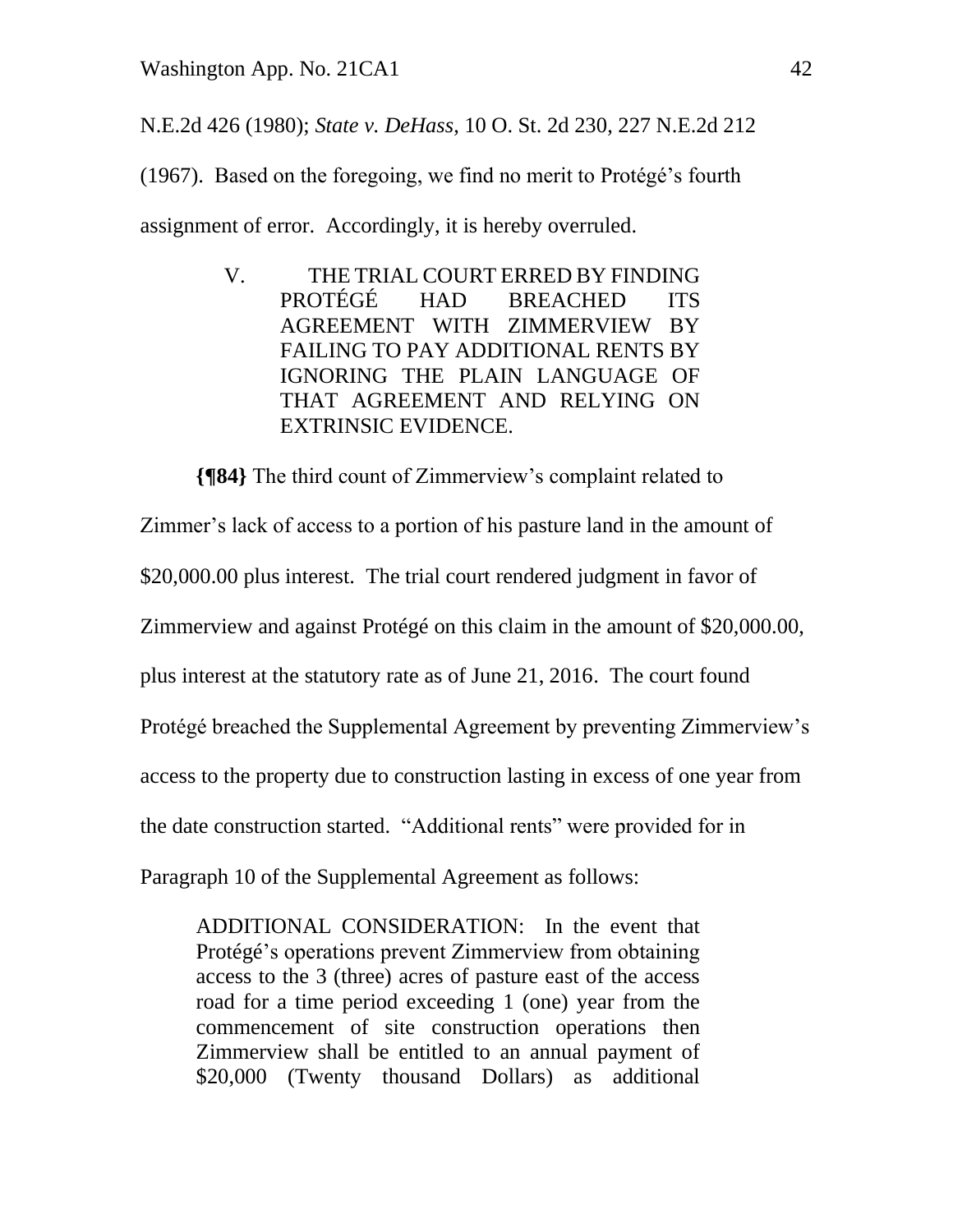consideration for its inability to access that portion of its property until access is restored.

**{¶85}** Protégé contends that the trial court again ignored the plain language of the agreement and improperly relied on extrinsic evidence in finding a breach. By contrast, Zimmerview responds that both the plain language and evaluation of the extrinsic evidence lead to the same conclusion. For the reasons which follow, we agree with Zimmerview.

**{¶86}** The trial transcript reflects Dean Zimmer testified three acres of his land was fenced off from being farmed because of the well pad; the pasture land could not be used until the well pad was built and fencing was removed. Zimmer testified that the agreement was if Protégé was there for more than a year and kept the Zimmers from farming or using the land for more than a year, Protégé would pay \$20,000.00. James Vuksic assisted in negotiating the term. Zimmer testified there was no discussion at all of a "pro rata" or "monthly" basis.

**{¶87}** James Vuksic testified he was familiar with Paragraph 10 of the Supplemental Agreement. He testified, "No one believed [Protégé] would be there longer than a year. And if they were, they were to pay whatever the fee was. That was it. \* \* \* Dean insisted if they were they had to pay it, and they said no problem." When questioned about whether the parties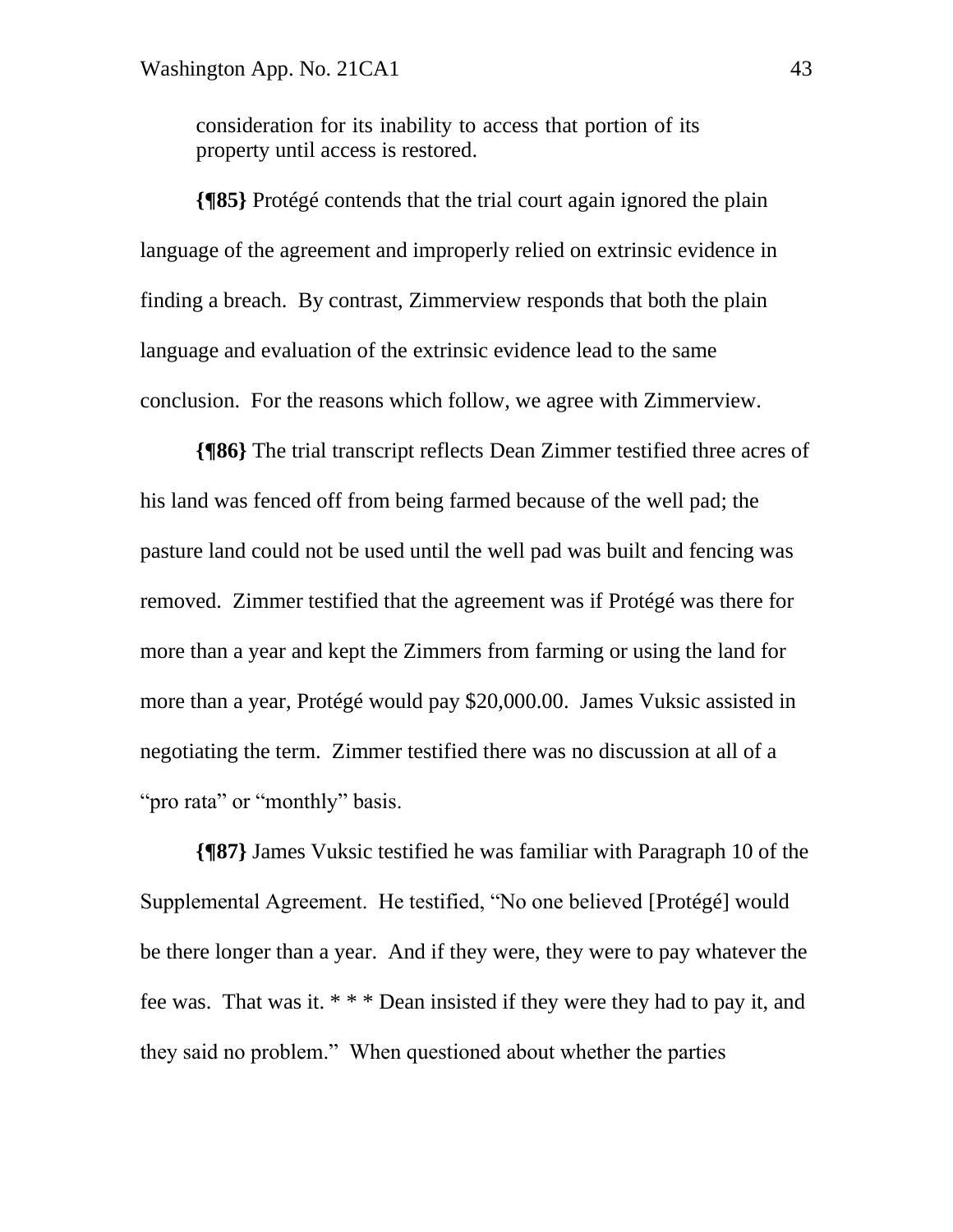discussed a pro rata distribution, Mr. Vuksic responded, "No. it was a fee. If you went over the year, you paid a fee."

**{¶88}** Jason Pugh testified that Protégé agreed to pay Zimmerview rents/compensation if they were unable to restore Zimmer's access to a certain portion of the site within a specified date. Construction commenced on May 4, 2015, and the fence was removed according to Hydrogreen's daily report on June 21, 2016, two months past one year. However, Pugh testified that the prorated amount was what was agreed to in Paragraph 10.

**{¶89}** In the Findings of Fact and Conclusions of Law, at Page 6, the trial court found:

37. Paragraph 10 of Exhibit J-2 indicates that if Protégé's operations prevent Zimmerview from obtaining access to lands for one year from the commencement of site construction that Zimmerview is entitled to a \$20,000 annual cash payment as additional consideration for Zimmerview's inability to access portions of its property.

**{¶90}** The trial court concluded at Page 22:

23. Both parties acknowledge that Zimmerview was prevented access to the land for a period of greater than one year. Therefore, there is no dispute that Protégé is in breach of Paragraph 1- of the Supplemental Agreement of the Parties.

25. There exists no pro rata or monthly language contained in Paragraph 10 of Exhibit J-2. It would have been very easy for Protégé to have added such language to that provision if that was their intent.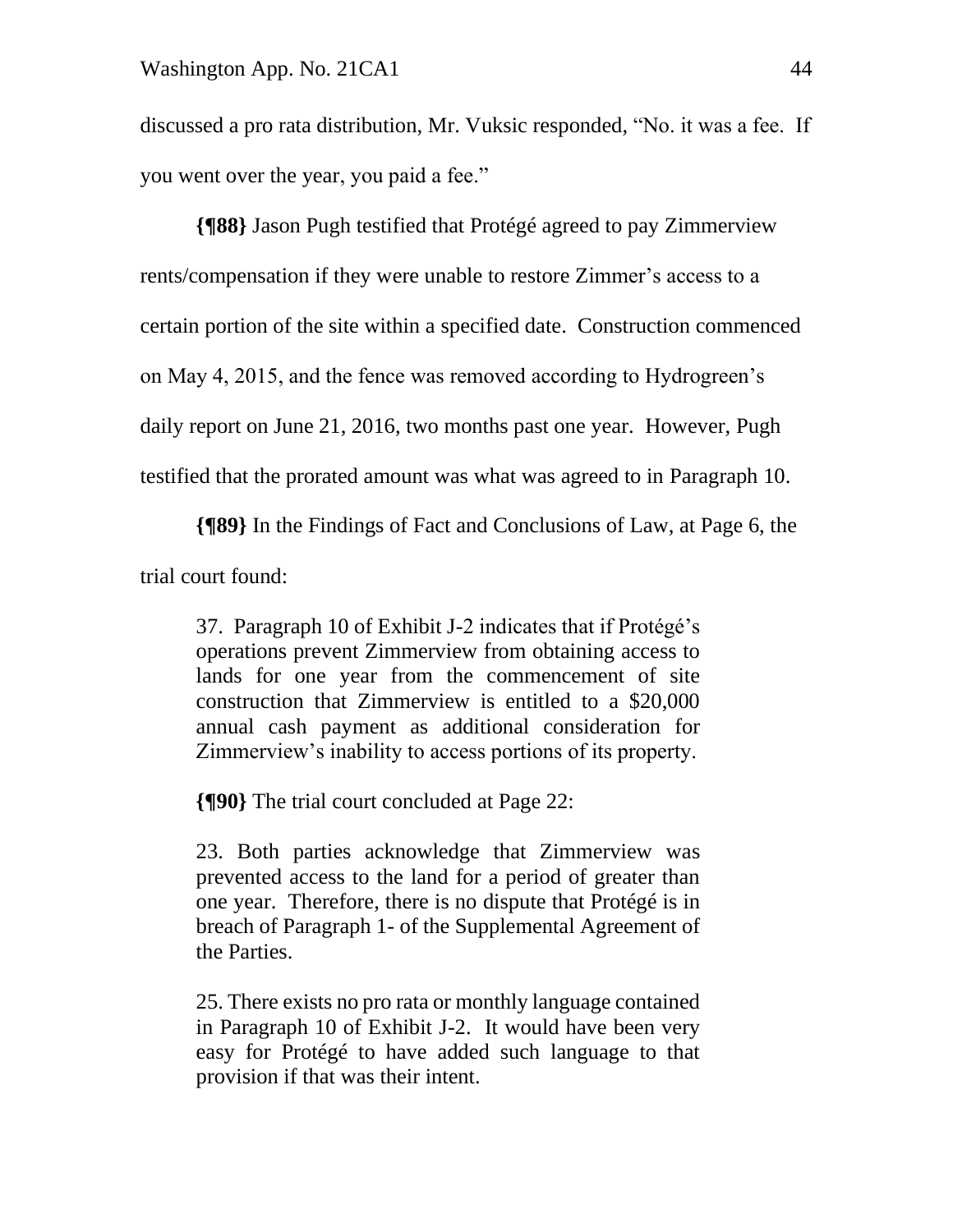28. Since there is no contract language contained in Paragraph 10 that supports Protégé's position of pro rata distribution of the \$20,000.00 provision, Zimmerview is entitled to payment of \$20,000.00 pursuant to Paragraph 10 of the Supplemental Agreement of the Parties. Thus, the date construction started is inconsequential since Paragraph 10 does not call for pro rata or monthly distribution for periods extending over one year.

29. Therefore, Zimmerview has proven Protégé breached Paragraph 10 of the Supplemental Agreement of the Parties by a preponderance of the evidence and Zimmerview is entitled to judgment on Paragraph 10 in the amount of \$20,000.00.

**{¶91}** The trial court allowed a great deal of extrinsic

evidence which supported Zimmerview's claims. The trial court referenced much of this evidence in the Findings of Fact and Conclusions of Law. However, as indicated above, the trial court's decision rested on the court's legal interpretation of Paragraph 10. As indicated above, the trial court's interpretation of contract language is subject to de novo review.

**{¶92}** In this case, we find the trial court properly construed the language contained in Paragraph 10. Paragraph 10 references an "annual payment," and does not contain pro rata language.The trial court noted the absence of pro rata language, which could have been easily included. Black's Law Dictionary, Abridged Sixth Edition, defines "annual" as, "[o]f or pertaining to year; returning every year; coming or happening yearly." While the trial court referenced the testimony surrounding the inclusion of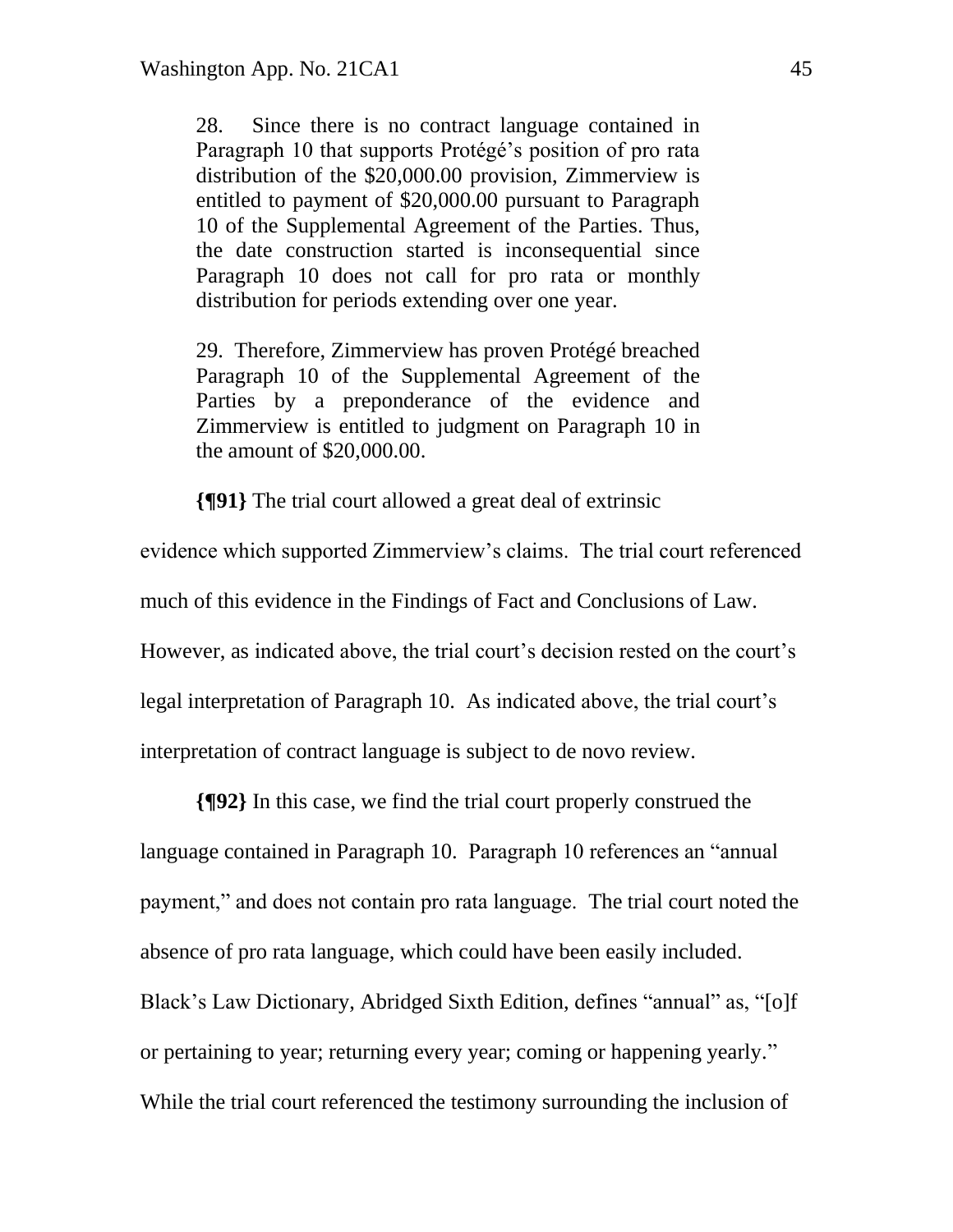Paragraph 10, the trial court's legal determination is easily supported by the clear and unambiguous language of Paragraph 10. Protégé's fifth assignment of error is without merit and it hereby overruled.

## **CONCLUSION**

Having found no merit to any of Appellant's assignments of error, the judgment of the trial court is affirmed.

# **JUDGMENT AFFIRMED.**